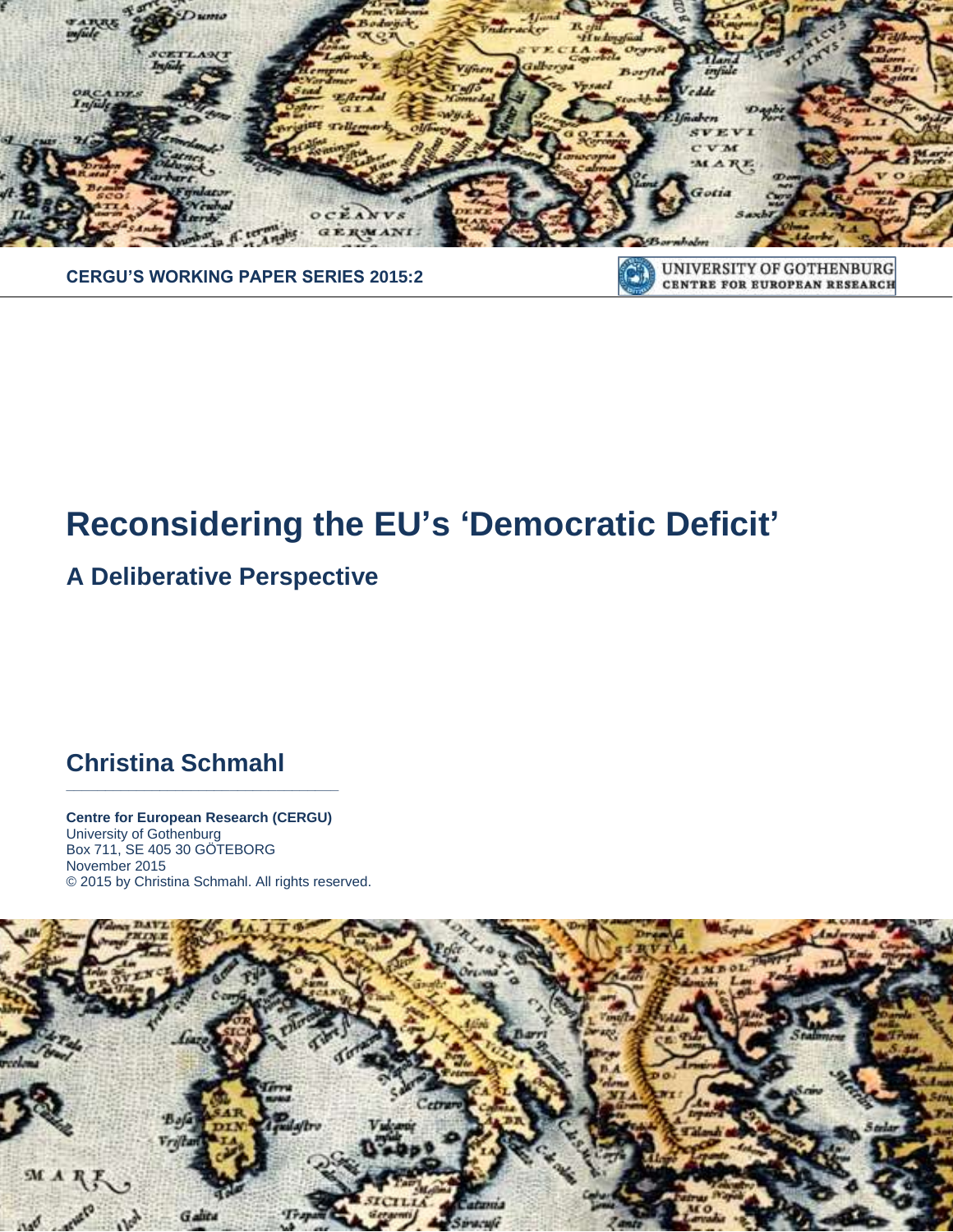This paper was the winner of the 2015 Rutger Lindahl Award for Best Master's Thesis in European Studies.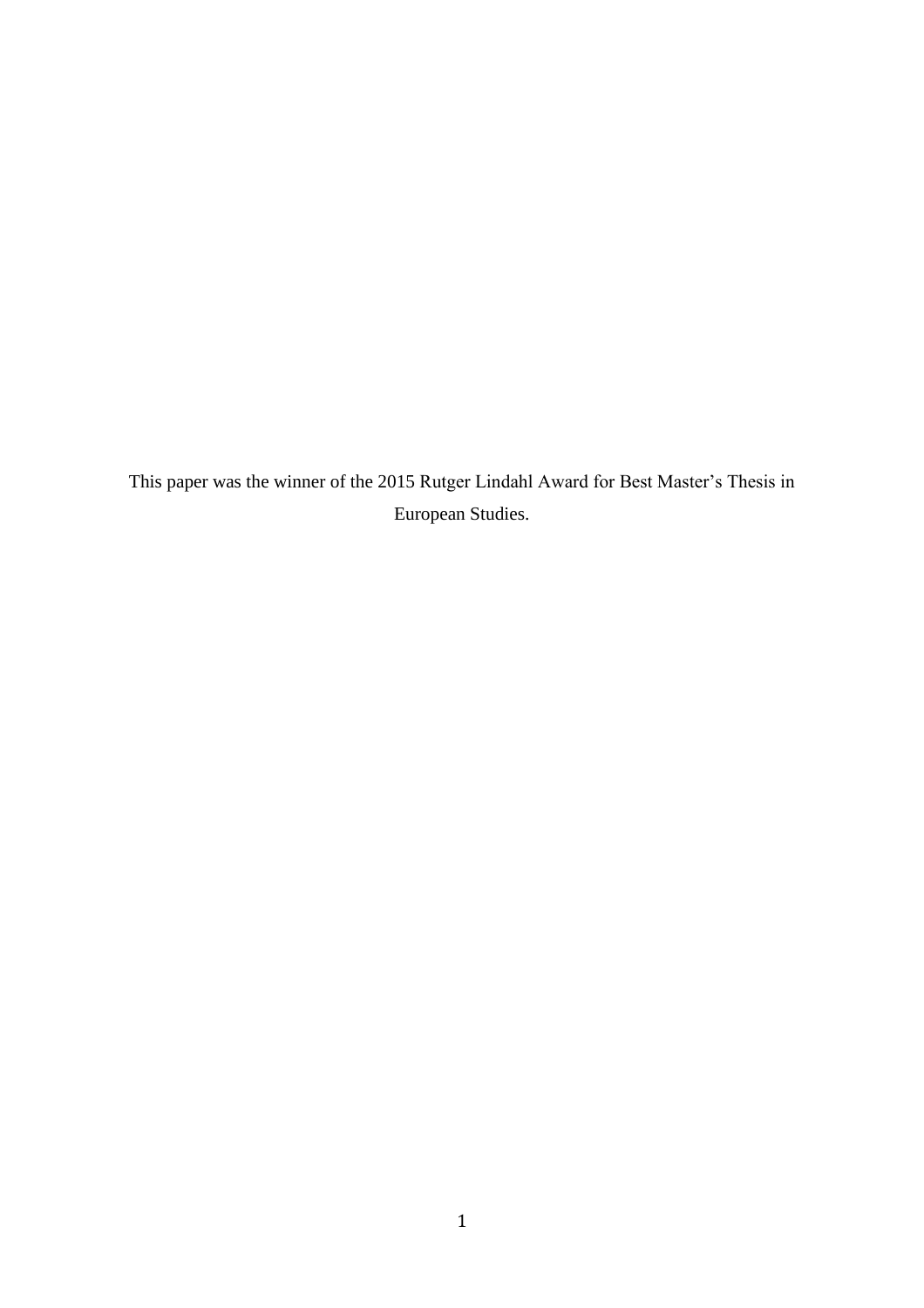## **ABSTRACT**

The debate on the 'democratic deficit' of the European Union is omnipresent at times when rapid intergovernmental and insufficiently legitimised policy decisions are taken in order to resolve the effects of the current Eurozone crisis. Taking a deliberative perspective on the question whether the EU actually suffers a 'democratic deficit', this paper develops an analytical framework based on the normative cornerstones of deliberative theory. Contrary to previous work, it is argued that the EU and usual nation states are not simply comparable as concerns their democratic structure, but that the level of comparison has to be adequately lifted to the more abstract level of a political system. Therefore, this paper chooses a systemic approach and incorporates the special features of the EU's *sui generis* character in its investigation. By thoroughly carving out the core assumptions from deliberative theory and identifying the minimal or necessary conditions of the concept of democracy proposed by deliberative theory, i.e. Deliberative Democracy, this investigation provides a theoretically deduced analytical framework which is apt to give an answer to the guiding question whether the EU (or any political system) suffers a 'democratic deficit'. By way of illustration, the identified conditions are applied to the economic governance structure of the EU that evolved in the course of the Eurozone crisis in order to demonstrate the framework's applicability. It is found that the demanding circular process of self-legislation proposed by deliberative theory is interrupted at several points and that the EU, in its current architecture, does suffer a 'deliberative deficit'.

## **I. Introduction**

 $\overline{\phantom{a}}$ 

Today's nature of the European Union (EU) as entity *sui generis*<sup>1</sup> displays a fascinating, but, at the same time, highly demanding research subject. While European integration proceeds constantly – now no longer only at the economic dimension, but also at the political dimension – and more and more rights are transferred to a supranational level of governance, the EU has to see itself confronted with the accusation of lagging behind as regards the expansion and development of democratic values and principles. The multifaceted democratic flaws that are brought forward by scholars, politicians and citizens alike add up to the broader debate on whether the EU suffers a so called 'democratic deficit'.

This debate necessarily reflects considerations on the fundamental nature of democracy as such (cf. Jensen, 2009) and thus explains why the question of whether the EU meets (however defined) democratic standards is so hotly debated. Definitions of democracy reach from substantive to procedural, from input- to output-oriented, from broad to narrow, from normative to empirical conceptualisations. This is obviously mirrored in the manifold definitions and localisations of the 'democratic deficit' of the EU. Whereas some scholars see the EU's most severe problems of legitimacy in the

<sup>&</sup>lt;sup>1</sup> The labelling of the EU as entity *sui generis* is not uncontested. For an opposite view, see for example, Sbragia (1992).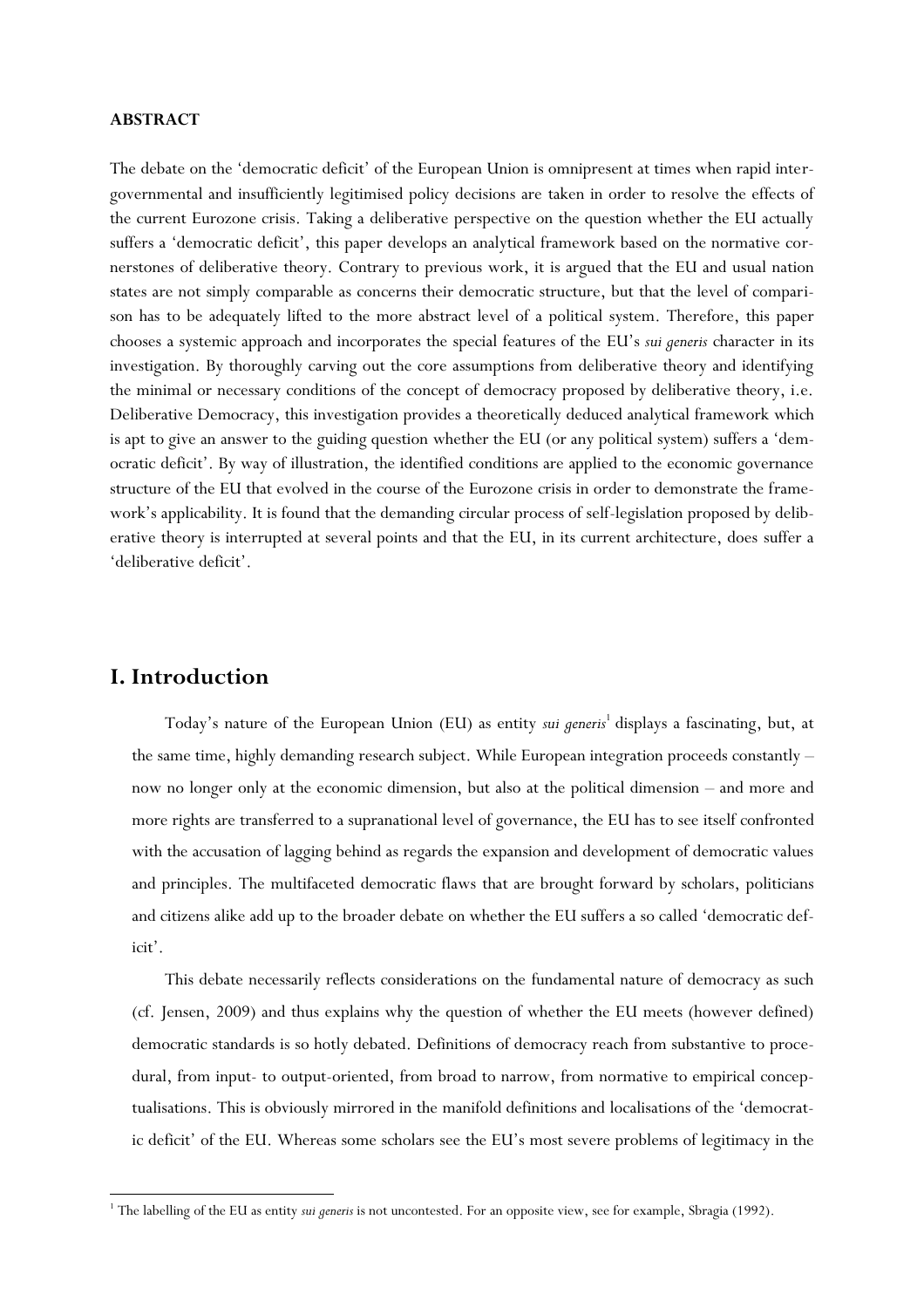persistently weak role of the European Parliament (EP), others criticise the (nationally) fragmented party structure, the missing opportunity to directly elect the President of the European Commission or the absence of a European public sphere (including, for example, a European media) (cf. Grimm, 2014).

Although it might not be possible to narrow down the phenomenon of democracy (and consequently the definition of the 'democratic deficit') to one universally accepted conception, the coexistence and mixing of multiple definitions urges for a targeted investigation that thoroughly carves out the theoretical standards of the respective theory of democracy and applies them. Since previous literature shows rather severe inadequacies with regard to this endeavour, European Union research is in desperate need of a well defined concept of democracy that is able to grasp the EU in its genuine design of supranational governance and accounts for all its peculiarities compared to international organisations or 'usual' nation states.

Apart from the scientific relevance of the issue, it goes without saying that, at the same time, it is of crucial importance to the European peoples themselves. As EU legislation permeates more and more the societal spheres of the EU, they are ever more directly affected by the decisions that are met at that supranational level of governance. Most notably, survey data shows that the European citizens' image as well as future expectations of the EU and their trust in the organisation have continued a downward trend since the eruption of the Eurozone crisis in 2009 (Eurobarometer, 2014). Especially the Euro-rescuing politics conducted by the so called Troika (composed of European Commission, International Monetary Fund (IMF) and European Central Bank (ECB)) as well as the Euro group were preponderantly regarded as highly undemocratic (cf. Scharpf, 2014a). This is because, on the one hand, these institutions are considered to possess the least democratic control by their constituency or other European institutions, but which, on the other hand, dominantly shaped and determined the measures to be taken concerning the rescue of indebted banks and later even Member States (MS). Besides, in the course of the crisis, more and more rescue measures (such as the European Fiscal Compact and the European Stability Mechanism) were established outside the 'constitutional' framework of the EU, i.e. the Treaties, on a mere intergovernmental level of governance (cf. Bickerton *et al*., 2014). These developments substantially challenge the EU's legitimacy as well as future European integration. As concerns for example the objective of the European Commission to create a 'deep and genuine Economic and Monetary Union (EMU)' in order to prevent a recurrence of the crisis, further supranationalisation will give rise to the question of how to realise the transfer of rights from MS to the EU without losing track of the legitimacy of the decision-making procedures and the approval of the citizens (European Commission, 2012).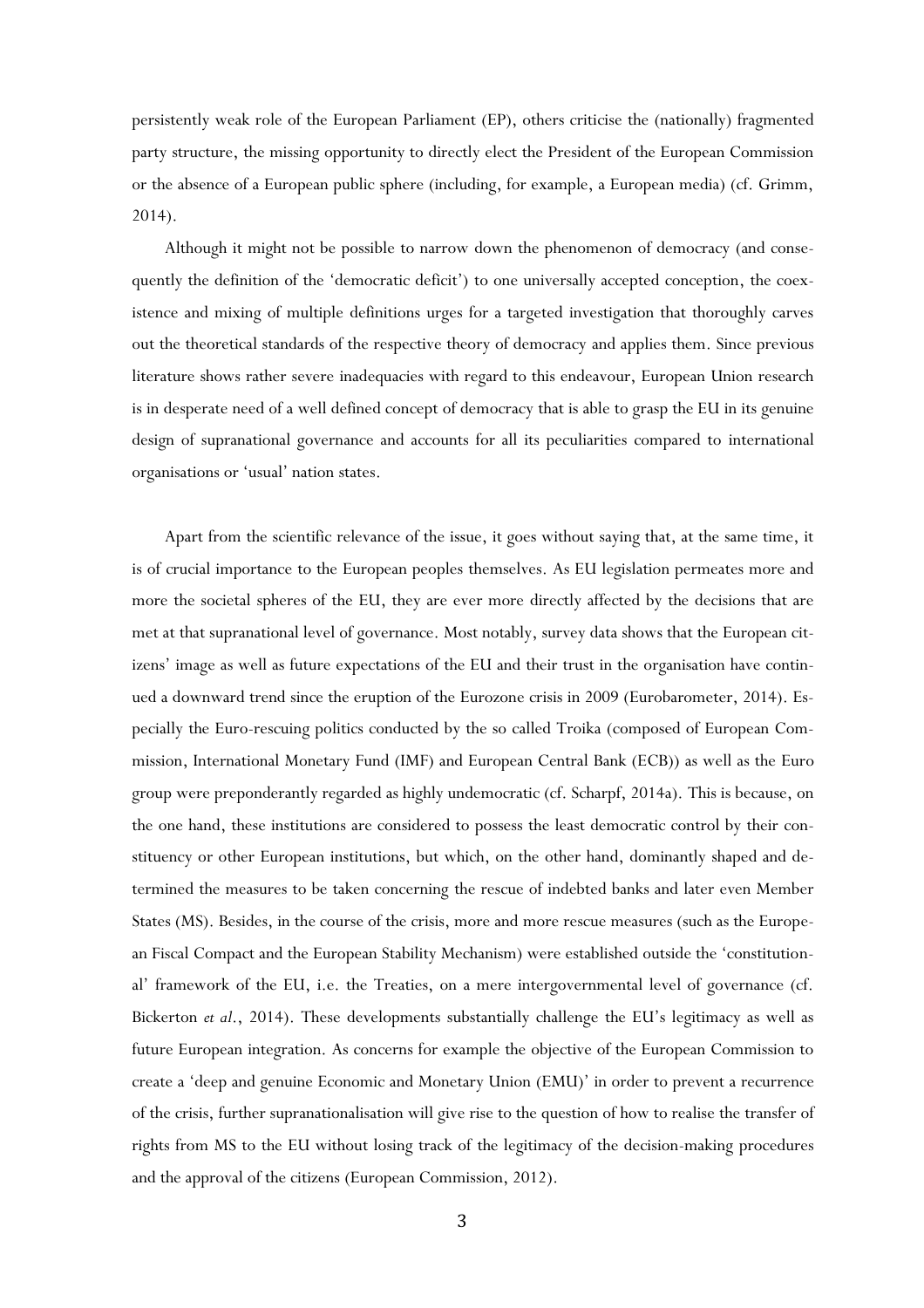In the present paper, it is presupposed that only with a normatively well-founded approach which is equally empirically applicable to the case(s) of interest it will be possible to have a constructive debate on whether the EU suffers a 'democratic deficit' or not. Since existing theories of democracy and their respective measurement instruments do not succeed in doing so, this paper sets out to develop a new perspective on democracy in the EU. I argue that it is through the lenses of deliberative theory<sup>2</sup> the EU can most fruitfully be investigated with regard to its democratic character. As shall be clarified later, deliberative theory can be considered to have certain advantages over other theories of democracy, i.e. for example its stringent focus on procedures rather than on the output and, correspondingly, its flexibility and adaptability. Thus, it seems promising to take a deliberative perspective on democracy in the EU and generate a corresponding set of variables capturing the core idea of the concept of Deliberative Democracy. Thereby, the question whether the EU suffers a 'democratic deficit' can be reconsidered from an innovative and fresh point of view and can be reformulated as follows 'Does the EU suffer a '*deliberative* deficit'?'. In this way, the gridlocked debate might be fuelled once again and provide new and valuable insights, essential for future research as well as actual reforms regarding democratic standards in the EU.

Accordingly, this paper attempts to give an answer to the broader question of the EU's democratic quality and the question whether the EU suffers a 'democratic deficit' from the theoretical perspective of deliberative theory – which is, as a matter of course, only *one* possible approach to the issue at hand.

## **II. Outline**

 $\overline{\phantom{a}}$ 

This paper is divided into seven sections. After the introduction (section I) and this short overview (section II), section III discusses two major strands of research, which, on the one hand, deal with the question whether the EU suffers a 'democratic deficit' and, on the other hand, apply deliberative theory to the EU. Based on the findings of the literature review, section IV specifies the research question and states the aim of this thesis. Section V subsequently intends to substantiate the concept of Deliberative Democracy. To this end, it, first, presents some preliminary considerations concerning the normative grounding of a notion of democracy, justifies the choice of deliberative theory for this present investigation and discusses the special features of the EU as a political system.

 $2^2$  In this paper, the terms 'deliberative theory' and 'discourse theory of law and democracy' (which is the Habermasian term used in his work *Between Facts and Norms*) will be treated as synonymous expressions. 'Deliberative Democracy' then, rather points towards the underlying concept of the theory.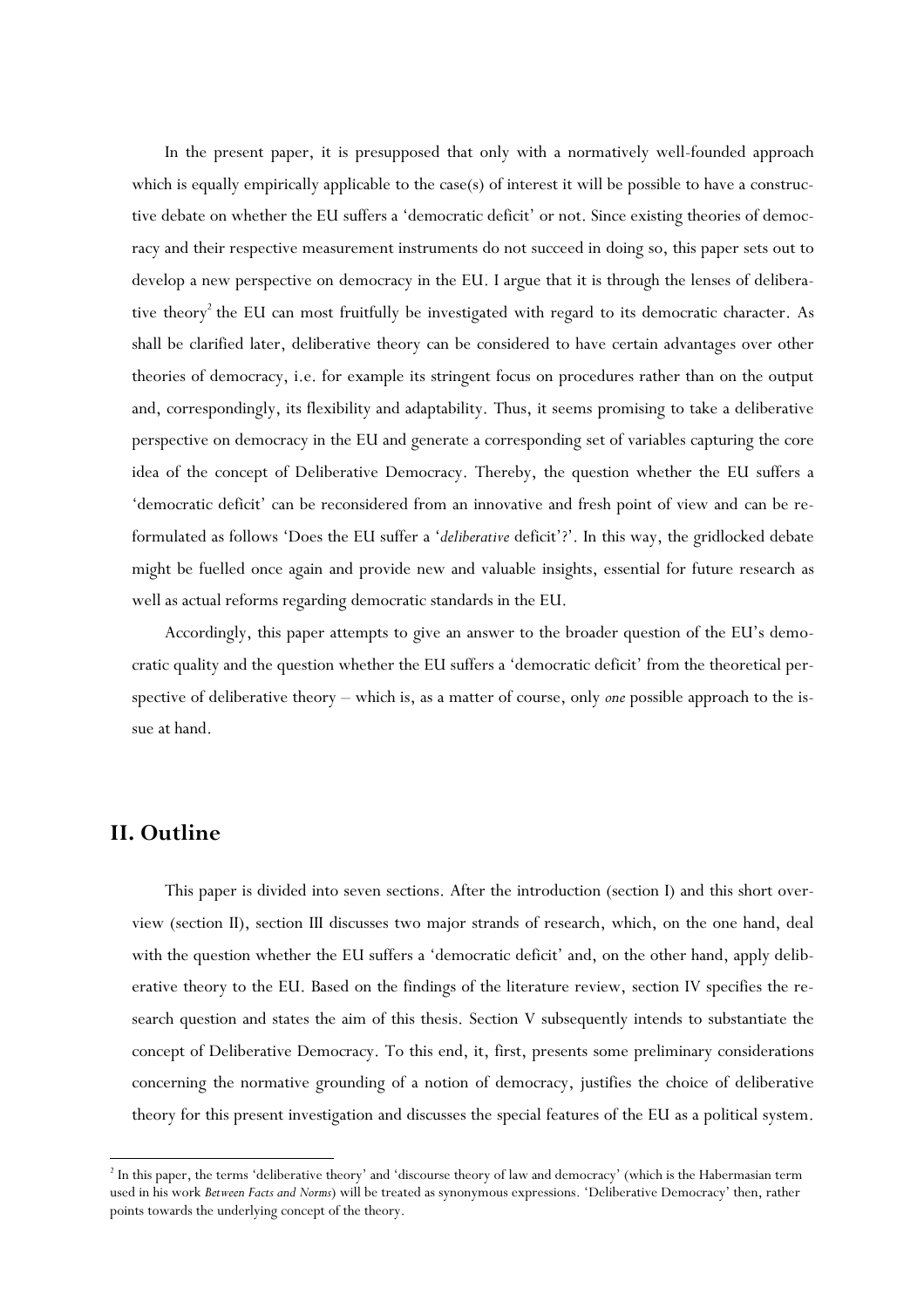Second, deducting necessary conditions from deliberative theory, it identifies the core variables constituting the concept of Deliberative Democracy. Section VI investigates whether the case of interest, i.e. the EU meets the democratic standards distilled from the theory. By way of illustration, it examines whether the rescue policies adopted in the course of the Eurozone crisis erupting in the end of 2009 and the evolving economic governance structure live up to the democratic standards set by deliberative theory. Finally, section VII draws a short conclusion and discusses potential future research.

## **III. Previous Research**

 $\overline{\phantom{a}}$ 

The motivation to reconsider the debate on the 'democratic deficit' from a perspective of deliberative theory presupposes two important considerations. First, it challenges existing literature on the EU's 'democratic deficit' as it refrains from applied concepts of democracy; second, notwithstanding the acknowledgement of the great value of existing approaches applying deliberative theory to the EU, it questions the employed scope. Accordingly, this section on previous research has two foci. On the one hand, it will discuss the literature that evolved around the debate on the EU's 'democratic deficit' in general, on the other hand, it will take a closer look at the efforts trying to connect the theory of deliberative theory to the EU in order to explore its deliberative character.<sup>3</sup>

## **A. Research on the 'democratic deficit': In search of the nature of democracy**

The discussion of literature on the 'democratic deficit' of the EU follows a procedural, rather than a substantial logic, i.e. it aims at reproducing the method or procedure through which scholars arrive at a certain definition of the 'democratic deficit'. It therefore does not explicitly focus on the scholars' localisation of the problems the EU suffers from (e.g., among the most prominent, the weak position of the European Parliament), but on the underlying assumptions and arguments. In this sense, loopholes of respective literature can be identified on three different levels. Either the approaches demonstrate (1) *conceptual flaws* choosing an inappropriate point of departure for their theoretical reasoning (usually the unit of analysis of a nation state); they suffer (2) *theoretical deficiencies* in the sense that they choose a theory of democracy as the basis of their arguments that is too minimalist and output-oriented or they do not thoroughly and comprehensively deduct their arguments from a theory of democracy at all; or the approaches struggle with (3) *the challenge of empirical explication*, i.e.

<sup>&</sup>lt;sup>3</sup> It goes without saying that the question on the EU's democratic deficit closely relates to the concept of legitimacy (see also Jensen, 2009). Accordingly, in the course of this investigation, it will often be referred to aspects of legitimacy utilising the definitions of input- and output-legitimacy introduced by Scharpf (1999).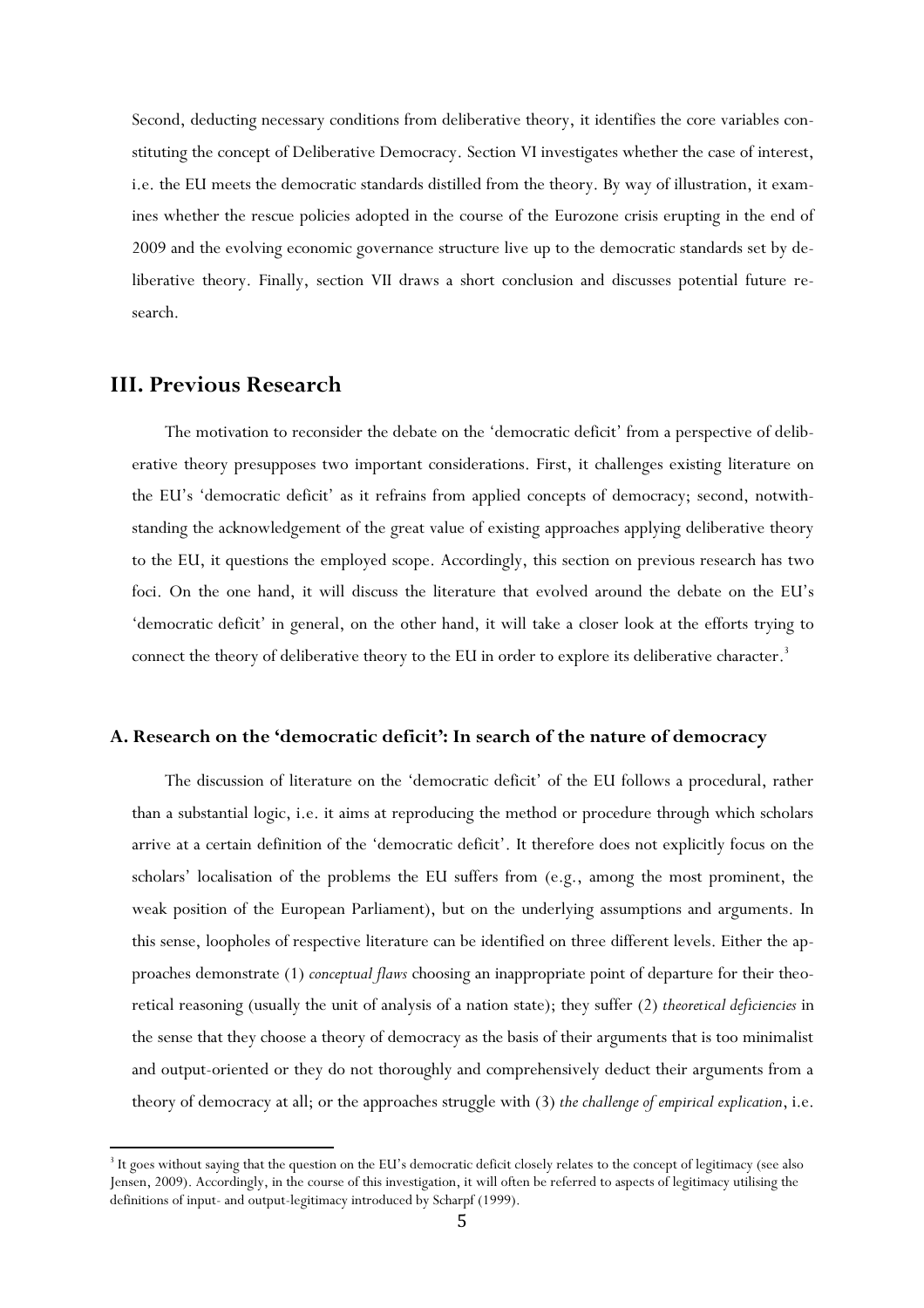in simple terms, the applicability of the theory. Obviously, these three types of deficiencies are not mutually exclusive, i.e. the very same approach might show more than one of these shortcomings. However, for the sake of better clarity, one contribution shall only be discussed under one section.

## **(1) Conceptual flaws**

 $\overline{\phantom{a}}$ 

Many scholars apply measures of democracy to the EU that originally were generated to measure this phenomenon at nation state level or they compare the EU to 'usual' nation states on the basis of different indices of democracy (see Zweifel, 2002; Crum, 2005; but also Crombez, 2003 and Moravcsik, 2002). These comparative approaches require the assumptions that the EU resembles other respective units of analysis at least to a certain extent. Therefore, scholars like Zweifel (2002, p. 814) presuppose that "the EU resembles federal states such as Germany, Switzerland, Canada, and the US in important respects" in order to be able to measure it against the same scales of democracy as the states. Also Crum (2005), actually acknowledging problems related to the mere transfer of the nation state's analytical grid to the EU, resigns and seems to accept that "[f]or the moment, however, the institutions and the experience of representative [democracy] are what we have to start from, and bit by bit it may be possible to draw upon that experience to tailor institutions that are appropriate for the European Union" (Crum, 2005, p. 465).

Indeed, the EU can certainly be considered to have approached the characteristics of a federal state more and more throughout its process of integration that started back in the 1950s. However, clear differences, which question the comparability of the above listed units of analysis, remain. One of the most important and crucial differences is identified by Habermas (2014). According to him, the EU (in contrast to federal nation states) disposes of a supremacy of law, without having the provision of exercising a monopoly on the use of force and the power to take decisions of last resort. Remarkably, the right to alter the 'constitution', i.e. the Treaties of the EU, still lies in the hands of the Member States. This single, but far-reaching and decisive difference in the structure of the EU raises serious doubts about the ability to compare the EU to e.g. Germany in terms of democratic legitimacy and accountability.<sup>4</sup>

As, currently, the EU cannot be defined as a state, but rather as 'state-like' (Eriksen & Fossum, 2002; Grimm, 2015), somewhat in between a federal state and a confederation, these types of approaches demand too high of requirements from the political system<sup>5</sup> of the EU. Consequently, in the application of these approaches, the EU usually falls short of the necessary conditions of a democ-

<sup>4</sup> For a more detailed reflection on the special features of the EU (compared to national states), see section V.

<sup>&</sup>lt;sup>5</sup> Whether the EU can be classified as a political system has also been hotly debated. See, for example, Hix &Høyland (1999). For the explicit definition of the concept used in this paper, see further below.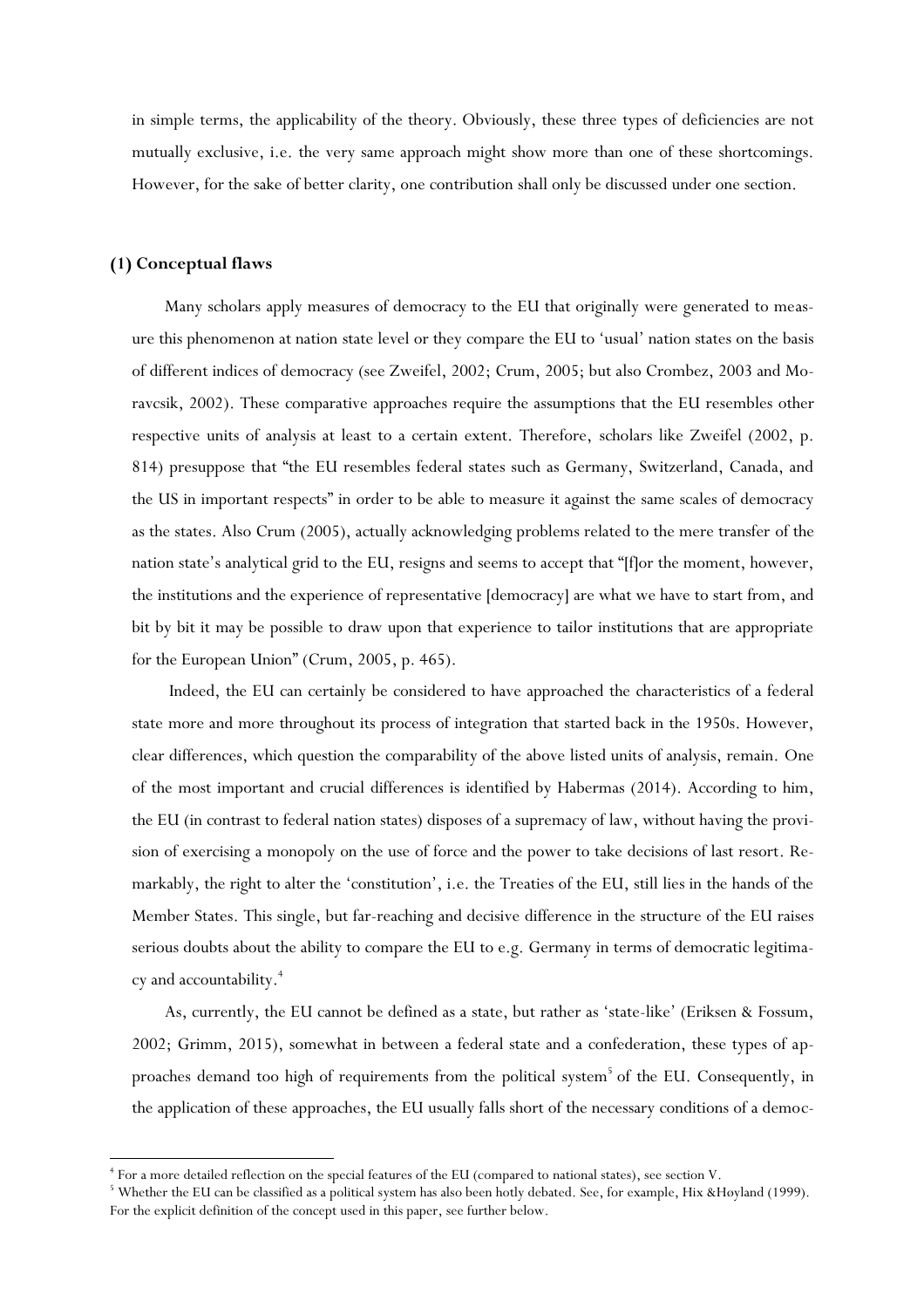racy and cannot live up to the high expectations. <sup>6</sup> Consequently, the different concepts of democracy are 'stretched' (see Sartori, 1970) and applied to cases that actually do not belong to the same class of units of analysis. Scholars such as Crombez (2003) try to circumvent that problem by using a more abstract class of units of analysis. In this sense, the different units are not grouped among the notion of 'state', but under 'political system'. However, the different labelling does not bypass the problem that the EU can simply not be measured against the same standards of democracy as federal states – especially when it comes to the output of its legislative processes and the feedback loop to its constituency (cf. Ismayr, 2008).

To sum up, in ignorance of the peculiarities of the EU and its differences from well researched nation states the above discussed approaches show loopholes as concerns the very point of departure of their subsequent theoretical reasoning. Especially the work of Zweifel (2002) displays how far concepts of democracy are stretched in order to be able to impose existing indices of democracy on the EU. These circumstances urgently call for the development of a new set of measurement variables, which is based on an appropriate footing.<sup>7</sup>

## **(2) Theoretical deficiencies**

The literature that shall be discussed in this section demonstrates so called theoretical deficiencies. Many scholars dealing with the question whether the EU suffers from a 'democratic deficit' acknowledge the critique which has been outlined in the preceding subsection and try to include it into their theoretical frameworks. Accordingly, the critique that will be brought forward against these approaches shifts its focus from the conceptual basis of a theoretical framework to the framework itself. Although most of the literature that shall be discussed here dissociates itself from nation state yardsticks (except from Moravcsik, 2002 and Crombez, 2003) and the – at this time often utilised – nation state based 'parliamentary model of democracy', it still shows severe shortcomings with regard to the assumptions derived from the respective democratic frameworks. Two groups can be identified: First, the famous output-oriented, democratically rather minimalist approaches by Majone (1998) and Moravcsik (2002), who do not see a 'democratic deficit' of the EU (cf. also Crom-

 $\overline{\phantom{a}}$ <sup>6</sup> Zweifel (2002), however, concludes that the EU does not suffer from a 'democratic deficit'. The different conclusions made by the scholars can be explained by their different perspectives: Whereas Zweifel (2002) (empirically) sees no difference between the EU (which, in his view, does not suffer a 'democratic deficit') and a federal nation state, Crum (2005) and others assert that the EU should be judged by the same yardsticks as nations states, as it is normatively desirable that the EU resembles a federal state. Hence, one could argue that they only implicitly assume a similarity of the units of analysis.  $^7$  It has to be mentioned that, hypothetically, it cannot be ruled out that the normatively grounded variables that are to be identified do actually resemble nation state yardsticks. However, what is criticised here is the imprudent course of action of many scholars simply equating the EU with a nation state.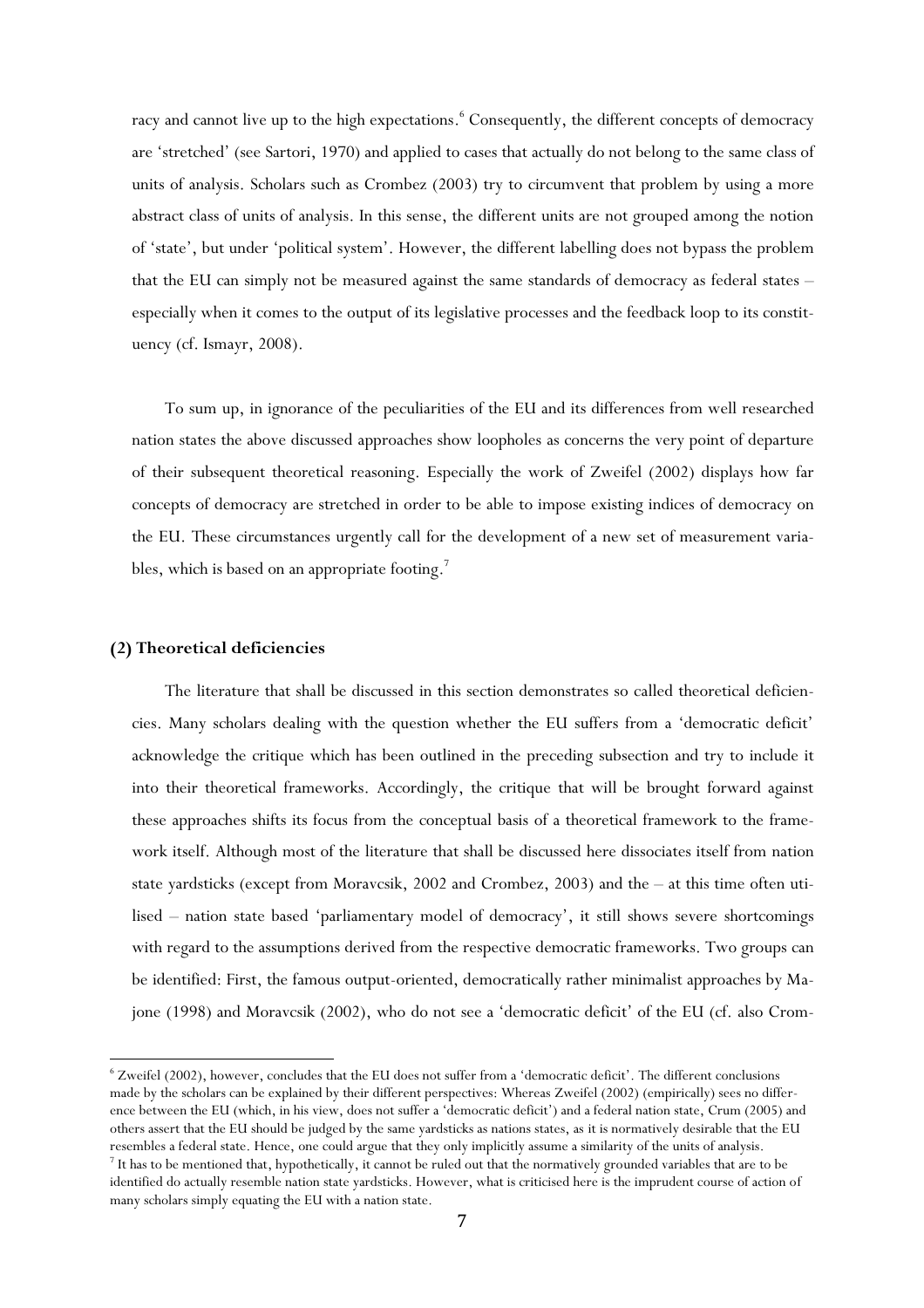bez, 2003); second, approaches that recognise the 'democratic deficit' as a severe problem and suggest to overcome it by further EU integration (Føllesdal & Hix, 2006).

Concerning the first group, both Majone (1998) and Moravcsik (2002) take a very minimalist point of view on democracy in the EU. In this sense, Moravcsik (2002), in line with his Liberal Intergovernmentalist reasoning, naturally has rather limited expectations from the EU as a supranational level of governance. In his view, the EU, on which responsibilities have been transferred by the Member States throughout the integration process, has been instructed to carry out respective *functions*, but is still largely constrained by the MS themselves – which protects the EU at least in some respects from sliding into a 'democratic deficit'. Moravcsik argues that "judged by the *practices* [emphasis added] of existing nation-states $^8$  and in the context of a multi-level system, there is little evidence that the EU suffers from a fundamental democratic deficit" (Moravcsik, 2002, p. 621). Moreover, he points out that the policy output of the EU is quite close to the median voter's preferences (Jensen, 2009). As Moravcsik (2002) does not account for any 'independent' developments at EU level that were not intended by the Member States (often referred to as *spill-overs*), he solely looks at the EU as an instrument used by the MS to execute certain functions (that, in his view, are mostly carried out efficiently and satisfyingly) and totally neglects any legitimacy problems that might result from democratically deficient input factors.

A similar, but even more output-oriented approach to EU governance is taken up by G. Majone (1998; 2002) – with the great difference that he dissociates himself from the idea of placing the EU, which he sees as a 'mixed polity' (between a parliamentary and a separation-of-powers system), on the same footing as nation states. Majone (1998, p. 27) felicitously notes that "there is no reason at all that the political and constitutional arrangements of the future will mirror the institutional architecture of the nation-state"; meaning that it is not altogether clear which strand of research – intergovernmentalist or supranationalist<sup>9</sup> – will prevail in the debate on the EU's *telos*. Once again, that argument points towards the necessity to detach the question of a 'democratic deficit' in the EU from the concept of the state and to generate a set of variables of democratic governance that adequately accounts for the *sui generis* character of the EU. 10

Coming back to his analytical approach of EU governance, Majone (2002) argues that the EU should be seen as a 'regulatory state' that is functionally differentiated and delegates powers to non-

<sup>&</sup>lt;sup>8</sup> The fact that Moravcsik (2002) also judges the EU against nation state yardsticks can be explained against the background of his general understanding of the European integration process and the decisive and dominant role of the Member States.

 $9$  Here, the theory of EU integration of Supranationalism does not only refer to the theory introduced by Sandholtz & Stone (1998), but also to its predecessor by Haas (1964).

<sup>&</sup>lt;sup>10</sup> In how far it will be possible to detach the issue from the general question of the EU's telos, shall be discussed later.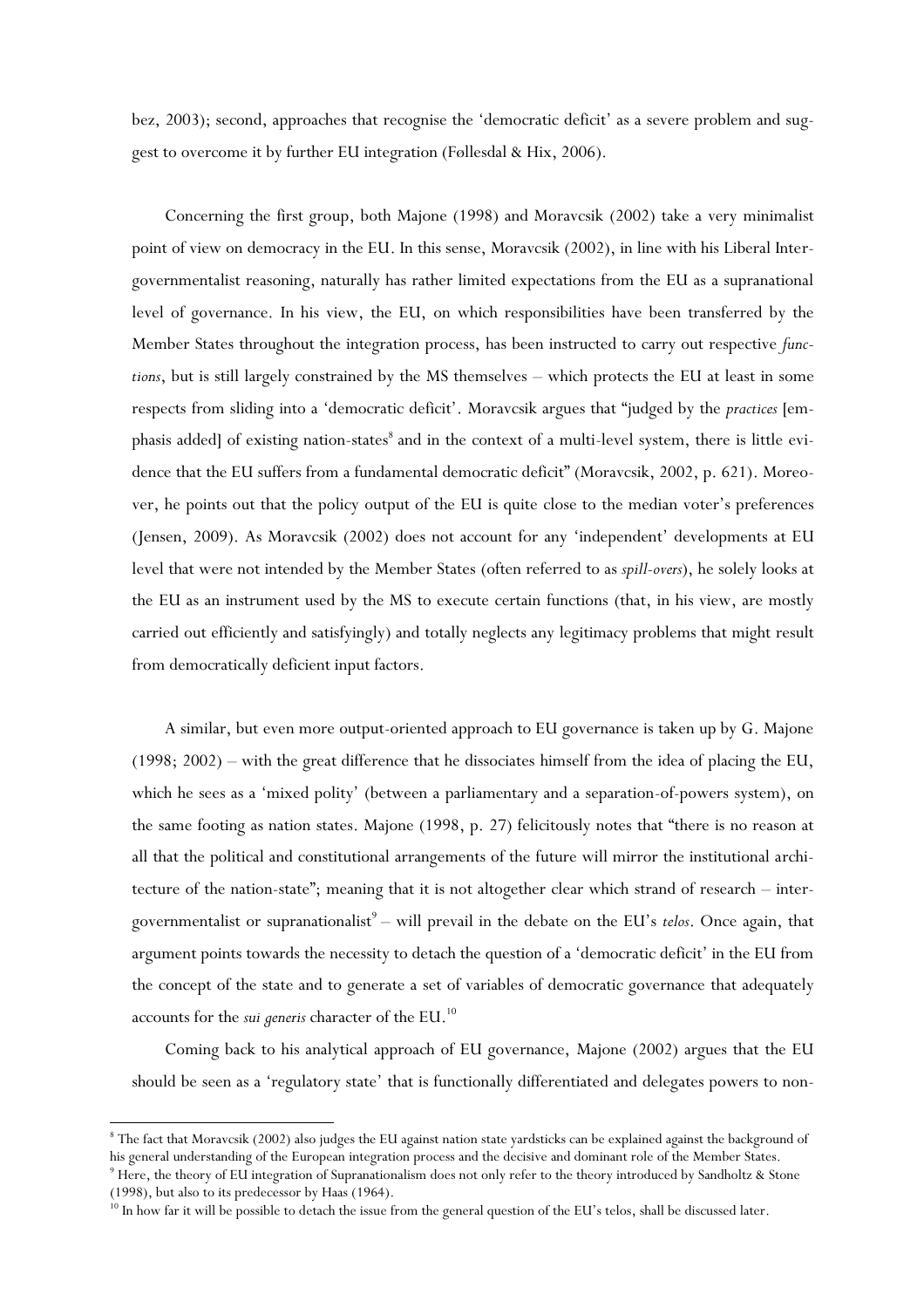majoritarian, autonomous regulatory institutions. Although he also mentions some *credibility* advantages of a "Union-wide 'regulatory estate'" (Majone, 2002, p. 336) for the existing European structure of governance, Majone (2002) clearly focuses on the efficiency gains of those regulatory agencies, i.e. the *output* of EU decision-making. In contrast to many other scholars, he is not convinced that e.g. the European Parliament's strengthened political control of the Commission may potentially help to overcome the 'democratic deficit', but rather pleads for a 'de-politicisation' of the European institutions and the transfer of regulatory power to independent public agencies (Majone, 2002). In his attempt to display the EU as an efficient, functionally differentiated network, Majone does not seem to have room for any serious, substantiated considerations on democratic legitimacy – especially when it comes to the non-majoritarian regulatory institutions.

To conclude, in theoretical terms, Majone and Moravcsik share a distinct positivist approach, which implies an output-oriented, simplistic, minimalist and one-sided notion of 'democracy'. As a consequence, Majone and Moravcsik completely ignore the two other spheres that are essential in generating legitimacy in a democratic system, i.e. input- and throughput-aspects (cf. Schmidt, 2013).<sup>11</sup> Therefore, it is considered that these two approaches do not represent an appropriate starting point for the development of a measurement tool of democracy in the EU. To the author, a more encompassing (multivariate explanatory) theory of democracy, such as Deliberative Democracy – considering a complex and closed circuit of legitimacy – seems to display a more adequate and suitable approach. $^{12}$ 

Scholars of the second group of literature within this section criticise the above discussed approaches sharply. Føllesdal & Hix (2006) have written a direct reply to Majone and Moravcsik in which they try to disprove their arguments and show why the existence of a 'democratic deficit' in the EU must not be denied. In particular, they argue that democracy is more than "matching the present preferences of voters to policy outputs" (Føllesdal & Hix, 2006, p. 556). In their view, the crucial problem of present EU politics is the lack of democratic contestation<sup>13</sup> (both concerning the po-

 $11$  For Scharpf (2009), the reason why Majone and Moravcsik do not consider the EU to suffer a 'democratic deficit' is their libertarian (in contrast to the republican view by, for example, Føllesdal and Hix) perspective on democracy. As this libertarian ideal of democracy (i.e. the protection of individual rights, the pluralist openness to policy inputs, consensual decision rules, and the effectiveness of its regulatory policies) is already perfectly mirrored in the EU's current *status quo*, the two authors have no reason to assume that the EU would not live up to its (libertarian) objectives (Scharpf, 2009). <sup>12</sup> A detailed discussion of this rather normative standpoint will be provided later.

<sup>&</sup>lt;sup>13</sup> That argument also mirrors Føllesdal's & Hix' (2006, p. 547) definition of democracy: "1. institutionally established procedures that regulate, 2. competition for control over political authority, 3. on the basis of deliberation, 4. where nearly all adult citizens are permitted to participate in 5. an electoral mechanism where their expressed preferences over alternative candidates determine the outcome, 6. in such ways that the government is responsive to the majority or to as many as possible."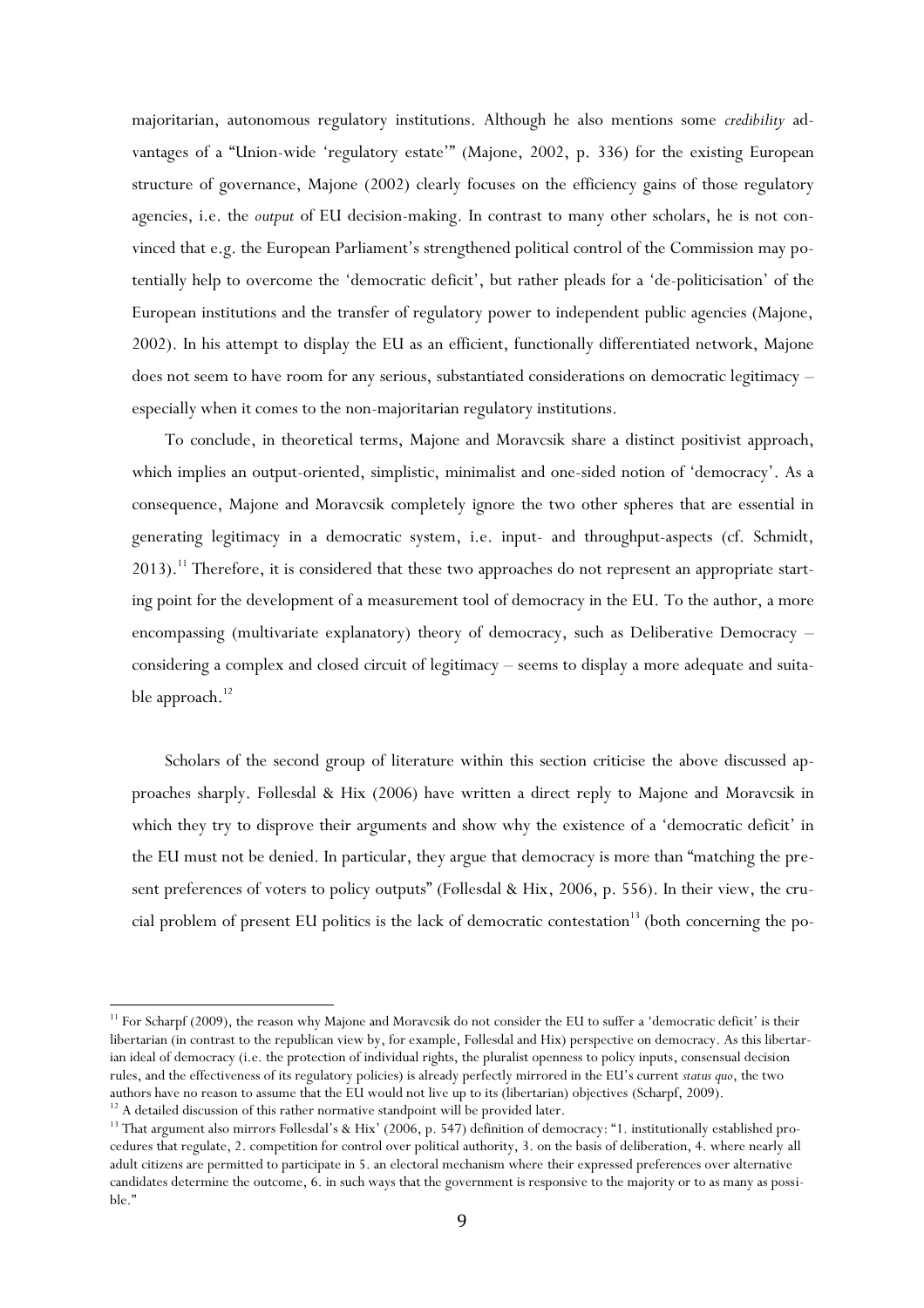litical leadership and the policy agenda), which might be overcome by the direct election of the President of the European Commission (Føllesdal & Hix, 2006).

All in all, Føllesdal & Hix (2006) rightly criticise Majone and Moravcsik for their minimal concepts of democracy, but they themselves do not even make the attempt to thoroughly deduct their concept and their arguments from a theory of democracy. Instead, they almost arbitrarily choose one specific component of well-known concepts of democracy – here, contestation – as the panacea of the EU's 'democratic deficit', which is indicative for most of the literature on the 'democratic deficit' of the EU. 14

Clearly, the contributions by Moravcsik (2002), Majone (1998; 2002) and Føllesdal & Hix (2006) point towards several loopholes which are to be avoided in the present investigation. It can thus be expected that this work will aim at thoroughly making explicit the single arguments and deducting the cornerstones of deliberative theory as an encompassing theory of democracy. In addition, it will provide an analytical framework that lends itself to measure whether the EU falls under the concept of Deliberative Democracy or not – it will *not* present a normative perspective on the *best* democratic set-up for the EU.

#### **(3) The challenge of empirical explication: Demoicracy as a promising 'third way'?**

Third, a rather different approach claims to build up a 'demo(i)cratic' (both analytical and normative) framework for the EU (Nicolaïdis, 2013; 2014). This approach sees itself as a *third way* between the 'intergovernmentalist' or 'national civic' and the 'supranationalist' or 'European demos' strands of literature by acknowledging the existence of multiple demoi within the EU, which are simultaneously perceived as citizens and states (Nicolaïdis, 2013, p. 353). The 'democratic deficit' is re-labelled as 'Europe's democratic trilemma' and consists of 1. '*transnational* democratic interdependence', 2. '*national* democratic legitimacy' and 3. '*local* democratic legitimacy' (Nicolaïdis, 2014, pp. 1409). According to Nicolaïdis & Youngs (2014), the trilemma can only be solved, if legitimacy is enhanced with regard to all three spheres and tensions between these three requirements are relieved. A stronger empowerment of the citizens is seen as key to this endeavour (Nicolaïdis & Youngs, 2014).

With their clear-cut focus on the EU as an entity *sui generis* and their simultaneous attempt to disregard the broader debate between supranationalists and intergovernmentalists, Nicolaïdis *et al*.

<sup>&</sup>lt;sup>14</sup> Many other approaches to the 'democratic deficit' of the EU can be criticised for the lacking normative grounding of arguments – also scholars, who are discussed in this literature review. However, as criticism on that level would tremendously shorten the list of approaches that actually do discuss a theory of democracy and that distil their arguments directly from it, I have decided to include all relevant approaches and to offer criticism on a more detailed level.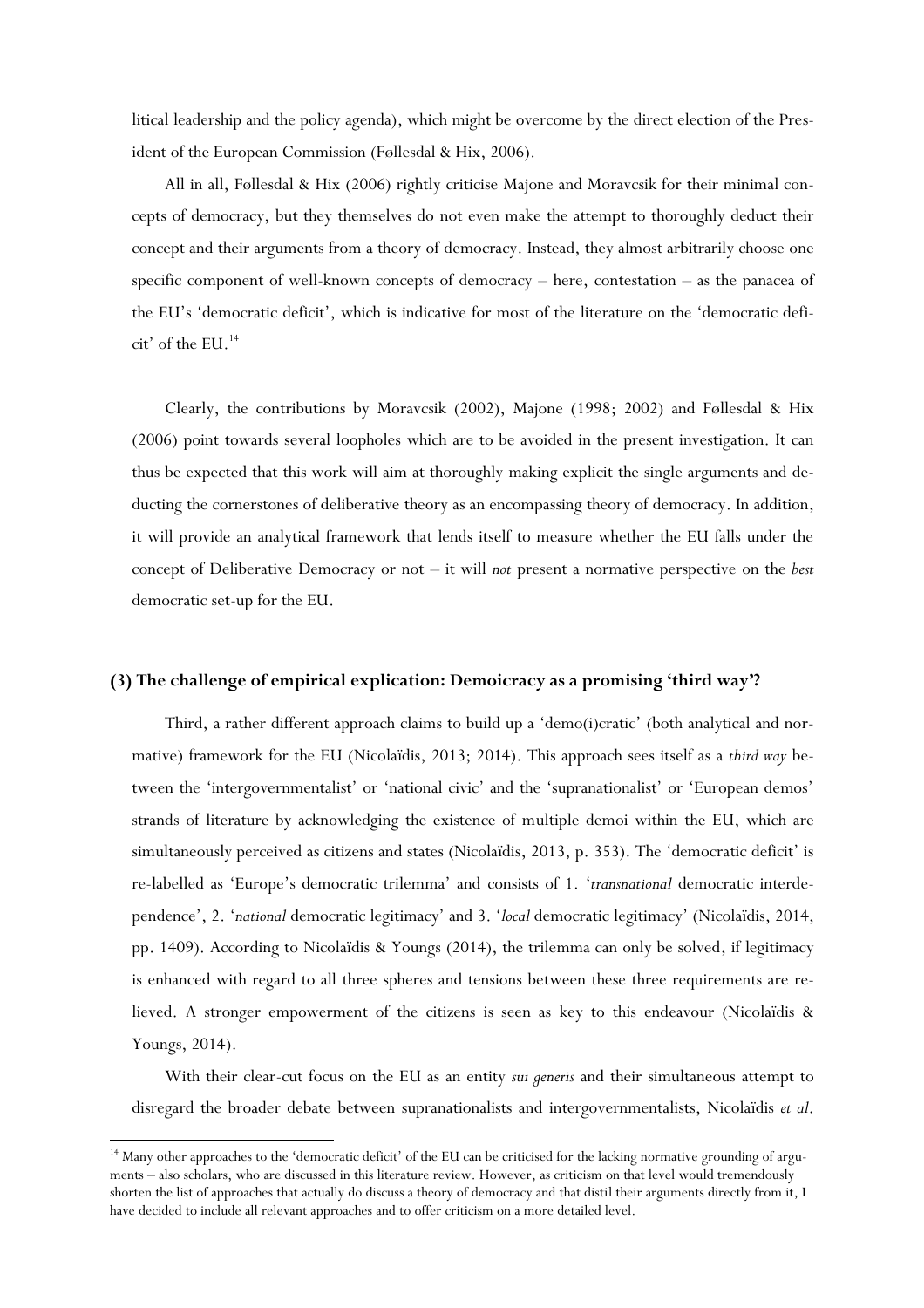provide a fruitful approach to today's architecture of the EU. Especially, their multi-level approach can be considered promising. However, until now, the approach falls short of providing suggestions on how to implement the three legitimacy requirements into practise. However, as the present work focuses on the analysis of the current (empirical) *status quo* of the democratic architecture of the EU, it has to build upon a theory that provides the possibility to sufficiently translate the theoretical arguments into empirically observable indicators.

Overall, the above outlined overview of literature reveals the reasons for the arbitrariness and fragmentariness of the discussion on the 'democratic deficit' of the EU. First, it shows that already at the conceptual level, i.e. the point of departure of any further (theoretical) reasoning, some scholars ground their works on highly questionable assumptions. As they equate the European Union with any modern democratic nation state, they entirely disregard the legal, political and organisational peculiarities of the EU. These approaches lead to inappropriate and distorted comparisons. Second, it becomes obvious that the missing explicitness of the respective concept of democracy – due to weak normative foundations – further adds to the flaws of the current discussion and paves the way for the arbitrarily political instrumentalisation of the issue. Third, mere theoretical approaches apparently do not lend themselves to serve as the basis for the deduction of necessary conditions of democracy. To conclude, the literature review clearly points towards the necessity to execute further research on the question whether the EU suffers a 'democratic deficit' or not.

As has been indicated above, in order to contribute to the development of this strand of research, the paper sets out to take an innovative perspective on the EU based on deliberative theory, which will be capable of overcoming some of the multifaceted deficiencies of previous scholarly contributions. Accordingly, in the following section and second part of the literature review, an overview of approaches applying this specific type of theory of democracy to the EU will be given.

## **B. Research on Deliberative Democracy in the EU: A question of scope**

The literature that will be discussed in this section does not necessarily focus on the phenomenon of the 'democratic deficit'. It certainly touches upon it – but the following review shall rather serve as a broad overview of different motivations that link deliberative theory to the entity of the European Union in order to assess its deliberative character. To this end, the literature will be grouped by the different ways that are recommended by the scholars to realise this connection. Two clusters of research confront each other choosing either a local or (1) *micro-level approach* to delibera-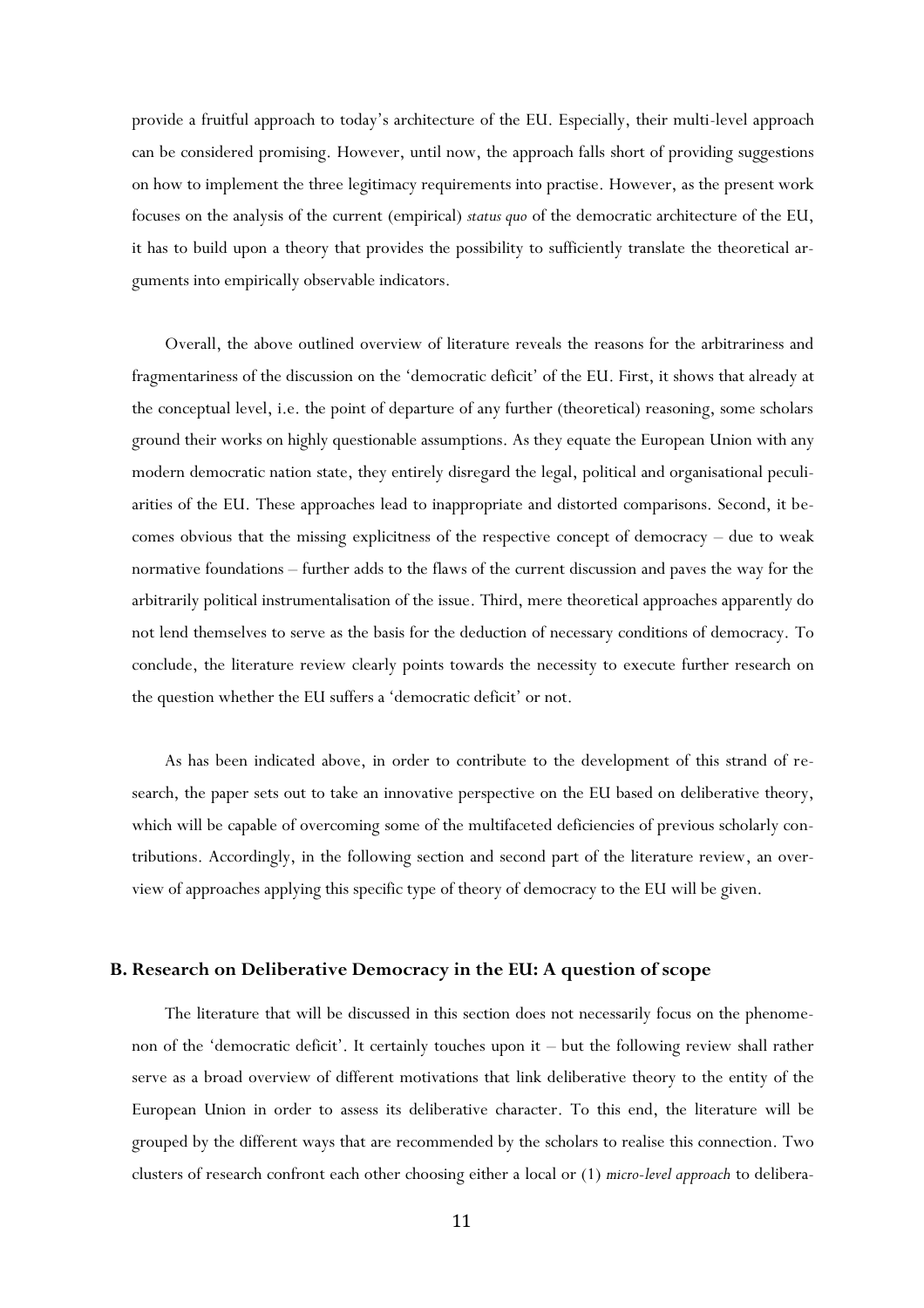tive theory or a global or (2) *macro-level approach*. A third, although quite different, attempt to emphasise the importance of deliberative theory with regard to European Union research depicts the theory as an (3) *integration theory* explaining crucial watersheds of deepening and widening in the EU.

## **(1) Micro-level approaches: Trying to 'measure' deliberation**

In the early 2000s, first attempts were made to actually 'measure' a core element of (early) Habermasian deliberative theory, i.e. the quality of discourse derived from the ideal type of the *Ideal Speech Situation* (see, among others, Holzinger, 2001; Steenbergen *et al*., 2003). The so called 'Deliberative Quality Index' (DQI) by Steenbergen and colleagues has been proven a useful analytical tool to investigate the implementation of several aspects of deliberative theory in parliamentary debates and has been developed further throughout the last years. Lord & Tamvaki (2013), for example, apply the index to the debates of the European Parliament and thereby try to extend its scope to the supranational level. In order to do so properly they make slight modifications to the original Index developed by Steenbergen *et al.* and add some additional indicators. They also do not just try to evaluate the quality of discourse in the EP, but rather also intend to explain variations in the quality by testing different contextual factors (e.g. respective decision-making procedures, the background of the MEPs, polarisation of the issue at hand, etc.). Doing so, Lord & Tamvaki (2013) provide some valuable insights in the deliberative patterns of the EP and furthermore introduce important context variables that may guide future research on institutional settings promoting deliberation.

Another strand of research focuses on the effects deliberative settings can achieve. In quasiexperimental research designs, called 'Deliberative Polling', scholars such as Isernia & Fishkin (2014) (see also Fishkin, 2010) try to show the potentials of Deliberative Democracy on the basis of medium-sized, representative groups of citizens. In their EuroPolis project, Isernia & Fishkin (2014) investigate to what extent a European public sphere is realisable (at least partially) through so called mini-publics, i.e. randomly selected citizens who come together to discuss a certain issue that is actually on the agenda of the EU. In case of the EuroPolis project, the participants discussed climate change and immigration policies. They were interviewed before, during and after the experiment on items, such as policy preferences, general attitudes, voting intentions and socio-demographic data. Hence, the scholars could evaluate in how far the discourse with other participants had an effect on their attitudes. These findings finally allowed them to draw conclusions concerning the overall effects of deliberative practises on EU level. A more theoretical approach on these mini-publics is taken, for example, by Bohman (2012) as well as Mackenzie & Warren (2012). They discuss the potential role of mini-publics in the democratic system, especially concerning their representativeness and legiti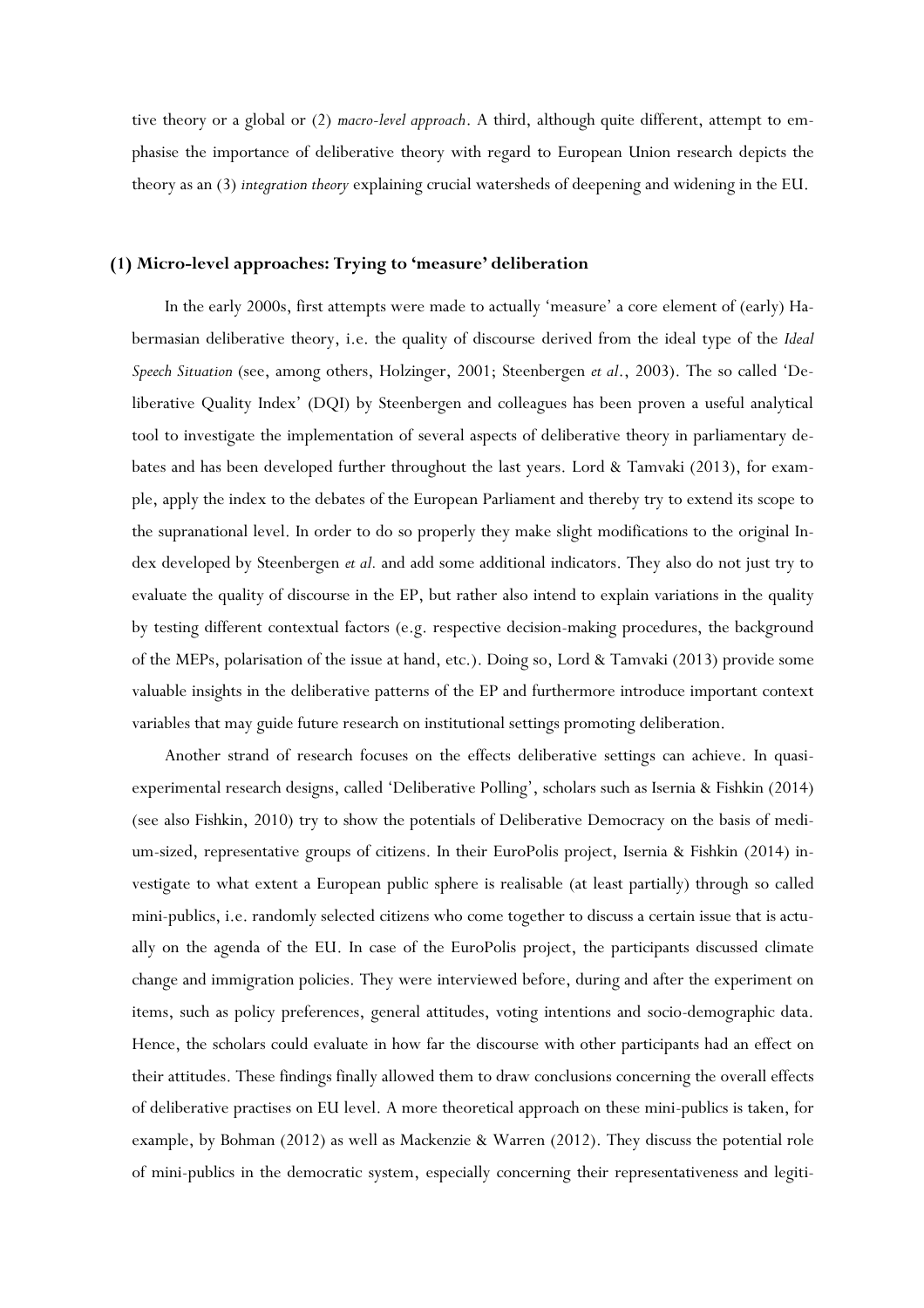macy, and thereby give a tentative outlook for the integration of mini-publics in the institutional setting of the EU.

To conclude, this local perspective definitely provides valuable insights into the empirical potential of aspects of deliberative theory at EU level. However, investigations of the DQI in the EP or of the role of mini-publics do not capture the whole range of theoretical implications of deliberative theory. They rather shed light on some single components of it, but are disregarding the system of the EU as a whole. Accordingly, the effects on the system caused by the implementation or alteration of such deliberative elements as well as the generalisability of these effects are very hard to predict or estimate. Thus, these local approaches do not lend themselves for a theory-driven investigation of the question if the EU suffers a 'deliberative deficit'.

## **(2) Macro-level approaches: Deliberative Systems**

 $\overline{\phantom{a}}$ 

The opposite, macro-level, point of view is taken by a group of researchers around Parkinson & Mansbridge (2012), who have gathered their ideas about a rather new approach to deliberative theory in their recently published work 'Deliberative Systems'. Taking a systemic view, the scholars intend to present an overarching approach expanding the scope of existing literature on deliberative theory. <sup>15</sup> In this sense, they argue, that their framework is capable of embracing all different kinds of 'democratic systems', ranging from units of analysis like universities to institutions such as the European Parliament. As this extension of the population of potential cases opens up for the possibility to investigate the EU as a 'deliberative system', a more detailed look will be taken on this approach.

Parkinson & Mansbridge (2012, pp. 1) suggest "that it is necessary to go beyond the study of individual institutions and processes to examine their interaction in the system as a whole". According to the idea of a 'division of labour' Parkinson & Mansbridge (2012) argue that it is not necessary that every single component of the system has to fully live up to the ideal of deliberation. Rather, it may well be possible that a non-deliberative element in its interplay with another (deficient or deliberative) element unfolds a deliberative potential in the sense that it corrects other deficient or supports other deliberative element in its functions.

Defining the *boundaries* ("at least loosely democratic", Parkinson & Mansbridge, 2012, p. 7) and *functions* ("seeking truth, establishing mutual respect, and generating inclusive, egalitarian decisionmaking", Parkinson & Mansbridge, 2012, p. 22) of such a system, the scholars try to give their framework a solid shape. However, in their attempt to extend the size of the population of potential cases infinitely, Mansbridge and colleagues lose track of some essential characteristics of a theory. In

<sup>&</sup>lt;sup>15</sup> For further so called middle-range theories, see e.g. Goodin (2005), Fung & Wright (2003) and Thompson (2008).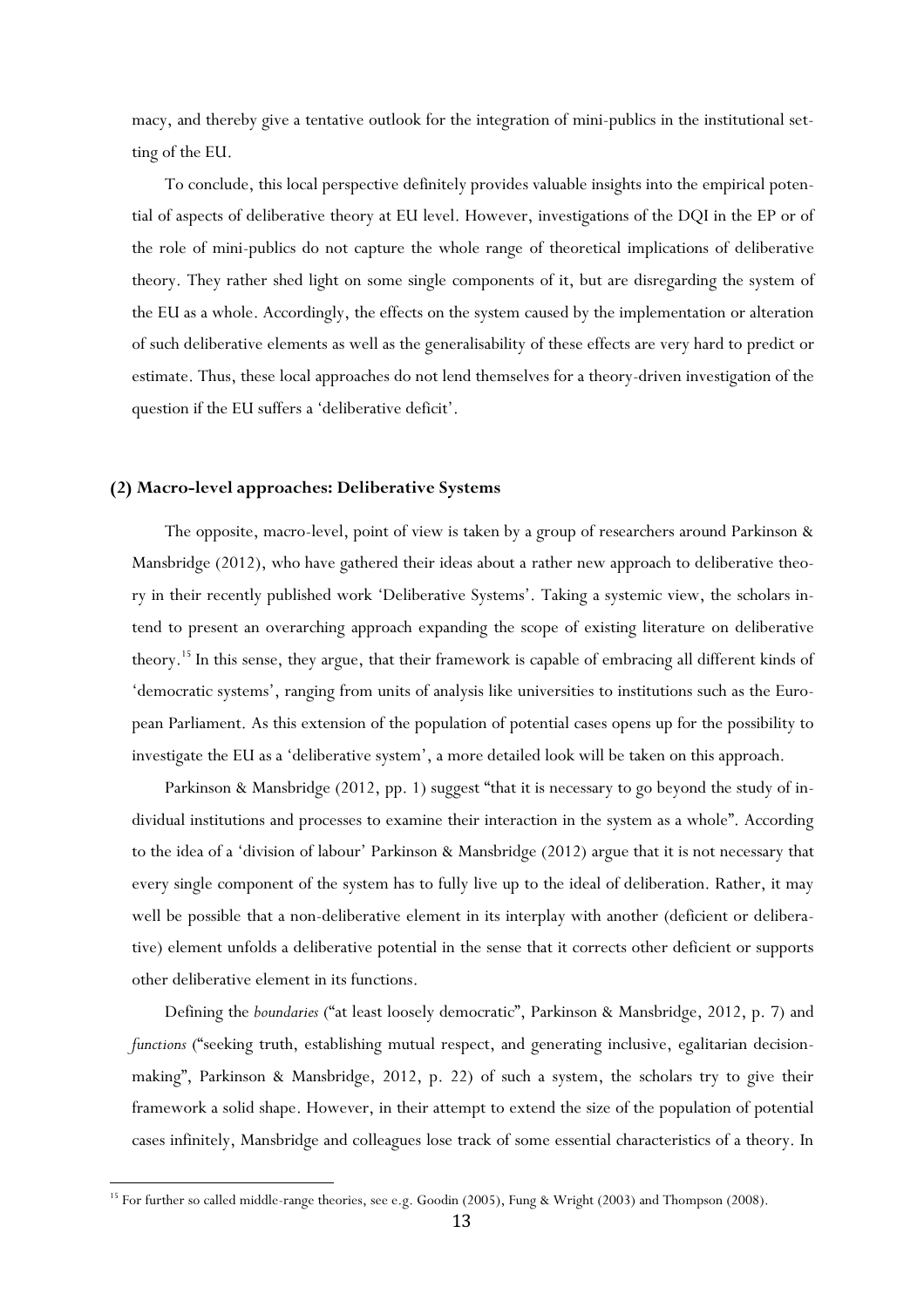particular, their concept of Deliberative Systems loses the capacity of being falsifiable, as it becomes unclear which cases do *not* belong to the population, i.e. which systems may *not* be labelled 'deliberative' in the end. This, of course, poses a huge problem to the application of the approach. After all, it might be applicable to, for example, the EU, and it might, as an analytical tool, provide interesting insights in its functioning. However, it will not provide any valuable results as regards the classification of the EU as a 'deliberative' or 'deliberatively deficient' system, since these *classes* are not sufficiently specified.<sup>16</sup>

This being said, it can be expected from this paper that it will provide the reader with a thorough specification of the concept of Deliberative Democracy in order to establish an appropriate basis for the establishment of distinct and mutually exclusive classes – capturing both deliberative and nondeliberative cases.

## **(3) Deliberative Theory as integration theory**

 $\overline{\phantom{a}}$ 

An entirely different reading of deliberative theory and application to the level of the EU is introduced by Eriksen & Fossum (2002; 2012). Claiming that neither intergovernmentalist nor neofunctionalist integration theories can fully explain European integration, the scholars advance an institutional perspective on deliberative theory which is argued to have the potential to properly understand European integration. To this end, Eriksen & Fossum (2012) suggest three explanatory mechanisms of European democratisation, which certainly mirror core assumptions of deliberative theory: first, *claims-making*, second, *justification*, and third, *learning*. By means of these mechanisms the scholars trace back the integration process of the EU. Thereby they frame deliberative theory as an integration theory and emphasise its explanatory strength and its importance for the development of the European Union. Joerges & Neyer (1997), who propose a 'deliberative supranationalism', take a similar perspective and "believe that some core institutional features of the EC [EU] should be read as supranational versions of deliberationist ideals and interpreted with a view to compensating some shortcomings of the constitutional nation state" (Joerges & Neyer, 1997, p. 610).

To put it briefly, these institutional oriented works present an interesting approach to deliberative theory and highlight its relevance for any studies concerning the EU. They furthermore reveal valuable insights into the historical construction of core elements of its functioning, such as the European Parliament. Yet, the focus on integration processes and the 'deliberative' interpretation of institution-building in retrospect is rather concerned with the question of *why* the EU is constructed as it

<sup>&</sup>lt;sup>16</sup> But as the theory is still at an early stage of development, Parkinson & Mansbridge (2012) will probably acknowledge the fact that the ladder of abstraction cannot be climbed up and up and will further refine their concept of 'deliberative systems'.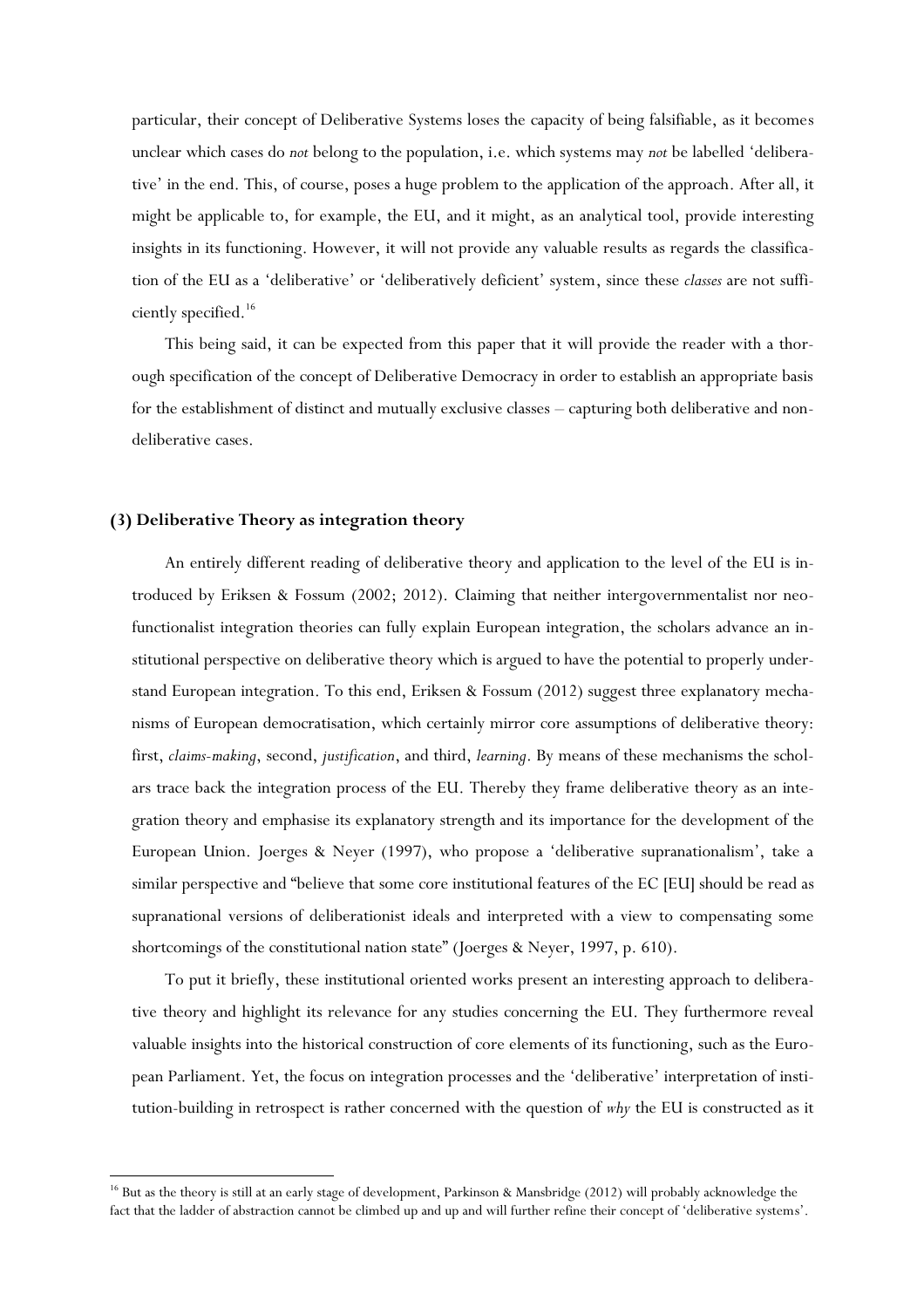is. However, the focal point of this present contribution as well as the current debate is more on the question *what* the EU is today. May it legitimately be called a Deliberative Democracy?

The foregoing literature review set out to critically discuss the scholarly contributions of two strands of research that are of particular interest to this paper. First, it shed light on the 'democratic deficit' literature and the varieties of different concepts of democracy applied to the EU. Second, it outlined the approaches aiming at applying one specific theory of democracy to the EU, i.e. deliberative theory. This literature overview revealed that, on the one hand, the discussion on a potential 'democratic deficit' of the EU lacks coherence and comprehensiveness and is thus in need of a thorough reconsideration. Since it is argued in this paper that this endeavour will most fruitfully be conducted through the lenses of deliberative theory, the contributions aiming at applying this theory to the EU were also discussed. This second part of the literature overview revealed, on the other hand, that an encompassing measurement tool deduced from deliberative theory, i.e. a thoroughly defined concept of Deliberative Democracy, is still underdeveloped (for the EU) and has not yet succeeded in defining an appropriate scope of analysis.

## **IV. Aim**

The discussion of existing literature on the EU's 'democratic deficit' and on deliberative theory in connection with the EU has provided an encompassing overview of respective research. At the same time, given the aforementioned reasons, no approach has so far put forward an appropriate analytical framework which would be capable of capturing the EU's democratic potentials and deficiencies. As has been illustrated, this has led to a complex, if not confusing, debate about the so called 'democratic deficit', to which "politicians on both sides [i.e. federalists and proponents of a Europe of nation states] refer to (…) to justify their cause" (Crombez, 2003, p. 103). Moreover, a successful application of the very fruitful deliberative theory has not yet been provided.

The present paper sets out to address the absence of such an adequate analytical tool and will make a first attempt to develop it, arguing that it is deliberative theory that lends itself best to the measurement of the EU's democratic character. Therefore, it first and foremost aims at thoroughly specifying the concept of democracy inherent or proposed by deliberative theory, i.e. the concept of Deliberative Democracy. To this end, it will deduct the crux or the core assumptions from the theo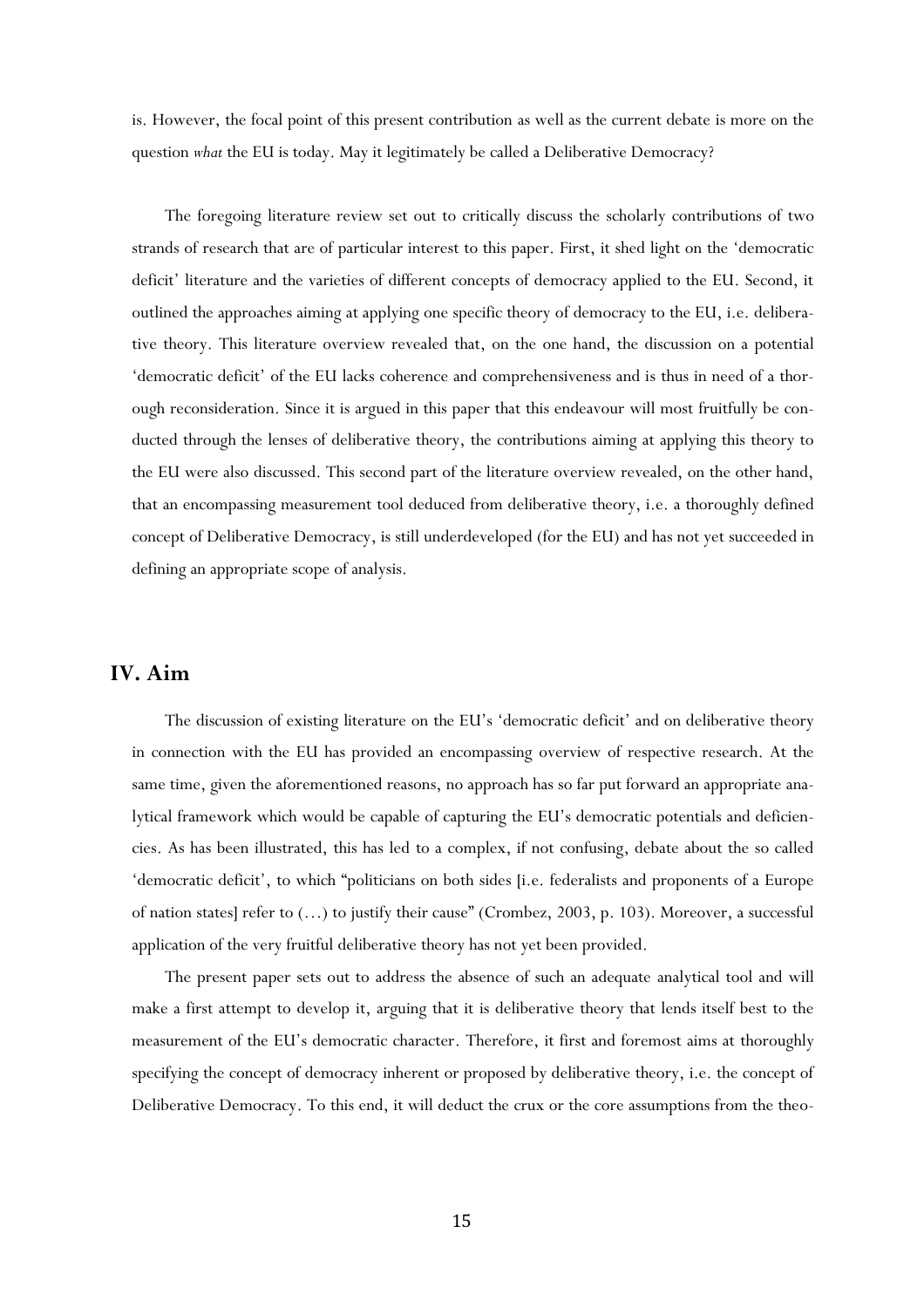ry and identify its constituent elements in the form of minimal or necessary conditions<sup>17</sup>. Accordingly, this paper sets out to provide an analytical framework comprising a checklist of indispensable variables (in the broader sense, similar to a simple index of democracy) that finally allows to conclude whether a political system<sup>18</sup> (here, the EU) falls under the concept of Deliberative Democracy or not. It is assumed that these conditions display categorical or dummy variables, taking either the value 0 (absent) or 1 (present), and that, in order for a political system to be called a Deliberative Democracy, it has to show 1-values on every minimal condition.

By means of realising the main objective of this paper, i.e. carving out the concept of Deliberative Democracy through the identification of minimal or necessary conditions, it will subsequently be possible to conduct an empirical analysis and adequately and comprehensively investigate the EU through the lenses of deliberative theory. Accordingly, the paper poses the following question:

*"Does the EU suffer a 'democratic deficit' measured against the democratic standards set by deliberative theory?"* (or more precisely *"Does the EU suffer a 'deliberative deficit'?"*)

In order to be able to approach this question, the following sub-questions can be formulated:

- *(1) "What are the special features of the governance structure of the EU (in comparison to nation states)?"*
- *(2) "Why does deliberative theory lend itself well for the investigation of the EU's political system?"*
- *(3) "Which democratic standards does deliberative theory set?"*

 $\overline{\phantom{a}}$ 

However, as answering the question that guides the primary concern of this paper displays an endeavour too extensive for this paper, the application of the concept of Deliberative Democracy will be conducted spatiotemporally limited. Based on the example of the economic governance struc-

<sup>&</sup>lt;sup>17</sup> Mutz (2008), who also criticises the insufficient concept-specification in the context of research on deliberation, speaks of the need of these 'minimal conditions', too.

<sup>&</sup>lt;sup>18</sup> As concerns the definition of a political system, this paper will refer to the definition by D. Easton. According to him, a political system encompasses "those interactions through which values are authoritatively allocated for a society" (Easton, 1965, p.21; 1953, pp. 123-148). Hence, at the core of his definition is the generation of legally binding decisions for a geographically defined territory and a specific group of people. For further considerations regarding this systemic approach, see below. It is argued that – as political systems, in connection with adequately and systemically (not state-centred) derived democratic standards – the EU and democratic nation states are comparable. Unlike scholars such as Crombez (2003), the author will thoroughly distil the necessary conditions of a 'Deliberative Democracy' from the respective theory while constantly bearing in mind the intended scope of application (including the EU as a non-nation state).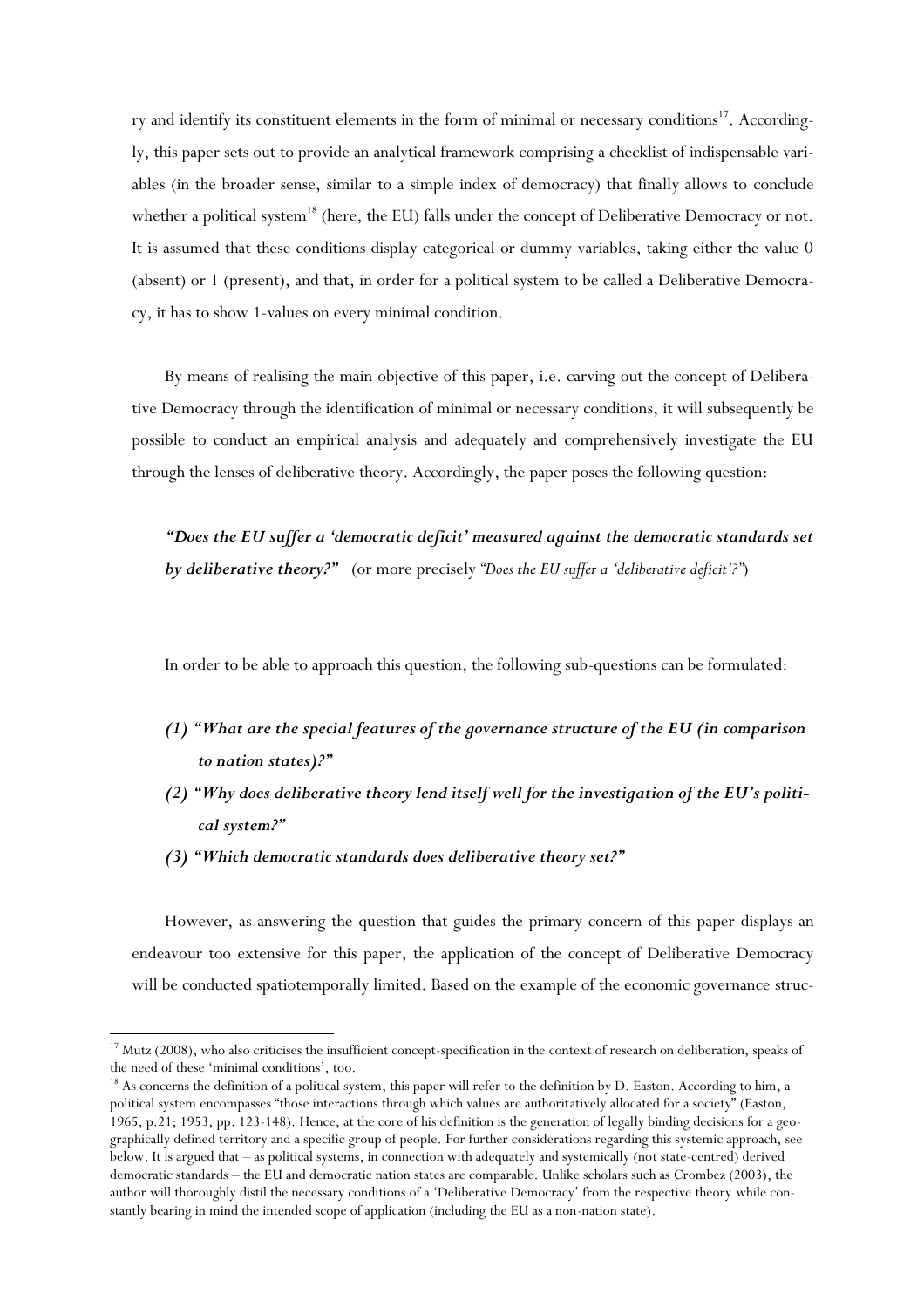ture that evolved in the course of the sovereign debt crisis in the EU (2009-2015), the paper intends to provide a first tentative illustration of the analytical framework's applicability and reveal the benefits of deliberative theory in the context of an investigation of the EU's democratic character. In this sense, the guiding question of this paper could be specified as follows:

*"Does the system of economic governance that evolved in the EU in the context of the Eurozone crisis suffer a 'democratic deficit' measured against the democratic standards set by deliberative theory?"* 

(or more precisely *"Does the system of economic governance that evolved in the EU in the context of the Eurozone crisis suffer a 'deliberative deficit'"?*)

Consequently, the outlined attempt explicitly does *not* wish to construct yet another normative framework of how the EU *ought* to look like and is thus not to be situated among the research of theory-building. As such, it is guided by the idea to touch upon the general debate between supranationalists or neo-functionalists and intergovernmentalists as little as possible; i.e. to avoid a dichotomous reasoning of more integration (in the sense of transferring more rights to supranational institutions or creating new ones) or no further integration (choosing harmonisation and intergovernmental cooperation instead).<sup>19</sup> That said, the author will try to remain quite neutral or objective to the overarching debate on the *telos* of the EU. In fact, the paper intends to provide a *realistic* (in the sense that it sticks to the EU's current architecture and 'legal *status quo'*), but *normatively grounded* analysis of the deliberative democratic character of the Union. Therefore, it is rather situated in the field of theoryapplication or -testing.

## **V. Theoretical Foundations**

## **A. Preliminary Considerations**

 $\overline{\phantom{a}}$ 

Before the concept of 'Deliberative Democracy' will be compiled and the cornerstones of the theory will be identified, it is necessary to discuss some preliminary considerations, which will pick up potential difficulties or pitfalls related to the approach taken here. First of all, the fundamental

<sup>&</sup>lt;sup>19</sup> Interestingly, some scholars argue that this dichotomy has become blurred in the course of the current crises. Bickerton *et al*. (2014), for example, argue that the policies during the crises are characterised by *integration without supranationalisation* – labelled as New Intergovernmentalism. They find that more fiscal integration is realised by means of more intergovernmentalist co-operation (e.g. the establishment of the European Fiscal Compact).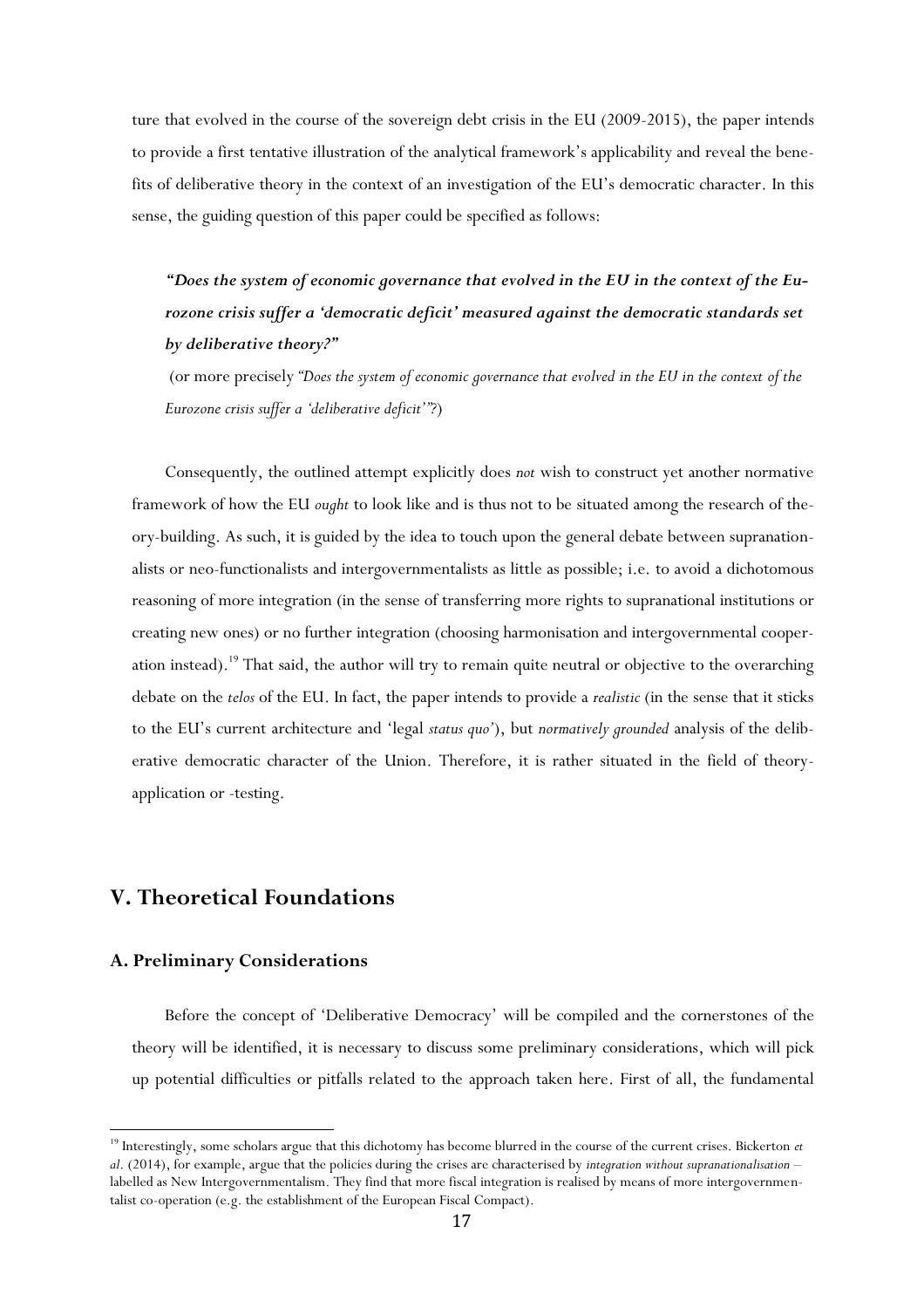idea of the present paper, i.e. distilling empirical indicators of democracy from deliberative theory and thereby firmly linking theory with social facts, shall be addressed. Furthermore, essential arguments in favour of a deliberative theoretical perspective on the concept of democracy – especially for the case of the EU – will be brought forward. Subsequently, the intended application of the concept to the specific case of the EU as an entity *sui generis* has to be discussed.

## **(1) The normative grounding of a deliberative notion of democracy**

In the course of the debate on a 'democratic deficit' of the EU the question might arise why one should even attempt to approach a possible solution by means of a normative theory. After all, the notion of democracy is far from being a clear and consensually used concept. Besides, as has been indicated before, consensus on this concept by the two main schools of thoughts, namely liberalism and republicanism, is not very likely to occur. Several arguments can be brought forward to support the view that the debate on the EU's democratic character ought to be conducted on profound normative grounds. As Hüller (2005) puts it, empirical knowledge might well function as an initial impression of something being democratic or not. Nevertheless, this empirical knowledge will always be even more diverse than any normative claims, because it is usually inductively produced and therefore automatically limited to a certain population of (already existing) cases. In contrast to that, a normatively well grounded concept of democracy can be considered to be more easy to comprehend or reproduce than any mere empirical notion of it and thereby certainly help to untangle the debate on the 'democratic deficit' of the EU. In this sense, Abromeit (2004) also strongly advocates to utilise a notion of democracy that is *not* descriptive.

Moreover, a normative theory of democracy will be more flexible as regards the future validity of the identified variables and its application to 'new' or developing cases, which is of great relevance to the present study. In specific terms, as the 'case' of the EU is developing rapidly, without pursuing a thoroughly defined *telos*, and as the EU, at the moment, neither classifies as a nation state nor as an international organisation, this flexibility of normative theories is of course highly appreciated. Supporting this argument, Abromeit (2004) further endorses a notion of democracy that is *not* institutional, i.e. not being tailored to *one* specific regime type.

#### **(2) Justifying deliberative theory as a theory of democracy**

Given the fact that there does not  $-$  yet  $-$  exist a theory of democracy that is universally accepted, it seems important to provide at least some arguments which support the choice made in this paper. To this end, deliberative theory will first of all be contrasted with the two major schools of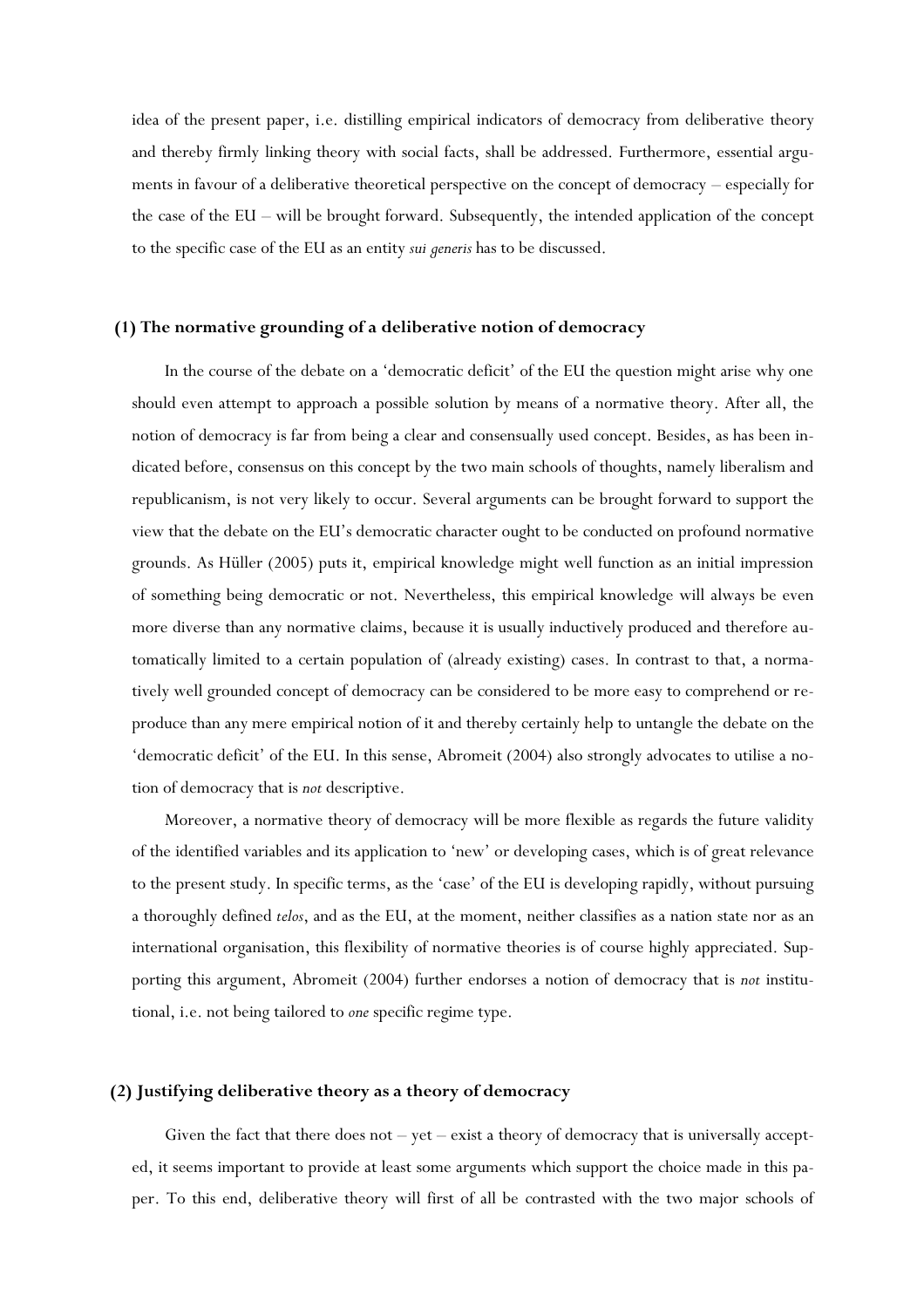thought in the field of theories of democracy, i.e. the republican and the liberal idea. In this context, the superiority of deliberative theory over these two strands of thought – as a mixture of both – will be formulated pursuant to Habermas. In a second step, several advantages of deliberative theory stemming from its procedural character shall be brought forward.<sup>20</sup>

To begin with, the liberal ideal centers its argumentation around the individual, which is protected against the state and other citizens by means of negative rights, whereas the republican ideal only acknowledges an encompassing *societas civilis*, a political community in the Aristotelian sense in which individuals first of all claim positive rights (Scharpf, 2009). Furthermore, the democratic willformation in the liberal conception can be described as competing individual interests that are aggregated to a (representative) political will, legitimised by means of fair electoral procedures (Habermas, 1994). In the republican ideal, on the contrary, "authority emerges from the citizens' power produced communicatively in the praxis of self-legislation", so that the idea of the popular sovereignty is maintained throughout the whole process (Habermas, 1994, p. 2). Accordingly, in the liberal conception, legitimisation follows a rather output-oriented logic, i.e. the state power is controlled against standards of efficiency and regulatory compliance, whilst legitimacy in the republican sense is very much dependent on the input of the citizens themselves.

According to Habermas (1994; 1996), deliberative theory cuts across these two grand schools of thought. On the one hand, the public will-formation process takes centre stage and, together with the public sphere, constitutes an arena of societal problem perception. On the other hand, the society is decentralised in the sense that the idea of the popular sovereignty withdraws from the central localisation, which it had been assigned to by the republican conception, and establishes itself in the democratic procedures of communication (Habermas, 1996). What is more, the principles of the rule of law are essential to deliberative theory, as it is dependent on the institutionalisation of the above addressed procedures of communication (Habermas, 1996). Legitimacy is then generated by means of a sophisticated interplay of the society, the public sphere and the political system, via which the communicative power has to be transformed into administrative power (Habermas, 1996).

The juxtaposition of the liberal and the republican conception of democracy on the one hand, and deliberative theory on the other hand, points towards some advantages of the latter approach – especially in the setting of the EU. With regard to the rejection of the liberal conception, it can be argued that the EU already seems to meet the liberal standards of democracy<sup>21</sup>, but, at the same time,

<sup>&</sup>lt;sup>20</sup> For a preeminent summary of the philosophical development of the two schools of thought, liberalism and republicanism, see Scharpf (2009).

<sup>&</sup>lt;sup>21</sup> Hence, in the view of liberal scholars as, for example, Moravcsik (2002), the EU does not suffer from a 'democratic deficit'.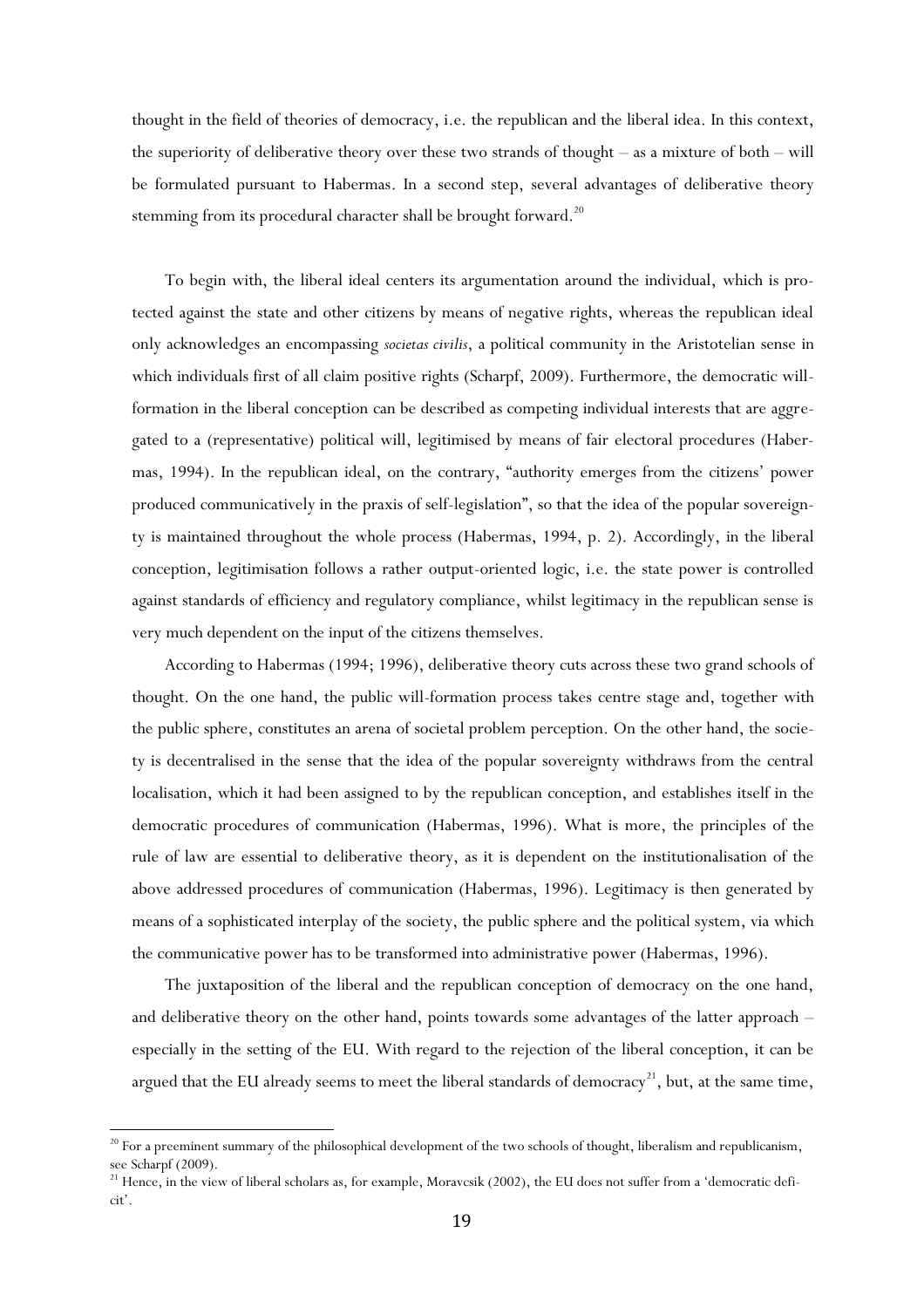the discussion of a 'democratic deficit' is omnipresent. This shows that these liberal standards by and large do not mirror the demands for democratic governance generated through the EU's increasing powers and impact. Now, in line with e.g. Moravcsik (1998; 2002), one could claim that the EU does not pursue the objective to become a supranational, even nation state like and, in the republican sense, 'fully democratic' entity which surpasses mere economic integration. In this sense, it would be unjustified to consider any further (republican) claims of democratic standards, as this would mean that we give an answer to the *telos* question of the EU – which is not intended in this paper. However, as the EU is, at this point of time, already much more than a problem-solving, efficiency-granting and functional agency (compare, e.g. the ambitious objectives of Europe 2020) and this paper starts its reasoning from the very *status quo* of the EU, the argument can well be formulated that the liberal standards of democracy do no longer account for the stage of development of the EU. In fact, there is a need for more sophisticated standards of democracy that the EU is to be measured against.

Turning towards the republican ideal, it is to ask: does the preceding argumentation speak in favour of a pure republican conception of democracy or would such an approach be too rich in content for the current architecture of the EU? Obviously, the current *status quo* of the EU is far from the republican ideal (Scharpf, 2009). Its basic idea of solidarity and mutual understanding among the citizens and the emphasis on the common good of the polity pose severe challenges for the EU and are highly unlikely to develop in the near future. To illustrate, many scholars criticise the lack of a (homogenous) EU-wide media and public sphere, which, in fact, would build on the above mentioned key features of the republican conception of democracy (see Bijsmans & Altides, 2007; Koopmans & Erbe, 2004). This example shows that a fully republican democratic framework would demand too high requirements from the EU and hence, currently, does not lend itself for an investigation of the democratic character of the EU either.

Certainly, the aforementioned speaks in favour of a mixture of the two grand schools of thoughts, as proposed by Jürgen Habermas (1994; 1996).<sup>22</sup> Such an approach does not only take into consideration the current state of democratic development of the EU – which corresponds rather to the liberal conception combined with first republican elements in some areas<sup>23</sup> and which will be the subject of investigation here – but also accounts for potential future developments. All in all, a mixture of liberal and republican standards might well lend itself as a basis for a measurement instrument of the current status of democratic development of the EU. Especially in contrast to the liberal conception, it will provide new and interesting insights (as concerns for example the aspect of input-

<sup>&</sup>lt;sup>22</sup> To some extent it might be debatable in how far Habermas succeeds in bringing together the two philosophical strands of liberalism and republicanism (for some arguments see, for example, Ottmann (2006)), but by and large this attempt is considered as having succeeded.

<sup>&</sup>lt;sup>23</sup> See, e.g. the promotion of public goods in the Common Agricultural Policy or EU Structural Funds.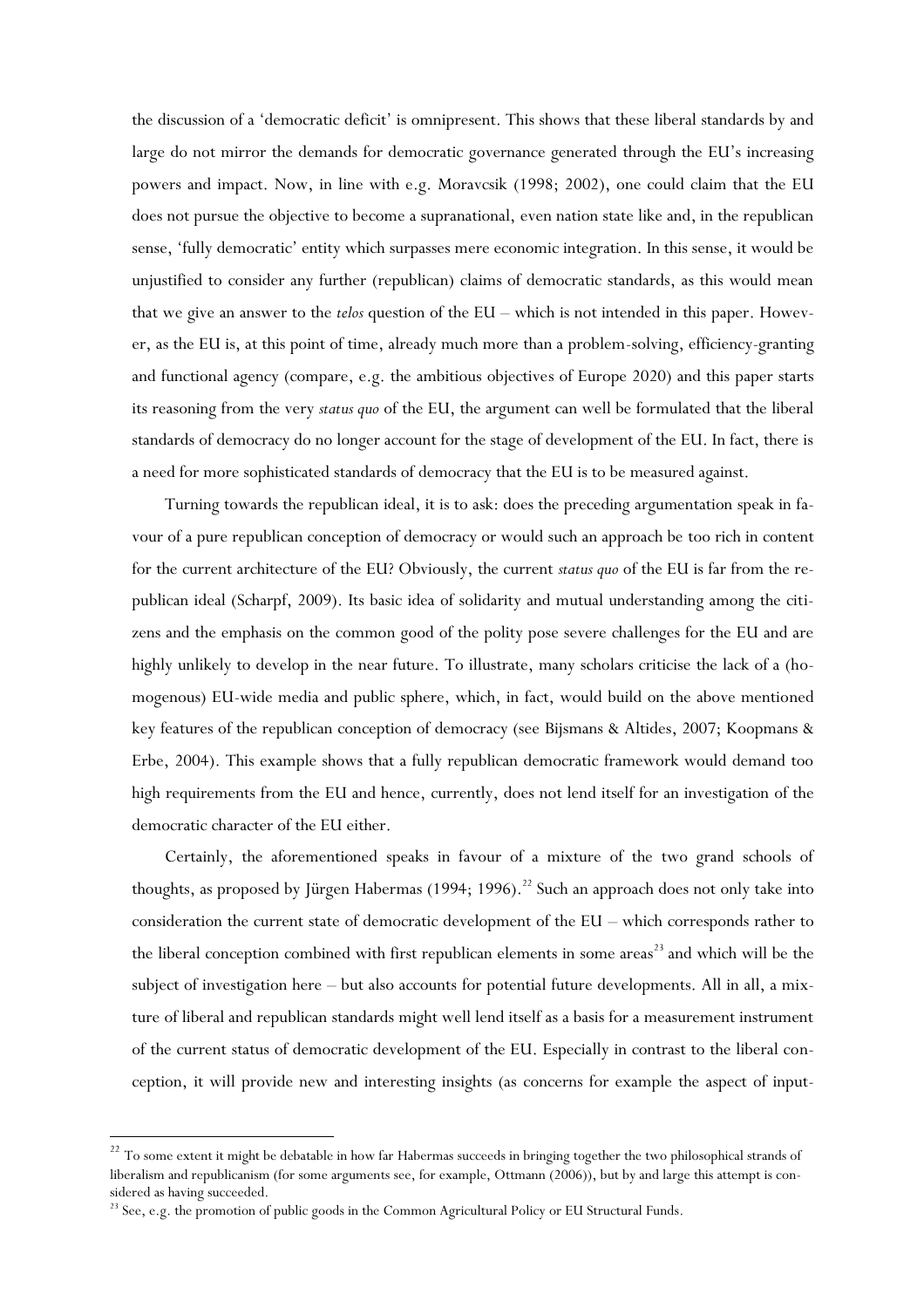legitimacy<sup>24</sup>) into questions of *where* and *why* higher democratic standards in the EU might be desirable. $^{25}$ 

After having emphasised the superiority of deliberative theory over the two grand schools of theory of democracy concerning its utilisation for the development of a measurement instrument of democracy in the EU, it will now be dealt with the advantages of deliberative theory's procedural character. Contrary to most other theories of democracy, deliberative theory takes a procedural rather than a substantive perspective on democracy. This methodological difference involves some crucial advantages of deliberative theory over other respective approaches. First and foremost, the procedural character of deliberative theory implies a certain degree of indefiniteness or flexibility as concerns its principles of democracy. More precisely, its democratic principles can be considered as being 'under constant construction'. As Habermas (1996) puts it, in the process of public willformation norms and values are constantly exposed to repeated deliberation and justification "in the light of new information and arguments" (Habermas, 1996, p. 178). By way of example, regarding (what can be called) *classical liberal rights*, "the legal code itself remain[s] unsaturated" and has to "be interpreted and given concrete shape by a political legislature in response to changing circumstances" (Habermas, 1996, p. 125). This being said, deliberative theory defines democracy as a *procedure* (rather than an end in itself) and only predefines a minimal set of basic human rights and procedural rules (for its proposed form of communication, i.e. deliberation) (Habermas, 1996). Thus, it guarantees the uncertainness of the *output* of such a process and leaves open the actual content of democracy to the ones *concerned*.

For this paper, this flexibility constitutes several advantages. First, concerning its flexibility as regards time and space, the concrete content of deliberative theory may develop over time and its implementation or explication may result in slightly different forms of democracy – depending on the (e.g. cultural) context. This can be considered as an advantage for the following investigation inasmuch as the unit of analysis, i.e. the EU, itself underlies constant modification both regarding its vertical and its horizontal integration (cf. Eriksen & Fossum, 2002): Not only does the EU's legal character change very quickly (not necessarily regarding its primary, but certainly regarding its secondary law), but also is its *telos* rather undefined and new MS accede to the EU – a setting which questions any approach defining democracy by means of its outcome, rather than its procedures. Although this kind of flexibility might not be essential for finding an answer to the specific research

 $\overline{a}$ 

<sup>&</sup>lt;sup>24</sup> According to Scharpf (1999), Schmidt (2013, p. 4) defines input-legitimacy as follows: "(...) input legitimacy refers to the participatory quality of the process leading to laws and rules as ensured by the 'majoritarian' institutions of electoral representation."

<sup>&</sup>lt;sup>25</sup> This is *not* to say that deliberative theory is – normatively – to be considered the best theory of democracy after whose implementation the EU ought to strive.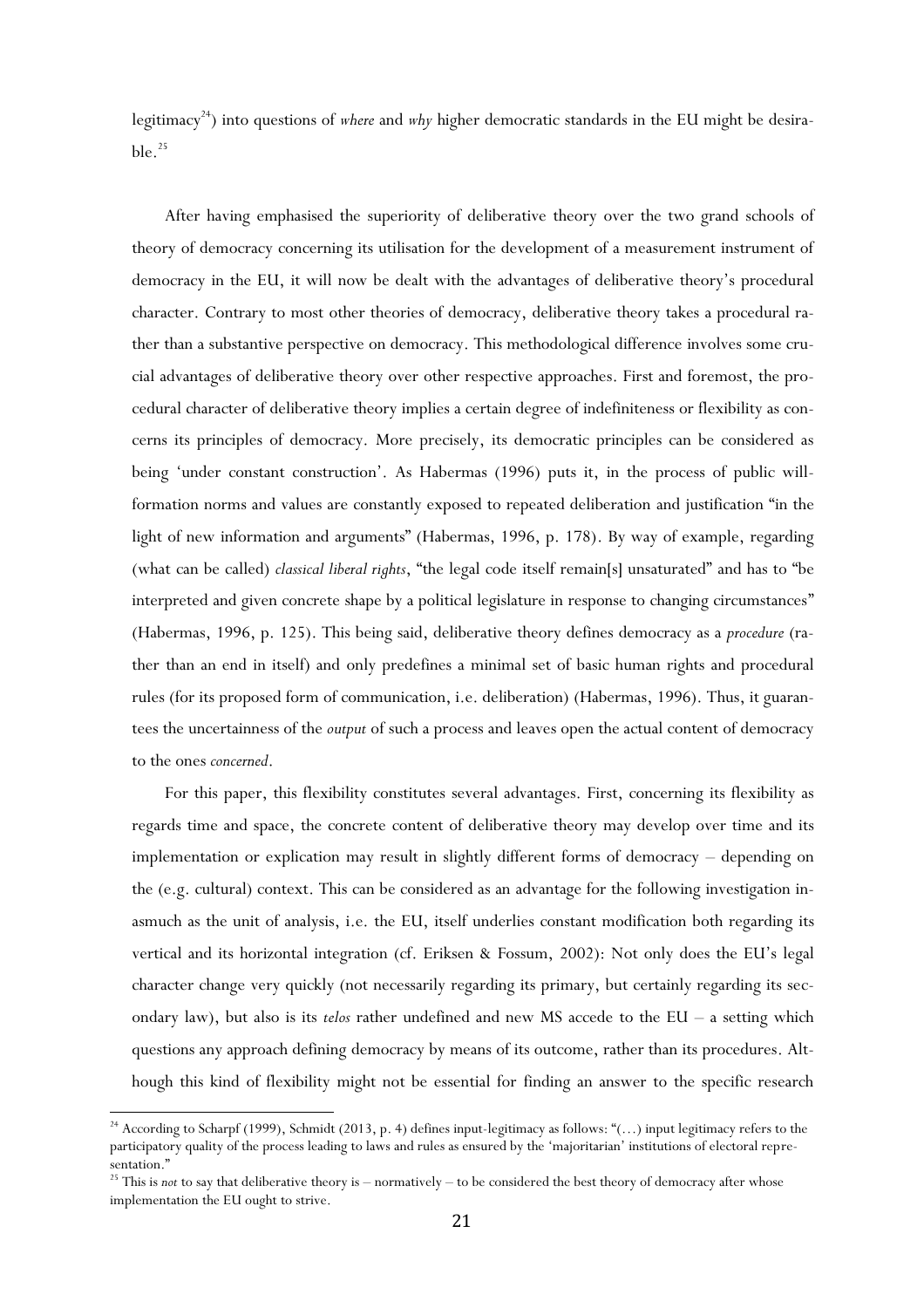question posed in the context of this paper – which concerns the investigation of the EU's democratic character *at this moment* – it is definitely of great importance to the general and long-term validity of the broader and actual ambition of this paper, i.e. the development of a set of minimal conditions of the democratic character of a political system that might still be applicable in the near future and to other cases than the EU itself.

Second, it can be assumed that the *acceptance* of democratic procedures by the ones *concerned*, i.e. the European peoples within the EU, will be much easier to achieve than the acceptance of predefined democratic principles. If, additionally, as proposed by deliberative theory, such procedures encompass the involvement and participation of the people in the decision-making processes (see input-legitimacy), the acceptance of the decision outputs the people themselves have been involved in can be considered to increase dramatically (Habermas, 1996; Schmidt, 2013). Moreover, it can be assumed that the *acceptance* of democratic procedures (in comparison with substantive principles) is favourable for the multinational setting of the EU with a high diversification of (cultural) interests. Here, an open and unbiased conception of democracy that is apt to consider and integrate diverging perspectives on democracy in its processes will more easily find acceptance than pre-defined principles of democracy.

All in all, the investigation of the deliberative character of such a constantly changing research object is definitely facilitated by the application of a more flexible theory, which is not only apt to keep up with the development of time and space, but which is also more likely to be accepted by the constituency of the EU.

## **(3) The special features of the EU**

As is evident from previous considerations, the EU displays an exceptional, probably even unique research subject. In what respects that is the case and in how far this is important for the present research project shall be elaborated in this section.

First and foremost, the following considerations revolve around the argument, which has been made in the literature review earlier in this paper, that the EU cannot be considered to constitute a nation state – even not a federal state. This mainly derives from the fact (which has been introduced before and can be regarded as *the* defining feature of any state (cf. Jellinek, 1929)) that the EU disposes of a supremacy of law without having the provision of exercising a monopoly on the use of force and the power to take decisions of last resort (Habermas, 2014). In this sense, the EU is very much dependent on its Member States and its principle of legitimacy can be more adequately de-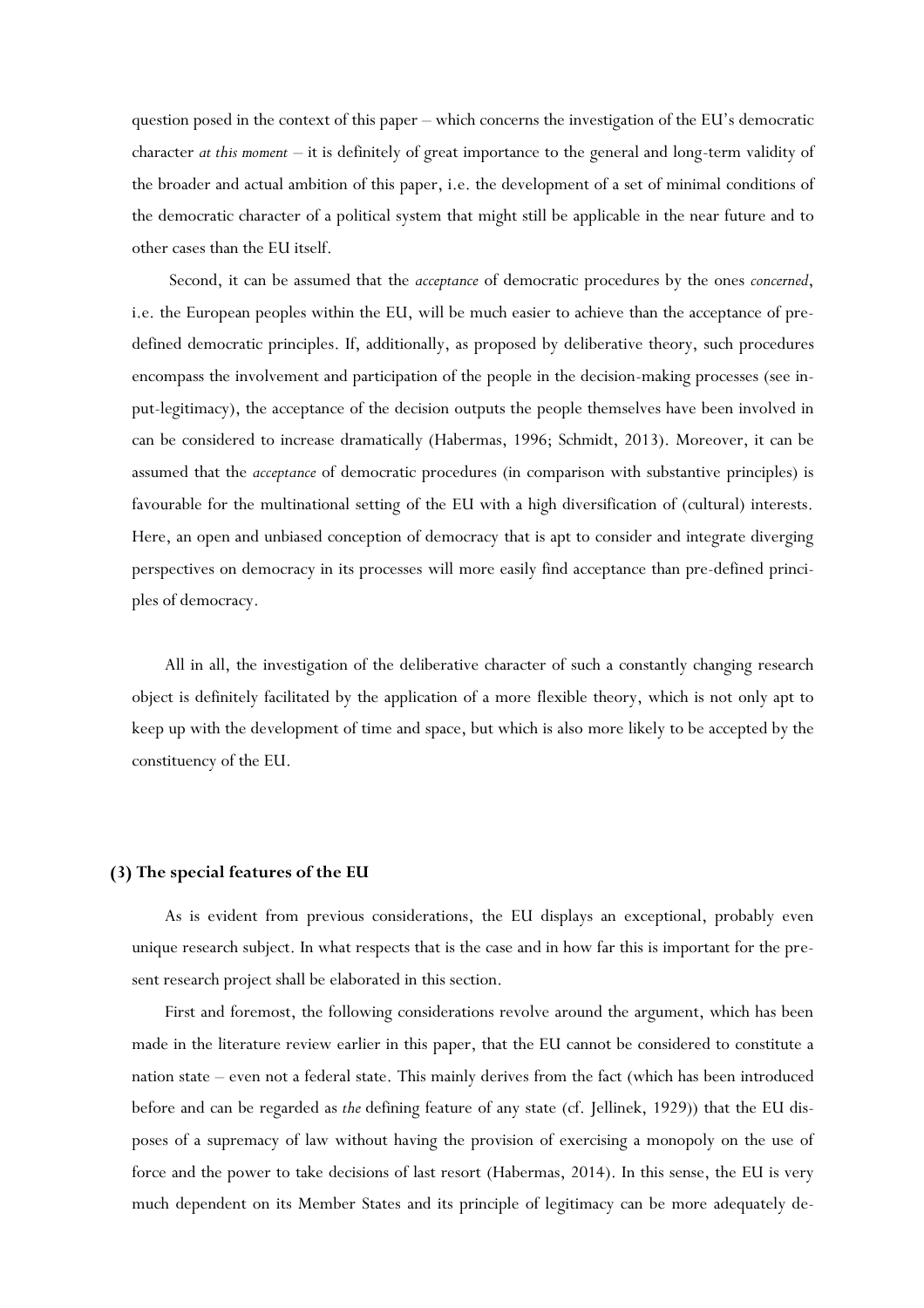scribed as a *sovereignty of states*, rather than a sovereignty of the people (Grimm, 2015). Accordingly, Scharpf (2009) speaks of a *government of governments* and a tow-step compliance relationship. What is even more striking, the EU (in stark contrast to the setting in any federal state) also sees itself confronted with a *two-step legitimating relationship* (Scharpf, 2009): "While in German federalism, citizens address their demands and their electoral responses to the higher (national) level of government, the higher level of the European polity is beyond the horizon of citizen's expectations and political demands; it is not the target of public debates and party competition, and it is not vulnerable to electoral sanctions" (Scharpf, 2009, p. 180). To put it differently, Schmidt (2013, p. 9) elaborates that the "legitimizing criteria [i.e. input-, throughput- and output-legitimacy] are largely split between the EU and national levels of governance". In this context, Eriksen & Fossum (2002, p. 42) felicitously summarise that "[t]he Community has no territory of its own, no taxing power no independent economic basis and it depends on Member States for implementation of its various legislative and other measures. It is not a body of organized citizens – the citizens' access to the system of government is mainly indirect (…)".

Here, concrete examples would be the limited power of the European Parliament in the appointment procedure of the European Commission (whose approval usually only displays a formal step) or the huge 'gap', which is also addressed by Scharpf (2009), between the EU and its constituency, resulting mainly from the lacking opportunities to exert influence on the EU's decision making processes. Moreover, although the one directly elected institution of the EU (and thereby the most powerful link between the EU and its constituency capable of generating legitimacy), namely the EP, has constantly been equipped with more influence and a greater say, especially the Eurozone crisis policies have, to a large extent, been formulated at an intergovernmental level, whose individual representatives build on a national legitimacy, rather than on a European legitimacy (cf. Bickerton *et al*., 2014).

These considerations strongly support the argument that the EU should be regarded as an entity *sui generis*, constituting a very complex, multi-level governance system, which is – especially with regard to questions of democratic legitimacy – only to a very limited extent comparable to nation states (Ipsen, 1972; 1973). The literature review revealed to what kind of problems the disregard of the EU's unique nature may lead. The inadequate footing of the concepts often results in the finding that the EU does suffer from a 'democratic deficit', because either it is, on no account, capable of fulfilling the democratic standards set by fully consolidated nation states, or conceptual stretching is necessary in order to squeeze the EU into the respective framework. These kind of pitfalls are to be avoided in this paper.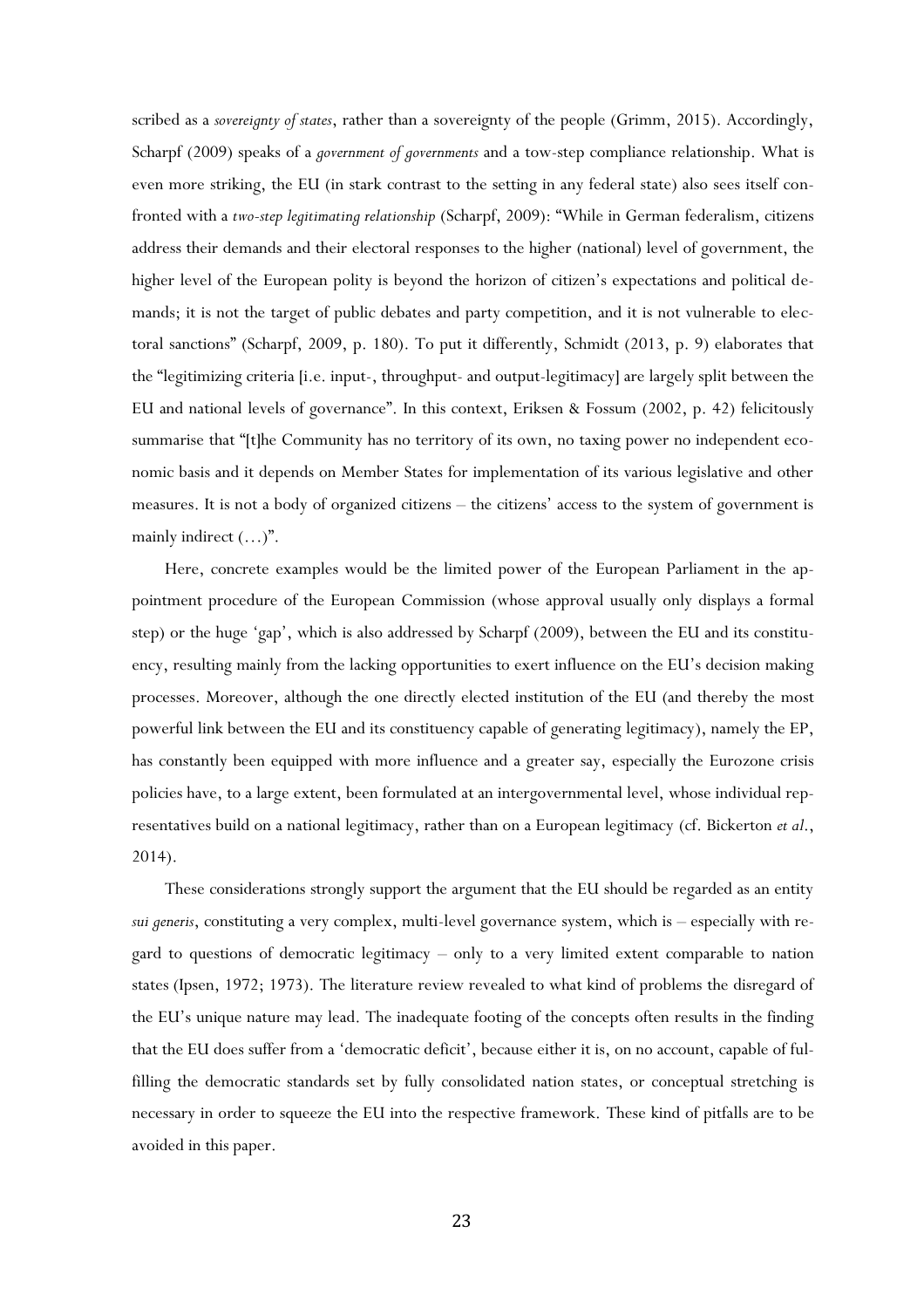To this end, some important preconditions of the conduct of such a research project need to be taken into account. First and foremost, it is to be said that the EU and nation states are very well comparable as concerns their democratic character – provided that they are treated as belonging to the same class of unit of analysis, which is the class of a political system (not the one of a state), and that the democratic standards applied are adequate for their investigation (not tailored to the subgroup of a nation state). Accordingly, in order to prevent what Ismayr (2008, p. 958) calls a naïve 'Ver-Nationalstaatlichung' (nationalisation or degrading to a nation state) of the EU through the back door of systems theory, it is not only the labelling of the classes that has to change, but the whole procedure of deducing the concept of democracy from a specific theory.

Therefore, in this paper, the reflections will *not* be developed from the unit of analysis of a nation state. It will also not directly be started from the very case of interest, i.e. the EU. Notwithstanding the aim of this contribution, tailoring the concept of democracy too tightly to the research subject it shall be applied to, would run the risk of drawing inductive conclusions and of generating some kind of self-fulfilling prophecy. In this context, this would mean distilling a concept of democracy, the EU will, in any case, perfectly correspond to. Instead, this paper will develop its arguments on a broader footing, chose a *systemic* approach and start from the more abstract unit of a political system. To put it briefly, it is about widening the scope of the class of units of analysis, i.e. the potential universe of cases, *and* widening the scope of the democratic standards so that they are applicable to the EU as well. This also corresponds more accurately to the primary objective of this paper, which is to develop minimal conditions that are not limited to a specific case or a specific point in time. Rather, it shall as well be applicable to other political systems and at another point in time.

Second, as a theory of democracy, the discourse theory of democracy and law is chosen. Here, it will, for the most part, be referred to the theory developed by J. Habermas (mainly 1996), but it is also intended to consider more recent approaches that enrich or complement the original contributions by Habermas. As has been shown above, this approach is much more flexible and broader than other theories of democracy and thus, perfectly suitable for the endeavour of this paper. Not only does it lend itself for such a systemic approach, the application of deliberative theory will also very much facilitate the possibility to guarantee the broader scope and possibly even long-term validity of the variables identified. In this context, Abromeit (2004, p. 77) notes that a concept of democracy is required which is universal; at least in the sense that it does not anticipate a certain form of institutionalisation or a certain 'type of structure' democracy is bound to. Hence, a measure of democracy should be designed so that it, on the one hand, can grasp the democratic quality of *different* regime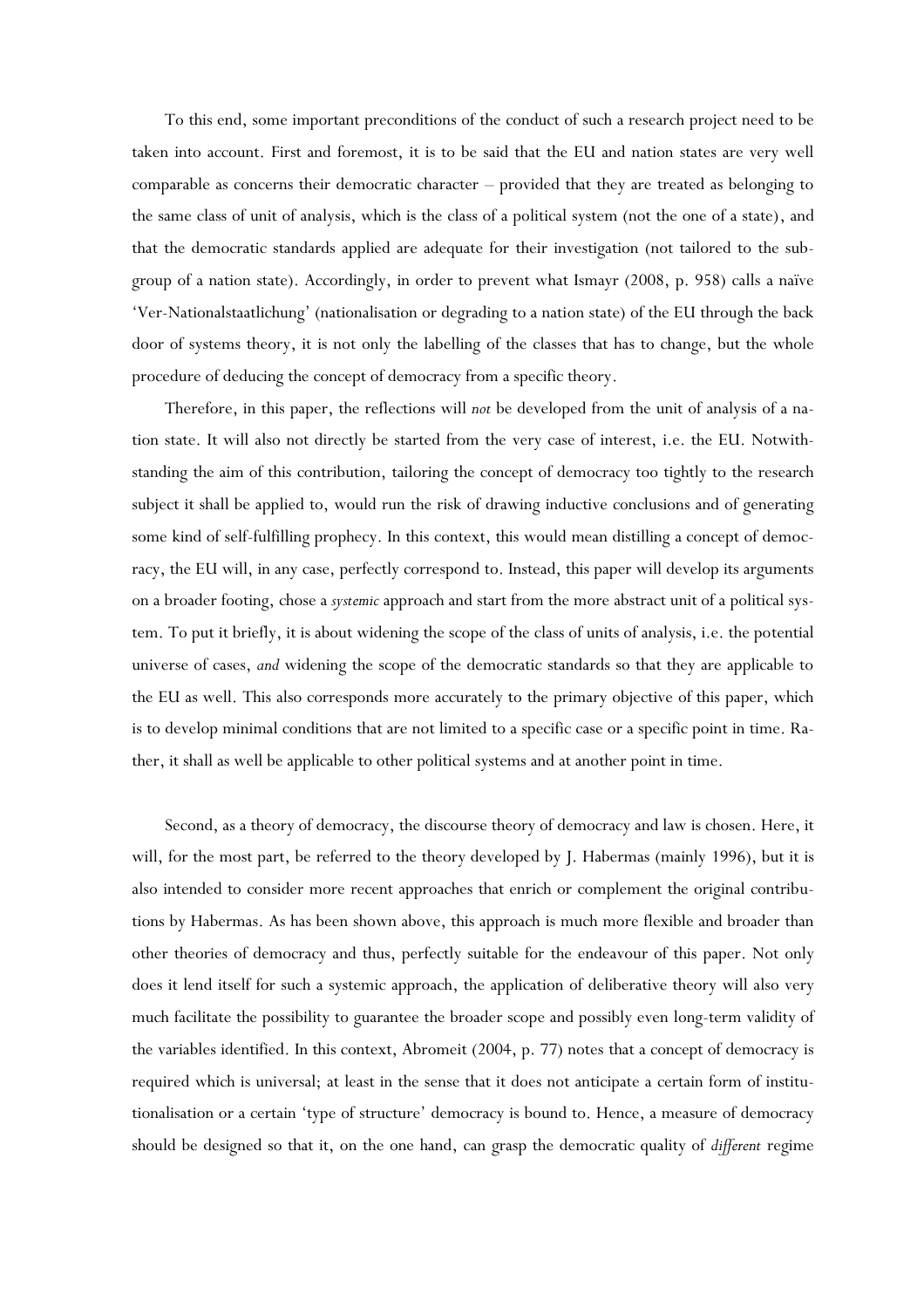types, on the other hand, is able to measure the *different* levels of democratic quality of political systems, belonging to the *same* type of structure.

## **B. The concept of Deliberative Democracy**

 $\overline{\phantom{a}}$ 

In the following, the concept of Deliberative Democracy or the minimal conditions that are apt to grasp the democratic, more precisely, the deliberative character of a political system will be introduced. Since this paper will mainly focus on the theory of democracy proposed by Jürgen Habermas in his work *Facts and Norms* (1996), the basic assumptions of his contribution, i.e. the discourse theory of law and democracy, will shortly be laid down. This introduction will then justify the structure of the subsequent specification of the concept of democracy which follows the three main spheres of a political system, namely the  $(1)$  civil society, the  $(2)$  public and the  $(3)$  centre of binding<sup>26</sup> decisions. The division of the political system into these three main spheres is not only suggested by the theory itself, but will also serve to conduct a well-organised investigation.

The general idea of deliberative theory is summarised by Habermas (2014, p. 413) as follows:

"The deliberative paradigm offers as its main empirical point of reference a democratic process, which is supposed to generate legitimacy through a procedure of opinion and will formation that grants (a) publicity and transparency for the deliberative process, (b) inclusion and equal opportunity for participation, and (c) a justified presumption for reasonable outcomes."

This idea is borne by the republican principle of self-legislation which represents the core of all democratic processes in a political system constituting a Deliberative Democracy and requires a "legal community that determines itself through the common practice of associated citizens" and that "determines for itself what rules should govern social interactions" (Habermas, 1996, p. 9; p. 79). The enforcement of self-legislation is guaranteed by means of the "institutionalization of (…) corresponding procedures and conditions of communication<sup>"27</sup> (Habermas, 1996, p. 289), i.e. the approximation to an ideal rational discourse at all societal levels. This specific kind of communication or, more precisely, the rational discourse, also called deliberation, pursues the objective of "reach[ing] an un-

<sup>&</sup>lt;sup>26</sup> In his discourse theory of democracy and law, Habermas (1996) originally utilises the term 'political system' for the centre of the democracy. Here, the administration, the parliament as well as the judicial system are located. However, as Habermas takes quite a state-centred view (at least when it comes to the definition of these political institutions), the original notion is abandoned and substituted by the notion of 'centre of binding decisions' (cf. de Vreese, 2007). Moreover, some adjustments are made in order to broaden the applicability of the theory. Dryzek (2009) uses the notion of an 'empowered space', which also displays a non-state-centred perspective.

<sup>&</sup>lt;sup>27</sup> Following the contributions to the theory of speech acts by John R. Searle and J. L. Austin, Habermas considers human communication key to understanding human society. Therefore, in his early works, he devoted himself to the investigation of the structure of the language and formulated the *Universal Pragmatics*.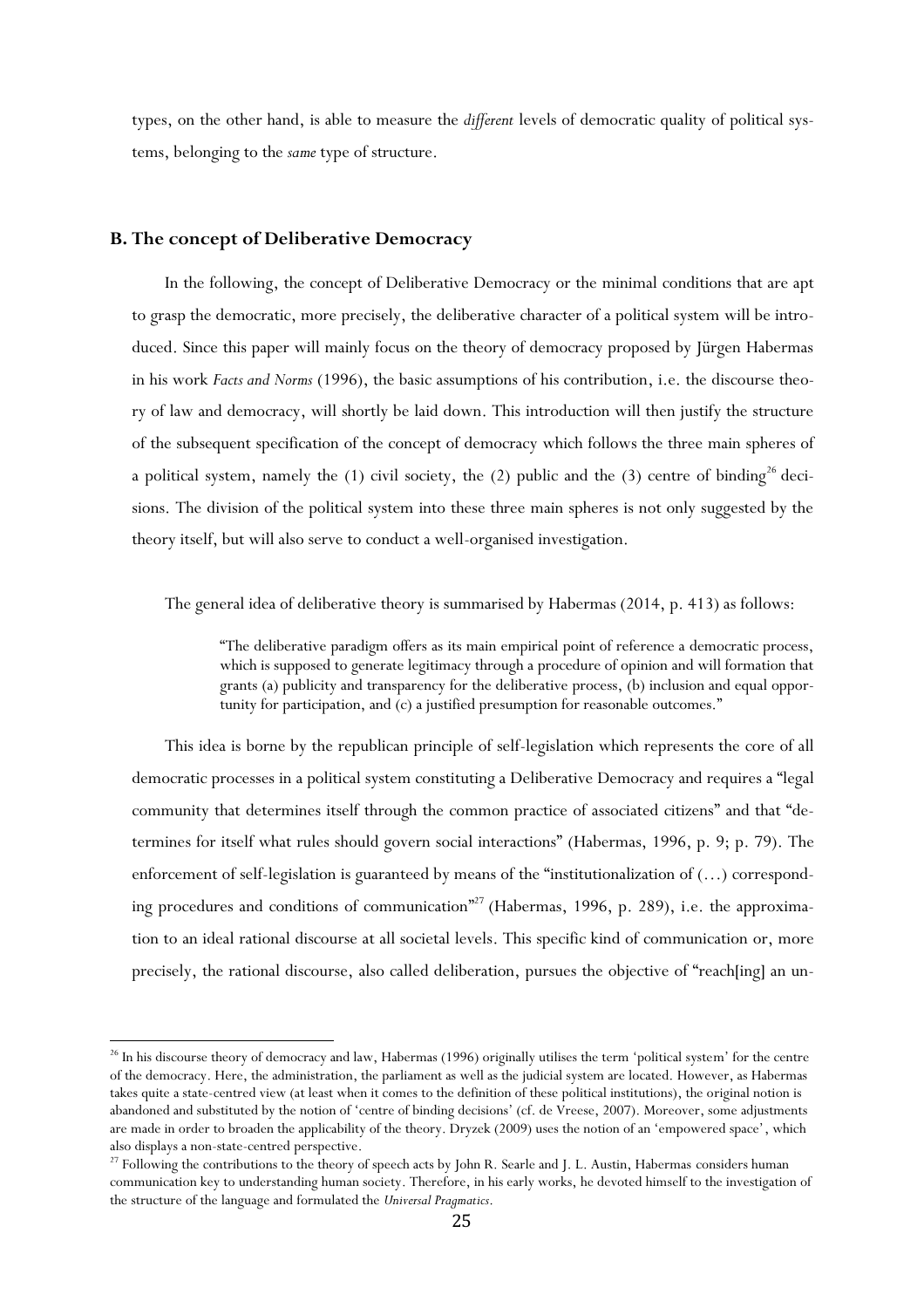derstanding over problematic validity claims<sup>28</sup>", i.e. to identify *action norms* "to which all possibly affected persons could agree"<sup>29</sup> (Habermas, 1996, p. 107). In order to establish such a consensus, deliberation follows demanding *conditions* of communication, which can be summarised under the idea of the *Ideal Speech Situation<sup>30</sup>*. In this ideal discursive setting (conflicting) validity claims are exposed to negotiation and assessment through other participants. Since it is the 'unforced force of the better argument' that prevails in a rational discourse, a consensus among the discussants, which "rests on the intersubjective recognition of criticisable validity claims", is possible and acceptable for every participant (Habermas, 1984, p. 17). This consensus, i.e. consensually agreed norms, can therefore be considered as constituting a legitimate and legitimised outcome.

Ideally, the corresponding 'procedures and conditions of communication' are institutionalised in a political system by means of the rule of law and an adequate system of rights. Provided their institutionalisation, these rules and procedures are, first, apt to establish an *impartial* public opinion- and will-formation in the peripheral (1) civil society (the very point of departure of all self-legislation), where "political matters, that is, matters relevant to the entire society and in need of regulation" are identified (Habermas, 1996, p. 299). These are then, second, further "distil[led] and transmit[ted] (…) in amplified form to the [(2)] public sphere" (Habermas, 1996, p. 367). Together, the civil society (the "ultimate author[s]"; Cohen & Sabel, 1997, p. 319) and the public sphere (as the transmission belt) constitute the input components of a political system. In the next step, the *communicatively generated power* by these input variables is to exert influence on the (3) centre of binding decisions and to be transformed in *administrative power* (that is, e.g. legislative decisions or political programs) through legislation (Habermas, 1996). The respective legal acts generated by means of this complex democratic procedure finally represent the output generated by the system and are ideally accepted by the people – who have to be considered as the initial authors of the very output. The overall idea of democratic governance, again mirroring the conception of self-legislation, is summarised in the *principle of democracy* as follows: "only those statutes may claim legitimacy that can meet with the as-

<sup>28</sup> In 'Theory of Communicative Action' (1984) Habermas distinguishes between three different *validity claims*, which are raised by a speaker performing a speech act. Each of the validity claims refers to a corresponding *world of reference*: The claim to truth refers to the objective world, the claim to justice refers to the social world and the claim to sincerity refers to the subjective world of the speaker (Habermas, 1984).

<sup>&</sup>lt;sup>29</sup>This is also known as the discourse principle (cf. Habermas, 1996, p. 107). See also the notion of reciprocity introduced by Gutmann & Thompson (1997).

<sup>&</sup>lt;sup>30</sup> The Ideal Speech Situation is characterised by the equal opportunity of the participants to be able to open a discourse at any time, bring up critique against and make unbiased opinions a subject of discussion as well as stay truthful throughout the discussion (freely adapted from Habermas, 1984). This being said, it is a space where neither power or force, nor the social status of the participant play a role.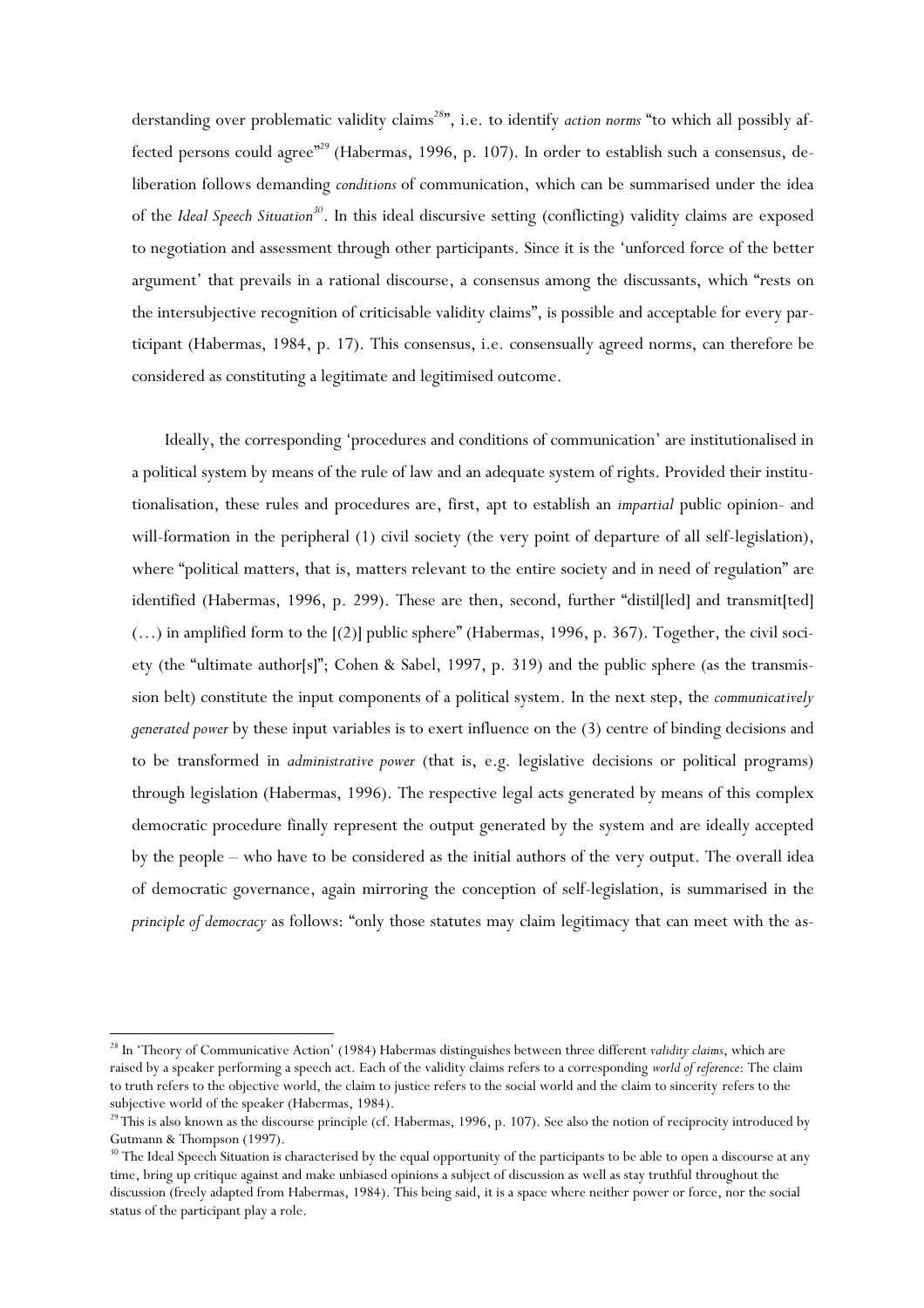sent (*Zustimmung*) of all citizens in a discursive process of legislation that in turn has been legally constituted" (Habermas, 1996, p. 110). $31$ 

After having sketched the complex process of self-legislation according to the discourse theory of law and democracy, the three essential spheres of deliberation, namely (1) *civil society*, (2) *public sphere* and (3) *centre of binding decisions* (see Figure 1) shall be investigated in detail. For each of the spheres one or more necessary conditions will be identified that are necessary for the respective sphere to live up to the normatively ascribed duties and in order for the whole political system to fall under the concept of Deliberative Democracy. It is to be emphasised that these necessary conditions will constitute *minimal conditions* in the sense that they all have to be present in order for the scrutinised case to correspond to the concept (cf. Mutz, 2008). Accordingly, this paper sets out to identify categorical variables that are constructed as dummies, taking the value 0 or 1 – being absent or present – and will *not* shed light on the *quality* of deliberation potentially developing beyond the presence of the minimal conditions.



**Figure 1. Three spheres of deliberation**

## **(1) Civil society**

<sup>&</sup>lt;sup>31</sup> Here, Habermas (1996, p. 122) speaks of a "circular process" of the genesis of rights. Or, as Cohen & Sabel (1997, p. 317) put it, "such arrangements [that is, democracies] are democratic just in case they ensure that the authorisation to exercise public power – and that exercise itself – arises from collective decisions by the citizens over whom that power is exercised". See also Abromeit (2004).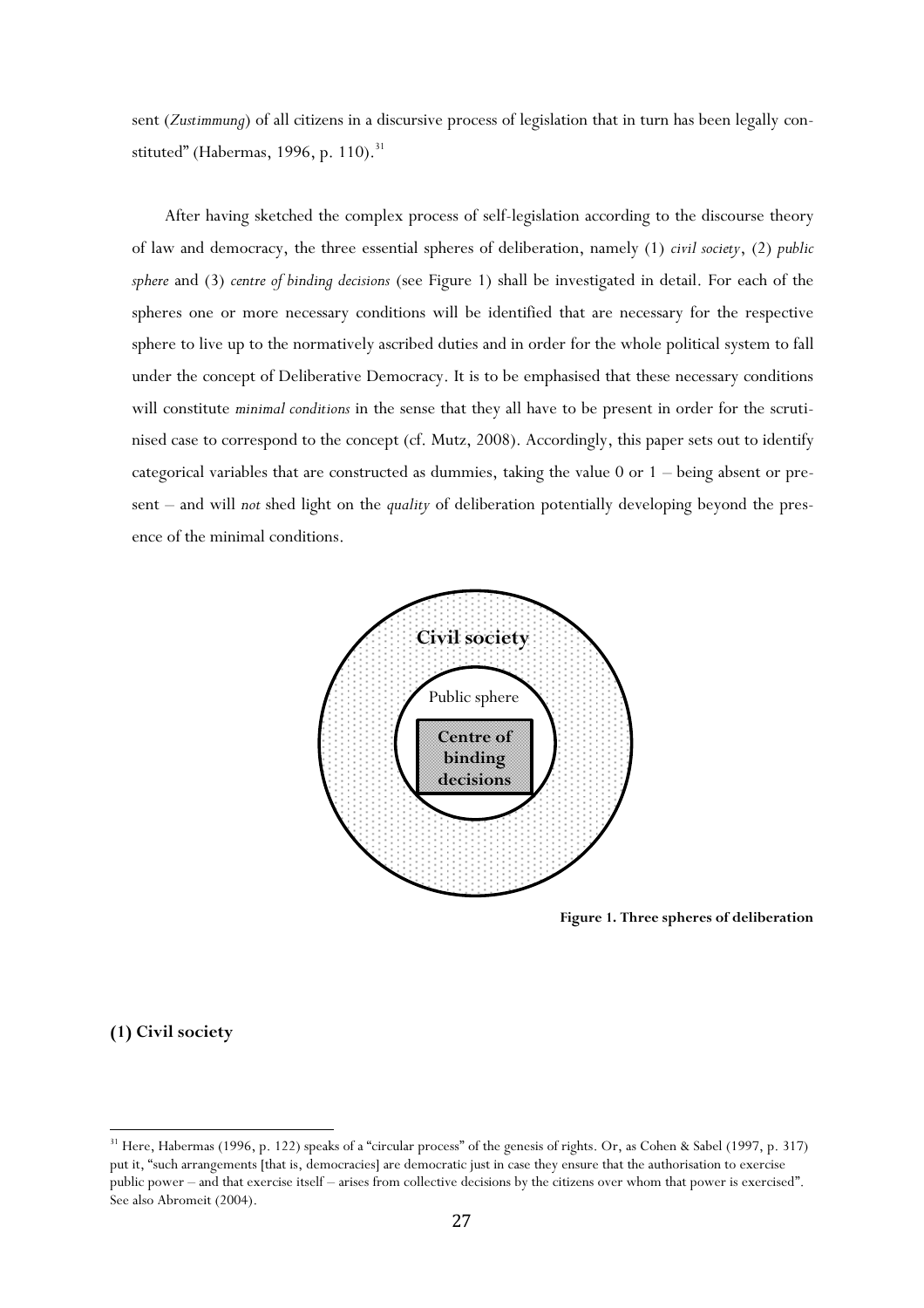As outlined before, in discourse theory, the civil society plays a vital role and, according to the idea of self-legislation, it is to be considered as representing the initiator or creator of the legislative outputs produced in a political system. It "is composed of  $(...)$  more or less spontaneously emergent associations, organizations, and movements that (…) institutionalize problem-solving discourses on questions of general interest inside the framework of organized public spheres" (Habermas, 1996, p. 367). As such, it could be regarded as the extension of the private sphere of the citizens which reaches out to become public.

The following section will investigate how the civil society – as the first essential part of the political system – ideally ought to be constituted in order to establish such an 'institutionalised public opinion- and will-formation' that is oriented towards the idea of the complex conditions of communications.

### **a. System of rights and the rule of law**

In order to guarantee the enforcement of self-legislation, first and foremost, a system of rights as well as the principles of the rule of law are necessary. On the one hand, this basic legal structure consists of a set of human rights<sup>32</sup>, which the citizens and participants of a discourse have to confer on each other, on the other hand, it consists of further liberal rights. These should include the *freedom of assembly*, the *freedom of association* as well as the *freedom of speech*, since they will first of all provide the citizens with the constitutionally guaranteed opportunity to build up a network of associations and enter the opinion- and will-formation (Cohen & Sabel, 1997; Habermas, 1996). More specific participatory rights, such as active and passive voting rights, will then also guarantee that the citizens actually engage in the public discourse.

Besides, Habermas (1996, p. 369) points towards the importance of the legal protection of the private sphere of the citizens in order to allow for the emergence of "spontaneous public communication".<sup>33</sup> In particular, these are the "rights of personality, freedom of belief and of conscience, freedom of movement, the privacy of letters, mail, and telecommunications, the inviolability of one's residence, and the protection of families" (Habermas, 1996, p. 368).

## **b. Minimum standard of wealth**

 $\overline{\phantom{a}}$ 

Another necessary condition for being able to enter the opinion- and will-formation – which is often overlooked, since, nowadays, in many parts of the world, it is taken for granted – is a minimum standard of wealth. Only if the citizens are not constantly suffering or fearing to suffer from

<sup>&</sup>lt;sup>32</sup> For the specific content of the system of rights, see Habermas (1996, pp. 122-123).

<sup>&</sup>lt;sup>33</sup> For a detailed justification of this argument, see Habermas' comparison of private spheres between democratic and totalitarian societies (Habermas, 1996, p. 369).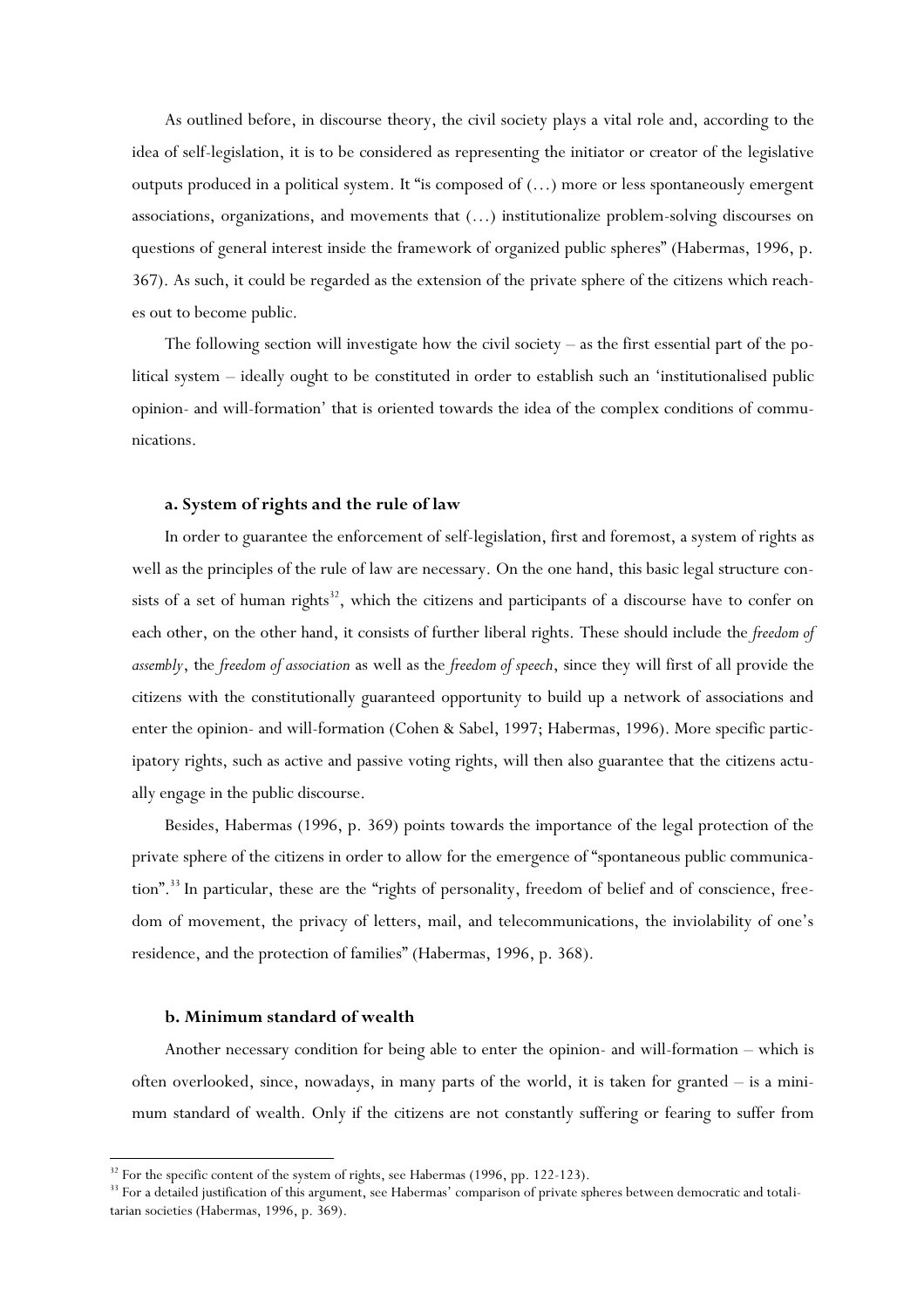poverty, will they be able or willing to engage in respective societal associations and deliberate with others about current problems. To put it briefly, the condition of a minimum standard of wealth will provide the citizens with more or less equal rights to engage and participate in a public discourse or will at least prevent the exclusion of certain citizens from the opinion- and will-formation by means of poverty. As Gutmann & Thompson (1997, p. 208) put it "[s]uch a social minimum would not ensure that each citizen is at the same level (…), [b]ut a social minimum would give each citizen the same claim on public resources, and in this significant sense provide a form of equal opportunity. This principle of equality of opportunity is also mirrored by the idea of the Ideal Speech Situation.

#### **c. Social Capital / Solidarity**

 $\overline{\phantom{a}}$ 

Apart from the guarantee of equal participation rights in legal and material or physical terms, an additional component is fundamental for the structure of the civil society. In particular, this is what Putnam (1995) labels Social Capital or what Habermas calls solidarity. According to Putnam (1995) both civic engagement and social trust are essential parts for a well-functioning democracy. As regards Habermas (1996; 2013), the corresponding concept he establishes, is constituted of an energetic civil society that is actively engaged in the network of associations (or, in a broader sense, in a 'political context of life') as well as a certain degree of solidarity towards fellow human beings. Accordingly, the discourse theory of law and democracy requires that the citizens make use of the two aforementioned conditions and actually open up and enter the public panels of deliberation and actively discuss and evaluate conflicting validity claims concerning societal problems (cf. also Kohler-Koch, 2010). Here, Putnam (1995, p. 2) argues that "networks of civic engagement foster sturdy norms of generalized reciprocity and encourage the emergence of social trust. Such networks facilitate coordination and communication, amplify reputations, and thus allow dilemmas of collective action to be resolved". Hence, civic engagement may enhance social cohesion, social trust or solidarity among citizens, which, of course, will then also (reciprocally) have positive effects on the establishment of a network of associations (Gutmann & Thompson, 1997). It can be argued that it is the "socially integrating force of solidarity" (Habermas, 1996, p. 299) or social trust that holds the different parts of a society together, that fosters the ability of the discussants to empathise in somebody else's argumentation (which is essential for the success of intersubjective rationality) and thus, enhances the success of a mutually agreed consensus of a deliberation.<sup>34</sup>

<sup>&</sup>lt;sup>34</sup> For another prominent perspective on solidarity, see Durkheim (1893/2014). He distinguished between mechanic and organic solidarity.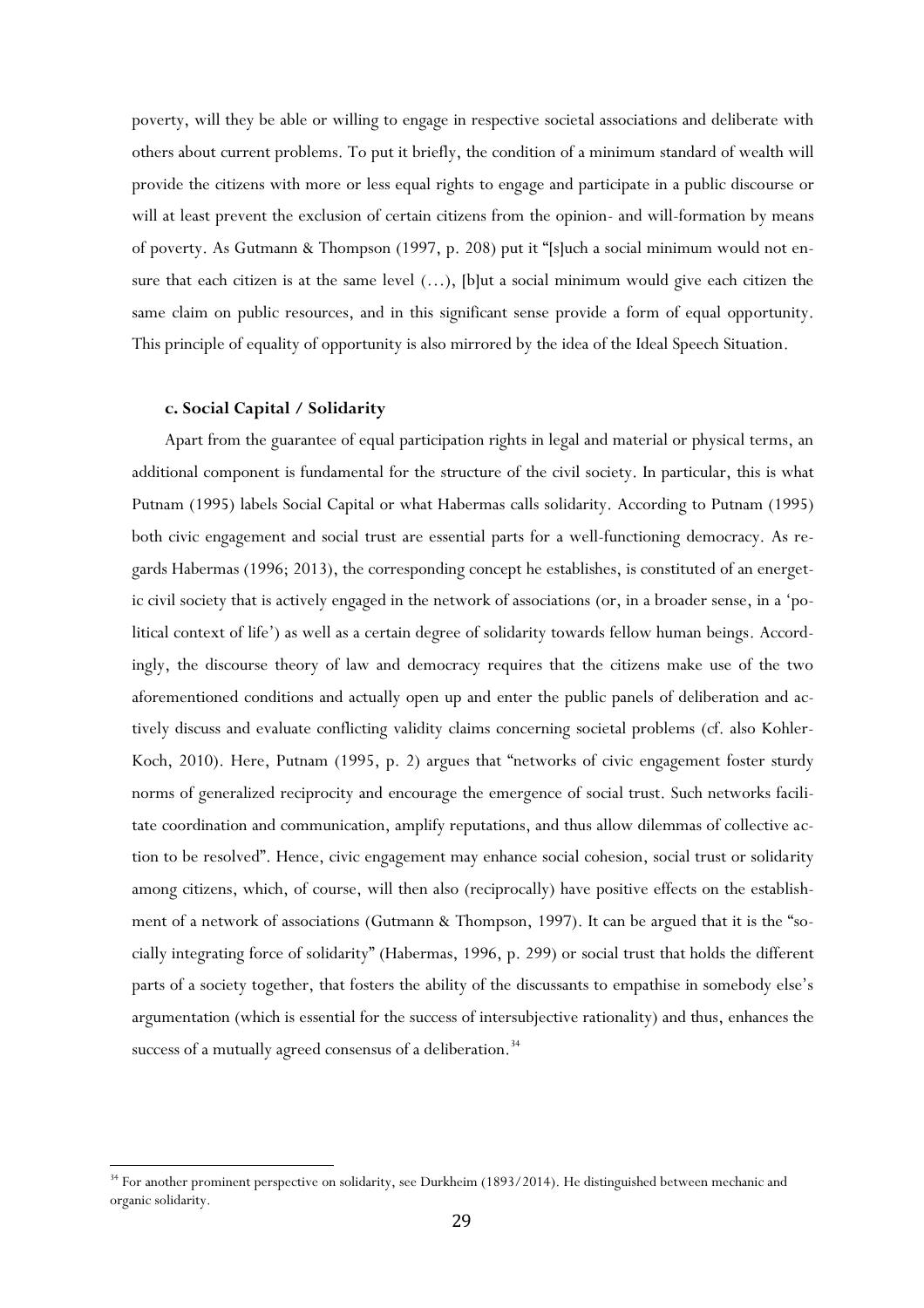## **(2) Public sphere**

 $\overline{\phantom{a}}$ 

According to Habermas (1996, pp. 360-415), the public sphere can be regarded as "an intermediary system of communication", a "network for communicating information and points of view" that connects the peripheral civil society with the centre of binding decisions (cf. also Mansbridge *et al*., 2012). As a transmission belt, the public sphere is expected to "amplify the pressure of problems but also convincingly and influentially thematize them, furnish them with possible solutions, and dramatize them in such a way that they are taken up and dealt with by parliamentary complexes" (Habermas, 1996, p. 359). Therefore, "the streams of communication are (…) filtered and synthesized in such a way that they coalesce into bundles of topically specified *public* opinions" (Habermas, 1996, p. 360). This public opinion, again, is characterised by the "rules of a *shared* practice of communication" (Habermas, 1996, p. 362), i.e. the demanding rules of deliberation, and has to "have an effect on the democratically regulated deliberations of democratically elected assemblies and assume an authorized form of informal decisions" (Habermas, 1996, p. 372).<sup>35</sup>

In order to guarantee the proper performance of the duties assigned to the public sphere by deliberative theory, some conditions should be satisfied. Since the media is the most important component of the public sphere, it is this medium that should be focused on in the following argumentation (cf. de Vreese, 2007). What is more, many scholars consider the architecture of the (European) public sphere, and here, especially the media, as vital to the solution of a 'democratic deficit' of the EU (cf. de Vreese, 2007; Habermas, 2001; Koopmans & Erbe, 2004).

Apart from some essential preconditions already mentioned in the section of the civil society (most importantly, freedom of assembly, of association and of speech), in the context of the public sphere, it mainly has to be taken account of some important features regulating the role of the media. In particular, it is, first and foremost, the "[f[reedom of the press, radio, and television" (Habermas, 1996, p. 368) that guarantees a certain *plurality* of opinions. Second, Habermas (1996, p. 378 f.) notes that

> "the mass media ought to understand themselves as the mandatary of an enlightened public whose willingness to learn and capacity fro criticism they at once presuppose, demand, and reinforce; like the judiciary, they ought to preserve their independence from political and social pressure; they ought be receptive to the public's concerns and proposals, take up these issues

 $35$  de Vreese (2007, p. 5) summarises the functions of the public sphere as follows:"(...) it would have a transparency function (being a space for all social groups and opinions), it would have a validating function (being a space for voicing, debating and possibly revising one's own opinion), it would have an orientation function (being a space for voicing and being confronted with opinions), it would have a legitimating function (being a space where opinions and policies are made visible, a forum for gaining (or not) public resonance and legitimacy), it would have a responsive function (being a space for policy makers to infer opinions of the citizenry), it would have an accountability function (being a space where power holders would be discussed and held accountable) and it would have a participatory function (being a space in which contributions would be encouraged)".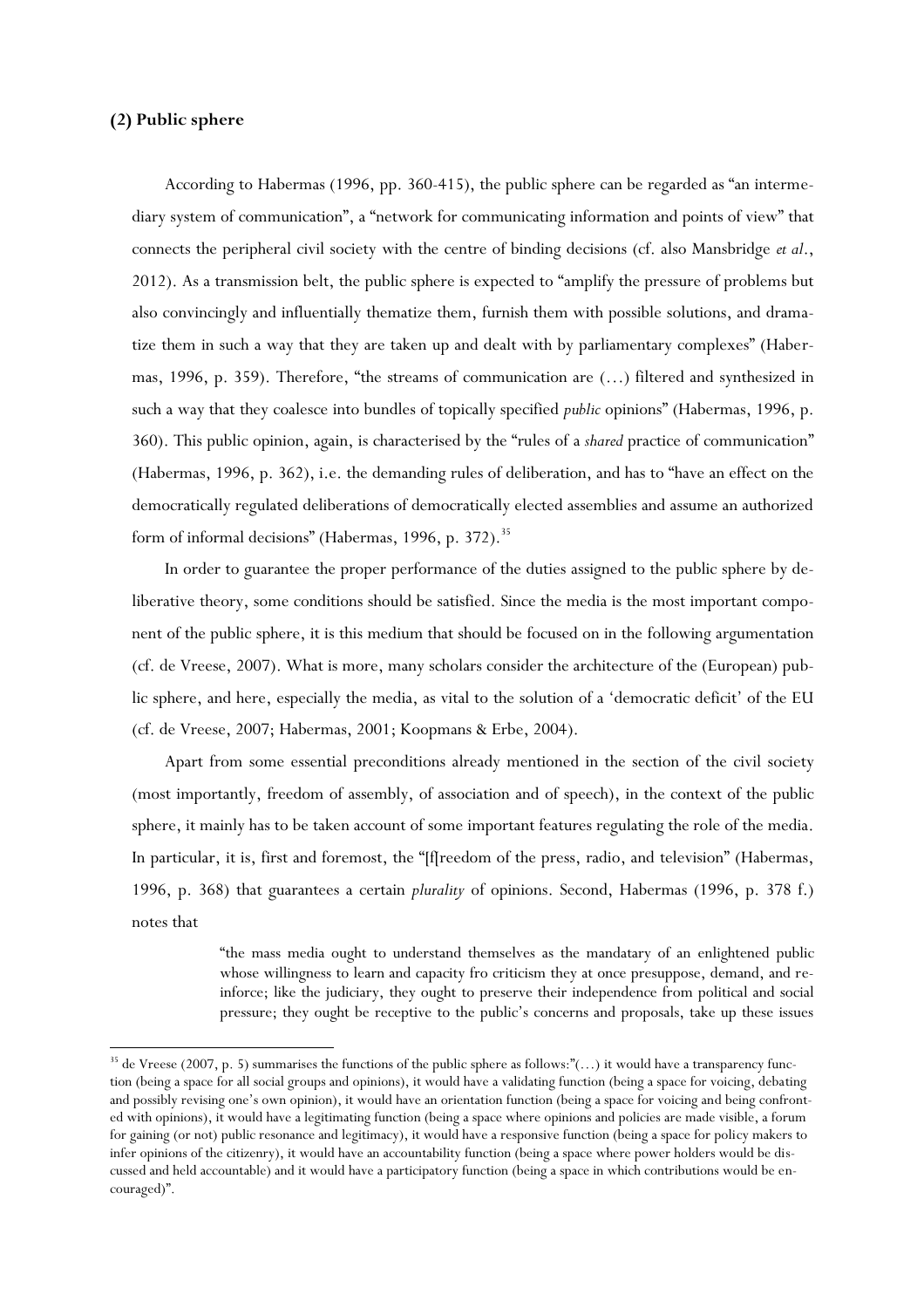and contributions impartially, augment criticisms, and confront the political process with articulate demands for legitimation. The power of the media should thus be neutralized and the tacit conversion of administrative or social power into political influence blocked".

Hence, it is, above all, the function of a transmission belt and mouthpiece of the communicative or political power that the public sphere has to fulfil, which is possible by the enforcement of the freedom of the press – in political, legal and economic terms.

## **(3) Centre of binding decisions**

 $\overline{\phantom{a}}$ 

While the public sphere is responsible for preparing and processing the societal issues and problems expressed in the public discourses and thereby generating a *communicative power*, it is the centre of binding decisions or the 'empowered space' (see Dryzek, 2009) which is finally capable of transferring this *communicatively generated power* into *administrative power* by means of making 'collectively binding decisions' (Habermas, 1996). This exclusive capability of the centre of binding decisions represents a *sanctioning power* "that possesses the means of legitimate force so as to ensure that legal norms are observed" (Habermas, 1996, p. 133). In line with the above introduced definition of a political system (pursuant to Easton (1953, 1965)), it is exactly this characteristic of the *enforcement of collectively binding decisions* that defines the scope of potential units of analysis (cf. Abromeit, 2004). As a result, it is not only traditional nation states that the identified set of defining variables will be applicable to, but also other political systems that have the power of legitimate force.<sup>36</sup>

Localising the centre of binding decisions within such a political system is self-explanatory: It is right in its centre, surrounded by, first, the public sphere, and, second, the civil society. In systemic terms, it is to be found between the input and the output component: receiving the impulses by the input element and itself generating the output, in the form of legal acts. Taking into account the fact that, when studying questions of legitimacy, scholars usually do not examine the centre of binding decisions in detail, Schmidt (2013) introduces a new notion here. She labels this central component as the *throughput* module, which has to live up to certain standards in order to be capable of generating so called *throughput* legitimacy in a political system.

However, how exactly ought the impulses raised by the civil society and the public sphere be transformed and processed by the centre of binding decisions in order to meet the standards set by deliberative theory?<sup>37</sup> Again, several necessary conditions can be extracted from the discourse theory

<sup>36</sup> Abromeit (2004), Cohen & Sabel (1997), Mansbridge *et al*. (2012) as well as Thompson (2008) also consider these binding (collective) decisions as one of the central features of a deliberative system.

<sup>&</sup>lt;sup>37</sup> This question has to be considered ever more urgent, since the centre of binding decisions (which is usually labelled political system) is often treated as a black box (Schmidt, 2013).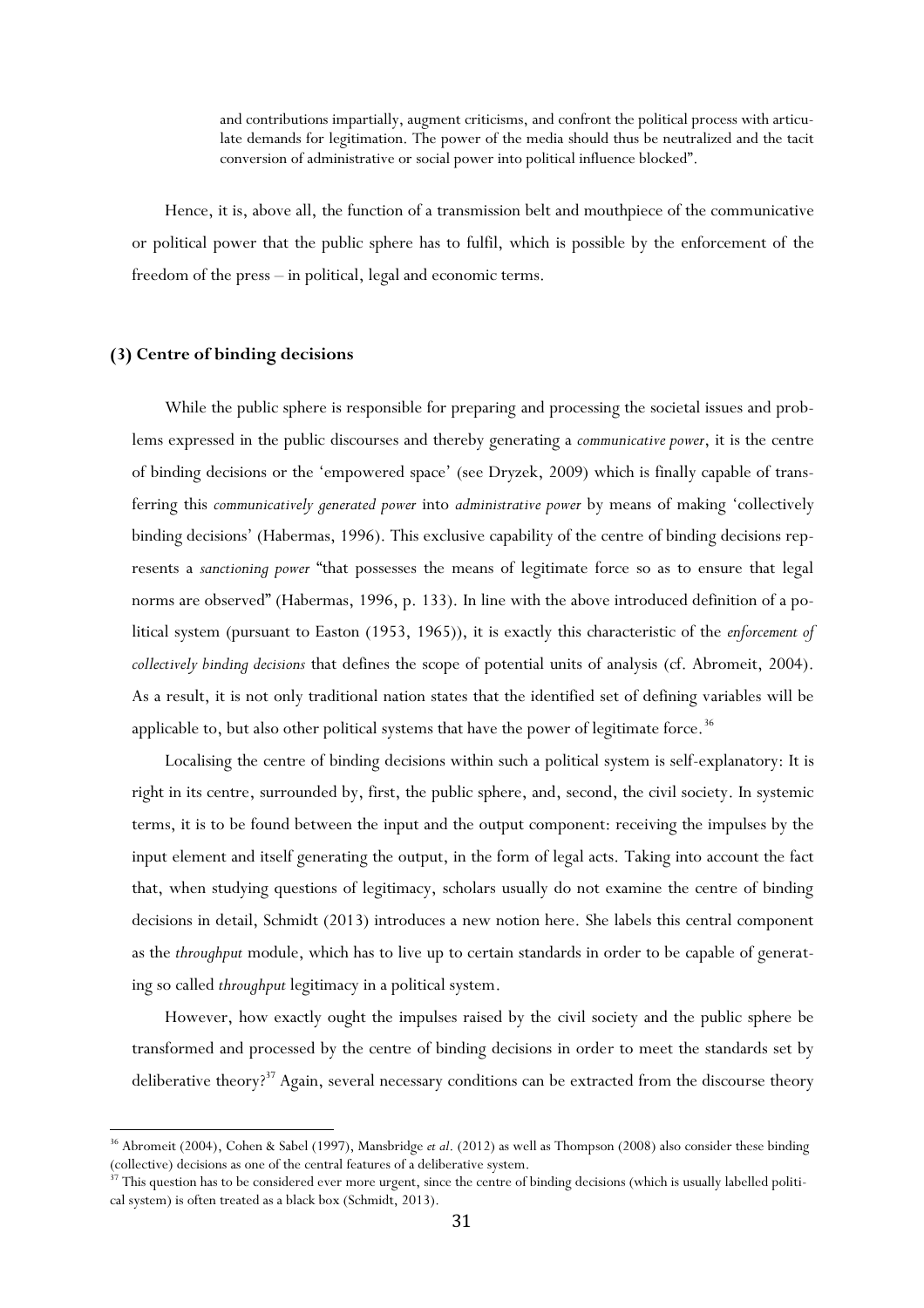of democracy and law which guarantee that the output generated by the centre of binding decisions corresponds to the initial will of the input components.

## **a. Efficacy**

In general, it can be said that, for the final step of the law-making process, it is vital for the overall functioning of the political system, i.e. the enforcement of self-legislation, that the (legal) decisions made by the centre of binding decisions are efficaciously implemented and enforced (Habermas, 1996; Schmidt, 2013). In this context, Habermas (1996, p. 386) notes that "the regulatory competence of the (…) [centre of binding decisions] fails if the implemented legal programs remain ineffective". Only if their efficacious implementation is guaranteed, is it possible that the legal acts can 'retroact' on the civil society and are exposed to a thorough review. In this ideal process, it is not only guaranteed that the citizens are finally bound by their 'own' decisions, but also that they are provided with an effective tool of evaluating the actions taken by the centre of binding decisions.

More specifically, efficacy "of the  $(...)$  governance processes and the adequacy of the rules they follow in policy making" (Schmidt, 2013, p. 6) is necessary in order to guarantee a smooth, fast and straight decision-making process between the respective institutions and actors. According to Schmidt (2013), this enhances the *throughput* legitimacy of a political system. To put it briefly, a smooth and well-organised decision-making procedure within the centre of binding decisions will lead to a timely processing of the societal problems raised by the civil society.<sup>38</sup>

#### **b. Electoral Accountability**

 $\overline{\phantom{a}}$ 

Another variable that is essential for the ideal functioning of a Deliberative Democracy pursuant to its normative standards is electoral accountability (Dryzek, 2009; Habermas, 1996; Scharpf, 2009; Schmidt, 2013). According to Scharpf (2009, p. 188), the principle of electoral accountability "implies that governments will be responsive to citizen interests and preferences, and that changing governments may have an effect on policies that are strongly opposed by popular majorities. [Moreover,] governments are under (…) obligation to use the powers of government for the common good of the polity". In principle, the centre of binding decision "must remain sensitive to the influence of public opinion" in order to guarantee that its decisions can be "traced back to legitimate law" (Habermas, 1996, pp. 368-386).<sup>39</sup>

Accordingly, in order for a political system to meet the standards of the discourse theory of democracy and law, it is necessary that the civil society, that is the constituency, has the opportunity to

<sup>&</sup>lt;sup>38</sup> However, Schmidt (2013) also notes that by means of interaction effects throughput efficacy may have a negative impact on e.g. input-legitimacy.

<sup>&</sup>lt;sup>39</sup> For another definition of accountability, especially in connection with the civil society, see Kohler-Koch (2010).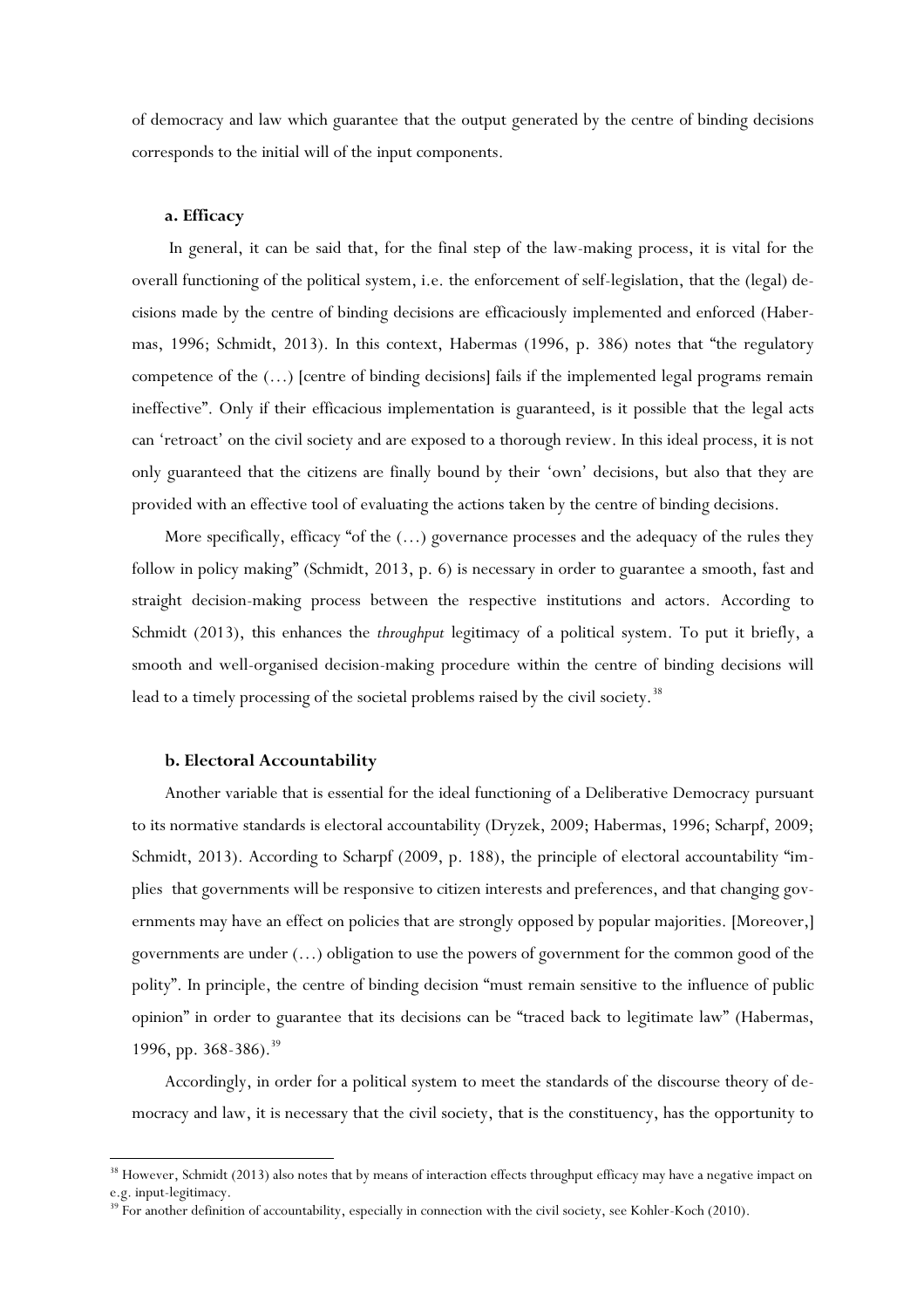constantly hold the centre of binding decisions accountable. As noted above, this is easiest realised by means of elections. In this context, Gutmann & Thompson (1997, p. 144) argue that "[r]eiterated deliberation, punctuated by periodic elections, is the best hope for the principle of accountability" (see also Cohen & Sabel, 1997). Hence, elections in a representative democratic system do not only offer the possibility to directly deselect a politician, but, given this sanction possibility, they also, indirectly, urge the elected representatives to constantly reconsider and review their arguments.

Another important aspect here is the adequate representation of interests by means of free, equal and secret elections (cf. Habermas, 1996). Just as the public sphere is expected to generate a pluralistic public opinion, elections are to "ensure that all the relevant interests and value orientations can be brought to bear with equal weight in the bargaining process" (Habermas, 1996, p. 181). Therefore, the electoral system ought to be as little distorted as possible.

### **c. Openness and Inclusiveness**

In order to really guarantee that the administrative power never becomes independent from the communicatively generated power and thereby preventing a 'legitimation dilemma', a Deliberative Democracy should also assure the openness and inclusiveness of the centre of binding decisions to the civil society and the public sphere (Habermas, 1996; Schmidt, 2013). This is, the deliberative system is to allow for and the empowered space is to be open to a pluralistic "range of interests and discourses" (Dryzek, 2009, p. 1382) of different parties, associations and citizens and not risk a biased one-sidedness with regard to a specific interest (Schmidt, 2013). Together with the electoral accountability, the decoupling of the centre of binding decisions from the civil society can thus be prevented and responsiveness and sensitivity guaranteed.

## **d. Transparency**

 $\overline{\phantom{a}}$ 

Moreover, the decision-making processes within the centre of binding decision are to be transparent. In particular, Gutmann & Thompson (1997) emphasise the importance of the disclosure of information and the argumentation behind the respective decisions. Therefore, a certain degree of publicity is often considered to have positive effects on the functioning of a deliberative system (cf. Habermas, 1996; Schmidt, 2013). This will not only enhance the capability of the civil society to control and comprehend the decisions made, but it will also facilitate their recognition of the output. In this context, Schmidt (2013, p. 6) notes that "[t]ransparency is often seen as a prerequisite of accountability".  $40$ 

<sup>40</sup> Although full transparency and especially publicity is normatively desirable, empirical research on deliberation has shown that, in practice, it often leads to un-intended consequences (Göler, 2005).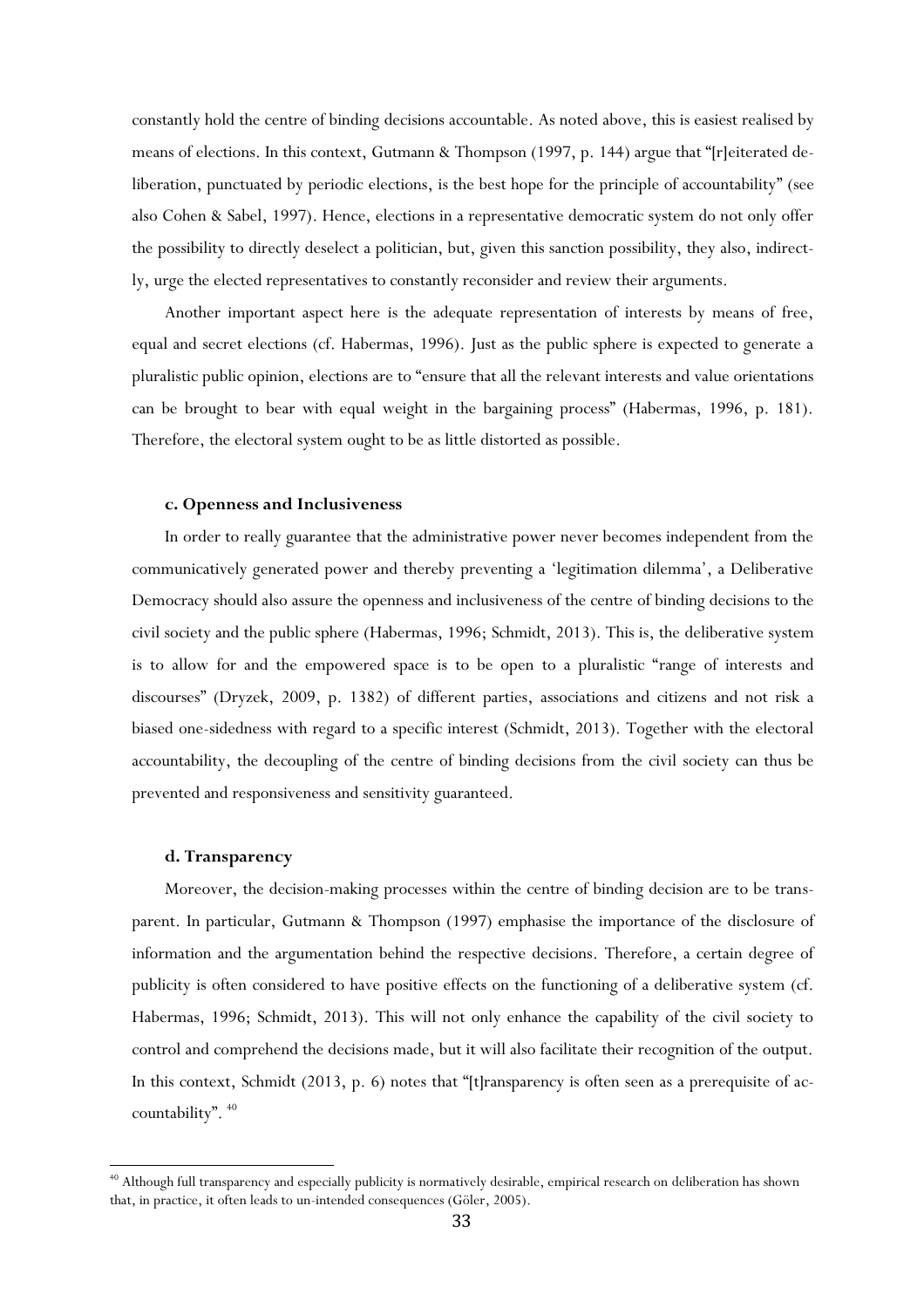## **e. Checks and Balances**

The discourse theory of democracy and law clearly advocates a "separation and balancing of powers" (Habermas, 1996, p. 173). Concerning their respective competencies, Habermas (1996, p. 186) notes "[w]hereas the legislature justifies and passes general programs and the judiciary resolves action conflicts on this statutory basis, the administration is responsible for implementing legal programs that are not self-executing but need to be carried out." Based on this strict distribution of responsibilities, Habermas (1996, p. 174) further claims that any infringement of this separation may "violate the communicative presuppositions of legislative and legal discourses and disturb the argumentation-guided processes of reaching understanding that alone can ground the rational acceptability of laws and court decisions".

### **f. Judicial System**

It goes without saying that the liberal rights introduced earlier – both regarding those of the individual citizens (e.g. freedom of speech) as well as the public sphere (e.g. freedom of the press) and the centre of binding decisions (e.g. party competition) – require an independent and impartial judicial system that is apt to assure their enforcement (Habermas, 1996). Only if the respective actors can bank upon this enforcement, will they be able to perform the duties assigned to them by the discourse theory of law and democracy. Moreover, Habermas (1996, p. 264) highlights that there has to be a constitutional court that "must examine the contents of disputed norms primarily in connection with the communicative presuppositions and procedural conditions of the legislative process". In addition to the resolution of potential conflicts between different actors, a constitutional court also represents some kind of self-protection of the will of the people.

The deduced necessary or minimal conditions of a deliberative political system are summarised in the following table (Table 1).

|           |                | Spheres of the political system         |                      |                                      |
|-----------|----------------|-----------------------------------------|----------------------|--------------------------------------|
|           |                |                                         |                      | Centre of binding                    |
|           |                | Civil society                           | <b>Public sphere</b> | decisions                            |
| Necessary | S<br>condition | System of rights and the<br>rule of law | Media                | <b>Efficacy</b>                      |
|           |                | Minimum standard of<br>wealth           |                      | <b>Electoral Accountabil-</b><br>ity |
|           |                | Social Capital / Solidar-               |                      | <b>Openness and Inclu-</b>           |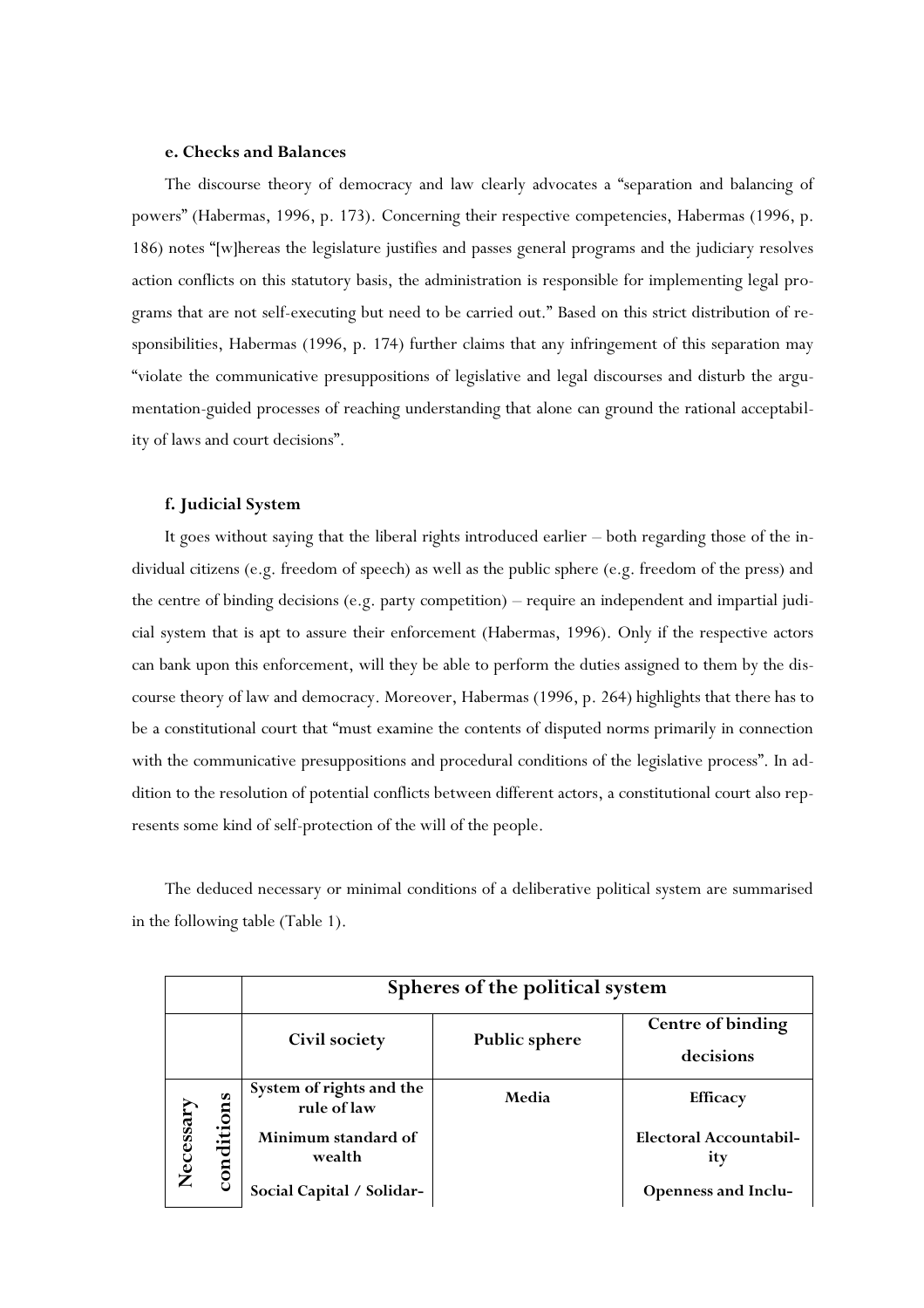

**Table 1. Necessary conditions of a deliberative political system**

## **VI. Analysing the EU: A Deliberative Democracy?**

In the following section, the extracted variables or necessary conditions defining a Deliberative Democracy (see Table 1) will now be applied to the case of interest, that is the EU. As indicated earlier, it will be focused on one policy field within a specific period of time, i.e. the economic and financial sphere of the EU between 2009 and 2015. With the outbreak of the economic and financial crisis in 2007/2008 and the following European debt crisis (2009), this specific policy field has been exposed to severe criticism as regards democratic legitimacy during the last couple of years (cf. Habermas, 2013; Scharpf, 2011; 2014a).<sup>41</sup> Many have criticised the technocratic, opaque and informal way decisions have come about in the course of the Euro crisis and the rescue policies targeted at Greece (see, among others, Crum, 2013). To put it briefly, the EU's policies have ever more frequently and severely been accused to suffer a 'democratic deficit'. Against this background, the economic governance structure evolved in the course of the sovereign debt crisis<sup>42</sup> characterises a very topical, relevant and interesting scope of application for the question raised in this paper. Moreover, focussing on a specific policy field, offers the advantage of conducting a slightly deeper analysis of the various variables and also shedding light on their potential interaction effects (cf. Mutz, 2008).

Hence, the rescue policies during the Eurozone crisis shall serve as an illustration of the applicability of the concept of democracy proposed by deliberative theory, which has been presented in detail in the preceding section. It is to show that the application of the discourse theory of democracy and law opens up new insights and vistas as concerns the question whether the EU suffers a 'democratic deficit' and that it lends itself well to analyse the current challenges the EU faces. By taking this deliberative perspective and reformulating the question on a 'democratic deficit' into the question on a 'deliberative deficit', it is not only possible to account for the unique institutional character of the Union, but also to focus more on the democratic *procedures* that interconnect the different elements of a political system.

<sup>&</sup>lt;sup>41</sup> For a very early investigation of the question whether the EMU suffers from a democratic deficit, see Verdun (1999).

<sup>&</sup>lt;sup>42</sup> For a comprehensive overview of the current system of economic governance, see Alcidi *et al.* (2014, pp. 14).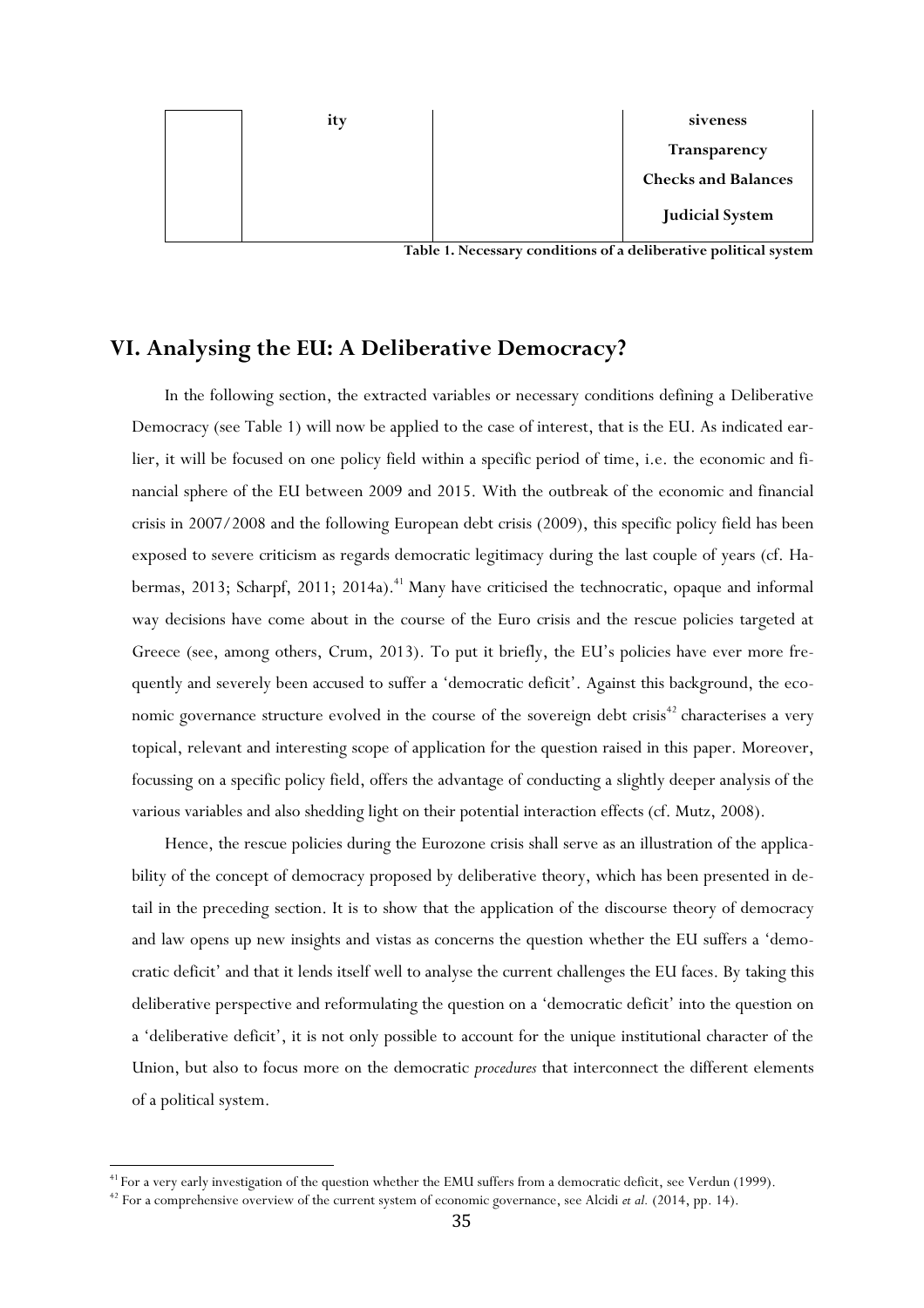As it is only intended to give first insights in the analysis of the EU through the lenses of discourse theory and to broadly illustrate the applicability of this specific concept of democracy on the basis of the EU (strictly speaking the Eurozone crisis), this investigation does not follow one explicit research design. Rather, it will be adhered to the proposition by, among others, King, Kehone & Verba (1995) and Marks (2007) on triangulation, substantiating the empirical findings of recent scientific contributions with a wide range of sources – including up-to-date figures, EU documents and facts from newspaper articles.

## **A. Civil society**

From the foregoing, it is clear that the EU in general has already developed beyond the liberal idea of democracy. Accordingly, as concerns the system of rights and the rule of law, the theoretical guidelines set by discourse theory in this context, can be considered as being met. A comprehensive list of human, liberal and social rights is warranted through the so called Charter of Fundamental Rights of the European Union (European Union, 2010). Thus, formally, the rights required by the discourse theory of democracy and law are thoroughly laid down in EU legislation. The successful enforcement of these rights has to be discussed elsewhere.

The picture is similar for the minimum standard of wealth within the EU. In principle and on a global scale, the level of welfare of the MS of the EU is quite high and the condition required by the theory can thus be considered as being fulfilled (Allianz, 2014). However, concerning the distribution of wealth, there can be found marked differences between the individual countries (Eurostat, 2015a) as well as between different societal groups within one MS (Eurostat, 2015b). According to the latest findings, the gap between the rich and the poor within one country has even increased in the course of the Eurozone crisis (Eurostat, 2015b). To what potential problems that might lead – especially in the interplay with other necessary conditions – will be discussed later.

Matters are quite different as concerns the variable pertaining to the concept of social capital or solidarity. In fact, in the course of the rescue measures, the lacking solidarity among the different *demoi* of the EU has often been claimed by scholars and politicians to constitute a severe weakness (Habermas, 2013; Scharpf, 2014a/b; Schimmelfennig, 2015). But, again, it is important to clearly define the standards which the case of interest is measured against. Regarding the deliberative standards distilled before, it is a "shared political lifeworld [or culture]" (Habermas, 2013, p. 3) that is necessary in order for a Europe-wide solidarity to develop. Only if the European peoples share a common problem perception and grant each other mutual recognition and trust will they be willing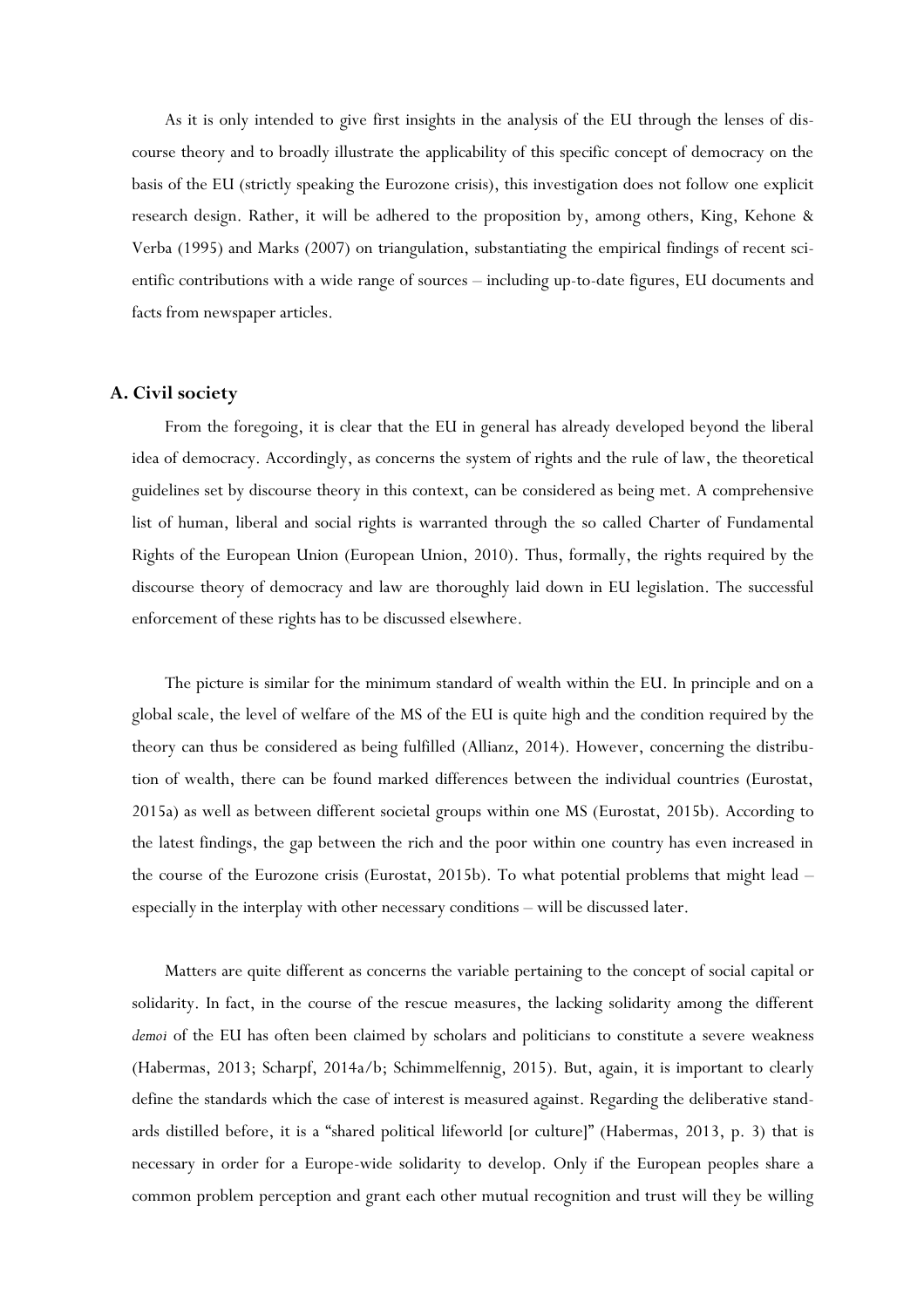to enter a pan-European discourse on societal problems and be able to empathise with the arguments of others (cf. Gutmann & Thompson, 1997).

However, in the case of the current crisis, recent figures of a study conducted by the Pew Research Center (2012) seem to justify those claims and prove the prevalence of distrust: Not only do countries consider Greece, which has been the target of the majority of rescue policies and instruments, as a major threat to economic well-being (Germany 71%, France 64%) with its popularity among EU Member States declining (favourability of Greece among the Poles has declined 28 points between 2010 and 2012), but also do more and more countries believe that their national economy has been weakened through economic integration (Czech Republic: 2009 37%, 2012 59%) and do not consider EU membership as positive anymore (in Poland, in 2009 63% considered it as positive, in 2012 only 48%). These figures reveal severe distrust among the individual MS of the EU and also of the MS towards (future) EU integration itself.

In addition, given the uneven distribution of wealth among the different MS, there is no question of the existence of a common perception or "similar frame of reference" (Risse & van de Steeg, 2003) of the issues concerning the sovereign debt crisis of some MS (Crum, 2013; Eurostat, 2015a). As long as some countries within the EU (e.g. Greece) are far from living up to the fiscal discipline required by, for example the Stability and Growth Pact and its reforms through the Six- and Two-Pack, whereas other countries, such as, above all, Germany even seem to prosper in the course of the crisis, it will remain extremely difficult for the peoples of the EU to consensually agree on and accept respective policy decisions (cf. Pew Research Center, 2012).<sup>43</sup> Although advocates of discourse theory largely agree that, in the first place, some disagreement is necessary for a deliberative discourse to work out (cf. Crespy, 2014), especially Habermas (1996) emphasises the importance of a minimum of shared perception (Mansbridge *et al.*, 2012).<sup>44</sup> At the moment, this is definitely not the case for the EU. $45$ 

In the light of these arguments, it is difficult to attest a Europe-wide solidarity in the economic and financial sphere.<sup>46</sup> In order for the EU to fulfil the ideal standards of deliberative theory concerning the requirement of solidarity and social capital, it would be necessary to establish a transnational discourse on the current crisis management. Apart from a reinforced transnational civic engagement,

<sup>&</sup>lt;sup>43</sup> At the moment, the implementation of a legally enshrined permanent 'solidarity' mechanism (e.g. in form of Eurobonds) is discussed. However, the establishment of such a transfer union or of a political union with an extended right of EU institutions to control national budgets seem to represent a very remote prospect.

<sup>44</sup> For an interesting debate on the level of disagreement between Habermas and Mouffe (2005; 2012), see e.g. Jezierska (2011). This debate also touches upon the above introduced reflections on the question, whether the EU ought to be thought of as constituting a *demos* or different *demoi* (Nicolaïdis, 2013; 2014).

<sup>&</sup>lt;sup>45</sup> In fact, the opposition against (further) financial assistance to other EU countries on part of the so called donor countries or net contributors to the EU budget seems to rise – especially in Germany, but also in the Scandinavian and Baltic countries (Pew Research Center, 2012; Schimmelfennig, 2015).

<sup>&</sup>lt;sup>46</sup> Actually, this trend can also be observed in the case of, for example, migration policies.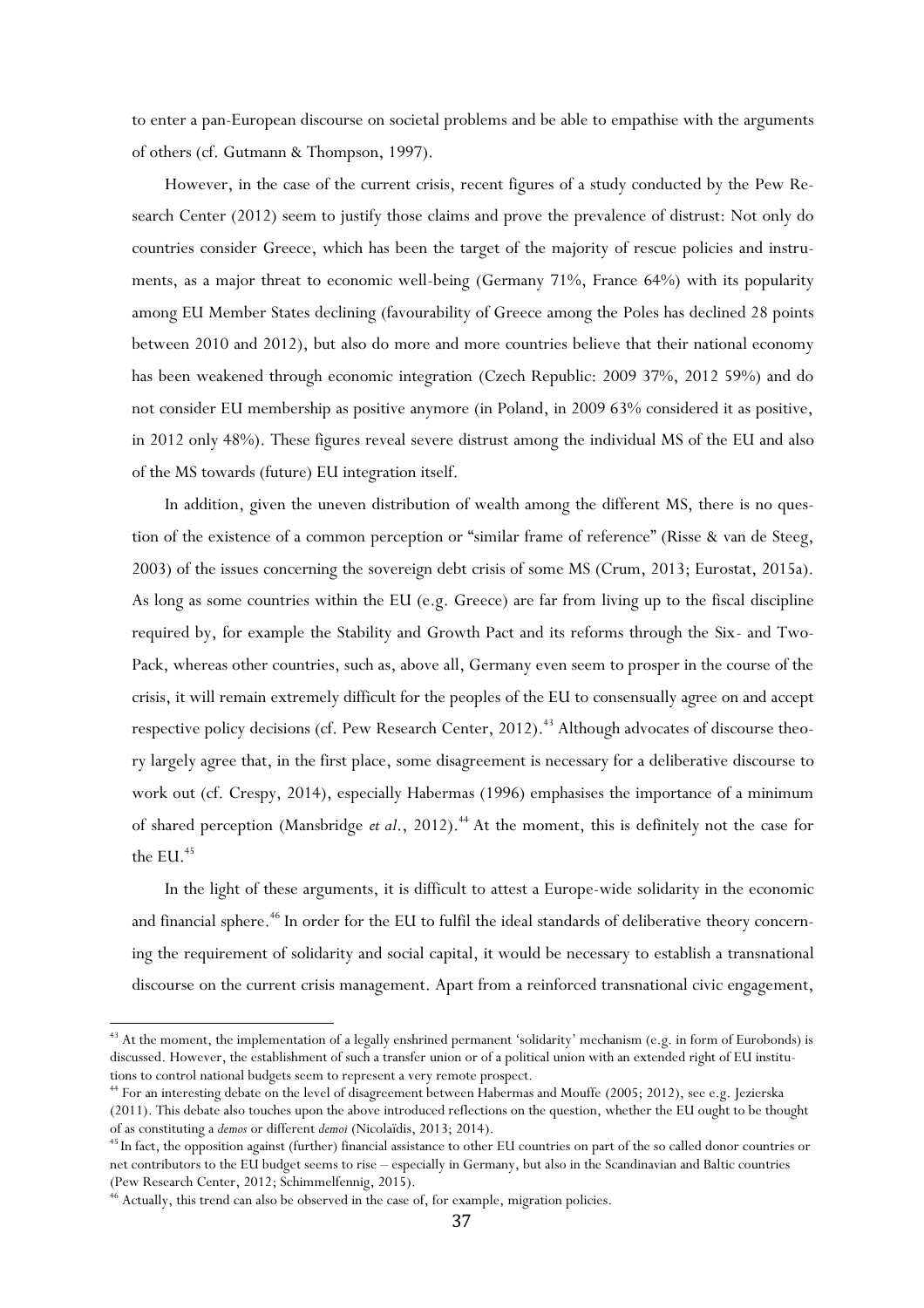e.g. in the form of Europe-wide interest groups or parties, Habermas (2001) felicitously notes that a European public sphere is vital for such a discourse to develop. In how far this is a realistic scenario is discussed in the following section.

## **B. Public sphere**

Apart from the basically warranted and enforced freedom of the press – albeit some outlier countries (currently, Hungary) – scholars consensually agree that the structure of the public sphere of the EU is far from fulfilling the theoretical requirements and living up to the ideal of deliberative theory (Bijsmans & Altides, 2007; de Vreese, 2007; Freedom House, 2015; Koopmans & Erbe, 2004). On the contrary, they observe the "continuing predominance of the national political space as the arena for public debates" (Koopmans & Erbe, 2004, p. 97), the absence of EU affairs from the national media and the non-existence of a "widely used pan-European media" (Bijsmans & Altides, 2007, p. 326). In conjunction with the low degree of Europe-wide solidarity, these circumstances do not pave the way for an ideal process of opinion- and will-formation according to the ideal of Deliberative Democracy – not to speak of the conditions of communications in an Ideal Speech Situation. In fact, if the citizens of the EU do not succeed in engaging in a common, Europe-wide discourse on social problems, the public sphere will lack the necessary input and have no adequate public opinion to generate (cf. Risse & van de Steeg, 2003). At the same time, if the media does not enhance the level of information on trans-European issues, the potential discourse participants lack essential information required for the generation of rational arguments. Already here, it becomes obvious that the idea of self-legislation within the EU is under severe pressure and that the different essential parts of a political system do affect each other in a complex way and are mutually dependent.

In the case of the economic and financial crisis, the frequency and quantity of EU-related news in national media, can definitively be considered to have grown. However, the manner which dominated the discourse is to be found as not adhering to the conditions of communication proposed by the discourse theory of law and democracy (cf. Mylonas, 2012). Again, the missing solidarity and lacking ability of the different European peoples to empathise with citizens from other MS reinforces national communication structures and exacerbates the (inadequate) quality of the discourse.

As concerns the concrete implementation of the theoretical requirements of a European public sphere, scholars firmly disagree. While discourse theory – as often – has to see itself confronted with the accusation of presenting an approach way too utopian (cf. de Vreese, 2007), especially more modern readings of deliberative theory emphasise that a fully homogeneous civil society and public sphere is no prerequisite in order for a transnational solidarity or a 'solidarity among strangers' to develop (Bohmann, 2005; 2012; Habermas, 2013). In fact, the democratic procedures and structures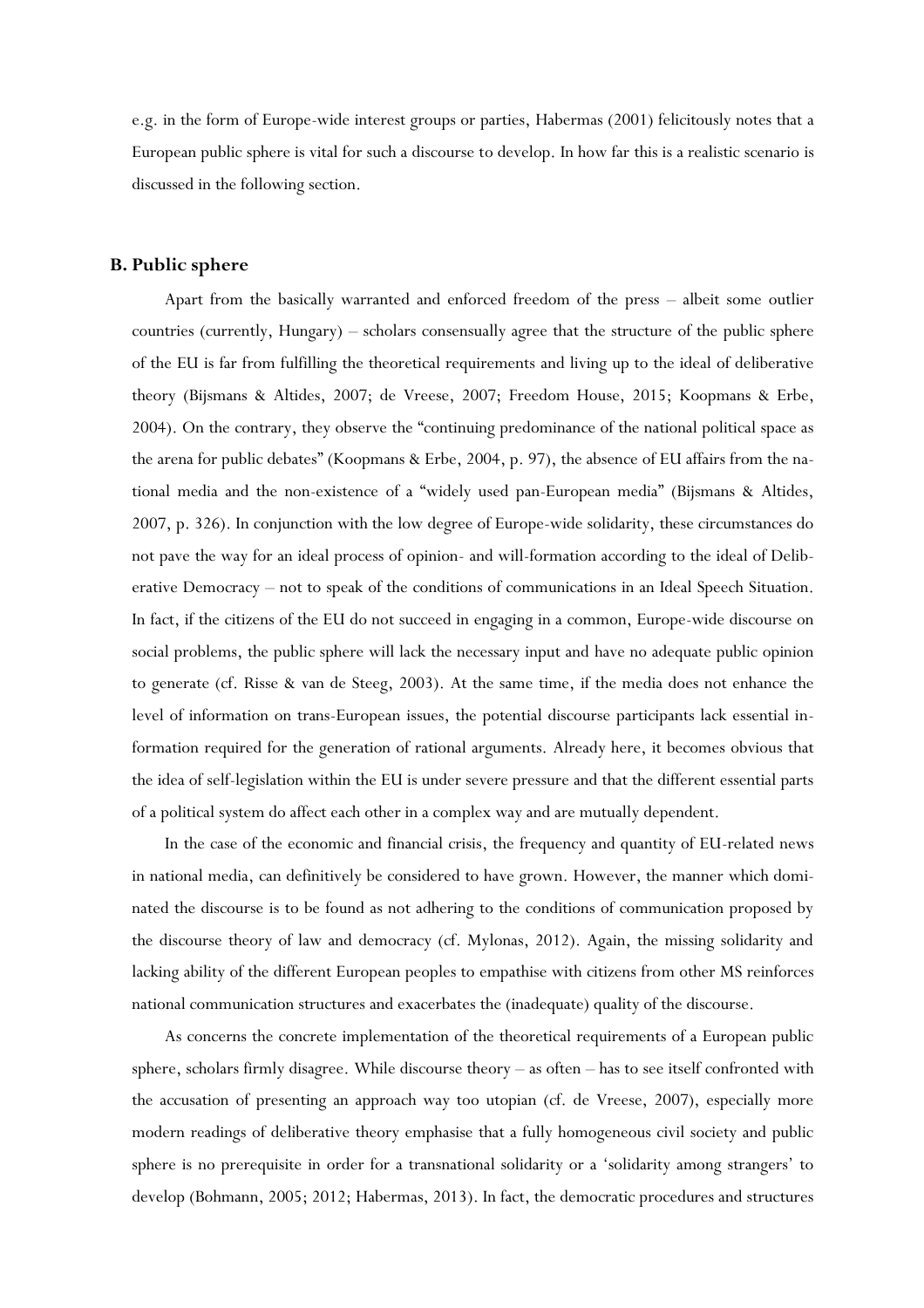of communication proposed by deliberative theory are characterised precisely by a universality resulting from its principle of intersubjective rationality that does, for example, not require the usage of the same language. Here, Bohmann (2004, p. 36) notes "[g]iven various linguistic and mass media limitations, this [European] public sphere would not be a unified one, but a public of publics in which various linguistic public spheres debate common issues, and through intermediaries translate across linguistic and cultural boundaries the results of deliberative processes in other publics".

#### **C. Centre of binding decisions**

 $\overline{\phantom{a}}$ 

In the course of the economic and financial crisis, a significant increase of policy outputs – especially in the field of the EU's 'economic governance' – could be observed (European Commission, 2015). A fortiori, these "turbo-speed legislative activities which are accompanied by hectic political activities and a fundamental transformation of the economic constitution" (Joerges, 2015, p. 12) raise the question whether the genesis of this increased output meets the standards of deliberative theory.

In particular and with regard to the efficacy of the procedures applied within the centre of binding decisions, the vast policy output also poses the question of how this rapidity could be achieved in a political system in which the decision rule of qualified majority vote (QMV) indeed seems to prevail, but (more demanding) unanimity among the MS is still required for some policy areas. Interestingly, many of the rescue mechanism created and financial and economic policy decisions taken, have been established by means of a mode described as "intergovernmental compromise" (Habermas in Oltermann, 2015) or "new intergovernmentalism" (Bickerton *et al*., 2014). That is, most prominently, the European Fiscal Compact ('Treaty on Stability, Coordination and Governance') as well as the European Financial Stability Facility (EFSF) and its successor, the European Stability Mechanism (ESM) were established outside of European primary law. <sup>47</sup> On the one hand, the Eurozone governments had to bypass the opposition of the non-Eurozone members to be liable for countries whose currency is the Euro<sup>48</sup>. On the other hand, while agreeing on reinforced cooperation, the MS whose currency is the Euro did not seem willing to transfer respective competencies to supranational institutions, but rather seemed to have striven for their continuous power as concerns decisions within the economic and financial policy sphere. Accordingly, they opted for establishing international or intergovernmental organisations or treaties under international public law (Bickerton *et al.*, 2014). Doing so, they were able to circumvent EU-wide unanimity rule and other demanding decision-making

<sup>&</sup>lt;sup>47</sup> Only the so called Six Pack and Two Pack have strengthened the supranational side of the EU (Fabbrini, 2013).

<sup>48</sup> In particular, for the Fiscal Compact, the veto by the United Kingdom could be bypassed (de Witte, 2013).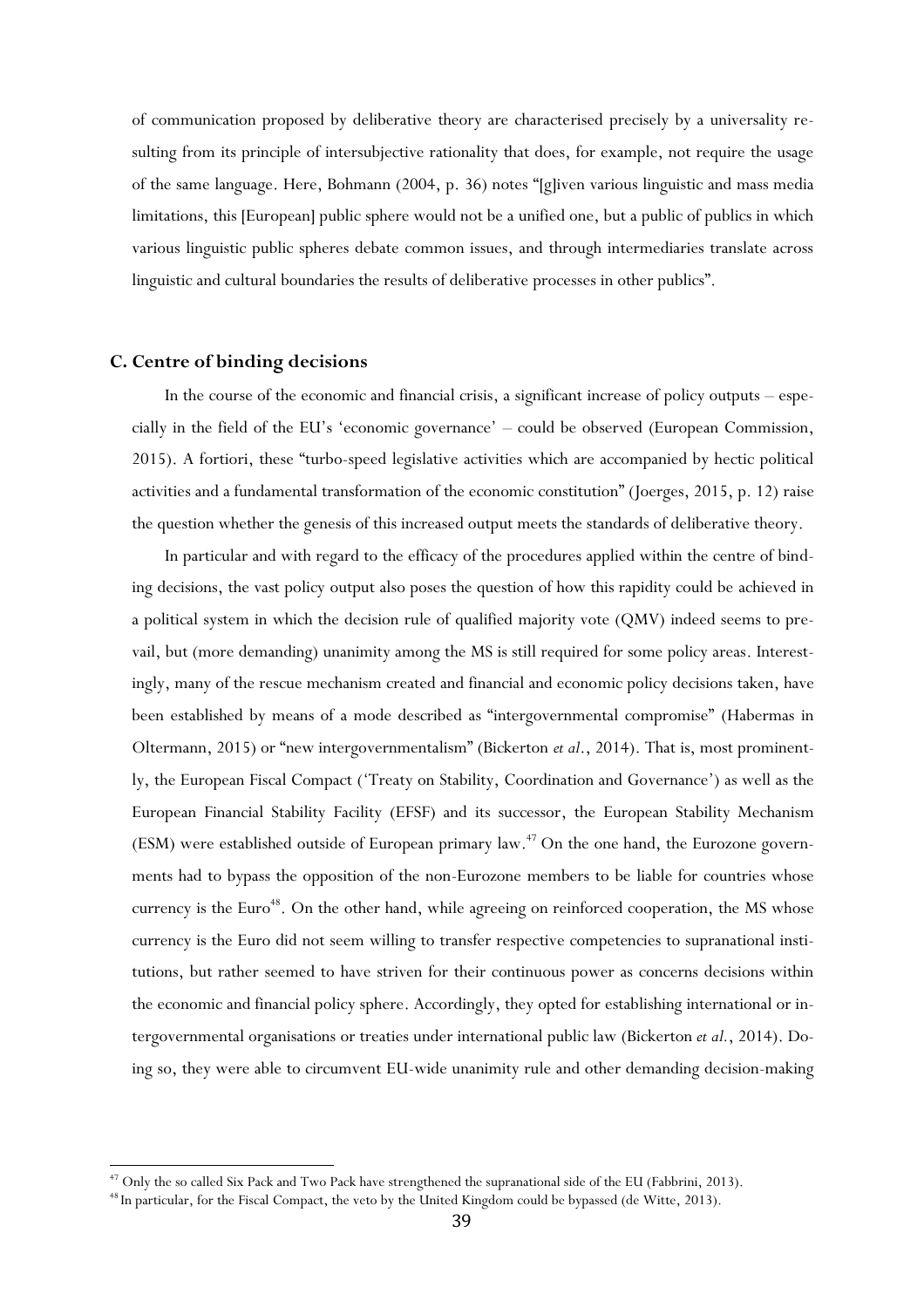requirements prescribed by different supranational institutions of the  $EU^{49}$  – resulting in a smaller number of potential veto players (19 out of 28) (de Witte, 2013). However, Fabbrini (2013, p. 1018) notes that the members of the Eurozone still had to see themselves confronted with the challenge of achieving unanimous consent among them, which resulted in a problem-solving capacity "often 'too late and too little'".<sup>50</sup> All in all, the rescue policies of the EU cannot be described as being efficacious – the question regarding their effectiveness<sup>51</sup> is to be answered elsewhere.

As Schmidt (2013) notes, the logic of efficacy (for which the unanimity rule displays the potential jeopardy of deadlock) often cuts across the logic of several input and output arguments. Most notably, it challenges the principles of electoral accountability, openness and inclusiveness. Apart from the general discussion on the rather low degree of electoral accountability when it comes to the appointment of the EU's executive<sup>52</sup>, namely, the European Commission, the current structure of economic governance that developed in the course of the sovereign debt crisis also challenges the necessary condition of electoral accountability (Habermas, 2013; Joerges, 2015; Scharpf, 2014b).

First, the above outlined 'intergovernmental centralization' (Fabbrini, 2013) or 'executive federalism' (Habermas, 2013) may lead to the potential jeopardy that the decisions taken by the MS whose currency is the Euro (or who have agreed to reinforced economic and financial cooperation) alone (such as the Eurogroup, the Euro Summit and the board of the ESM) have an effect on the *modus operandi* of other EU institutions and thus, on other MS, who have not agreed on such alterations (Craig, 2014). In that case, the citizens of the non-participating MS would be entirely deprived of their (electoral) accountability and possibility to exert influence: the centre of binding decisions would be uncoupled from its citizenry.<sup>53</sup>

Second, under the intergovernmental set-up of the most decisive executive actors in the course of the crisis, namely the European Council, the ECOFIN Council, the Eurogroup, the Euro Summit and also the IMF (International Monetary Fund) (cf. Craig, 2014), the respective representatives (i.e. the ministers of finance or the head of governments) dispose, if at all, of a 'borrowed' legitimisation derived from their national constituency and may, indirectly, be held accountable by their voters (cf.

<sup>&</sup>lt;sup>49</sup> In the case of the European Fiscal Compact, only 12 out of (at that time) 17 (Euro-)MS had to ratify the Treaty in order for it to come into effect. In the case of the ESM, only 90% of the required MS had to ratify its enforcement. However, for the enforcement of the ESM, a treaty amendment was agreed unanimously among *all* MS.

 $50$  Even J.-C. Juncker, present President of the European Commission, and his colleagues confess:  $\pi$ At the height of the crisis, far-reaching decisions had often to be taken in a rush, sometimes overnight. In several cases, intergovernmental solutions were chosen to speed up decisions or overcome opposition." (Juncker *et al*., 2015, p. 17)

<sup>51</sup> Legally non-binding agreements such as the Euro-Plus-Pact, but, according to Fabbrini (2013), also legally consolidated agreements, such as the SGP (Stability and Growth Pact), do face the challenge of a compliance dilemma.

 $52$  Here, Scharpf (2014b) notes that in the case of the European Commission, the prominent conditions of accountability are lacking.

<sup>53</sup> Moreover, Fabbrini (2013, p. 1022) emphasises that the current economic governance "operates under the control of the larger and creditor member states that impose their criteria to the small and debtor member states".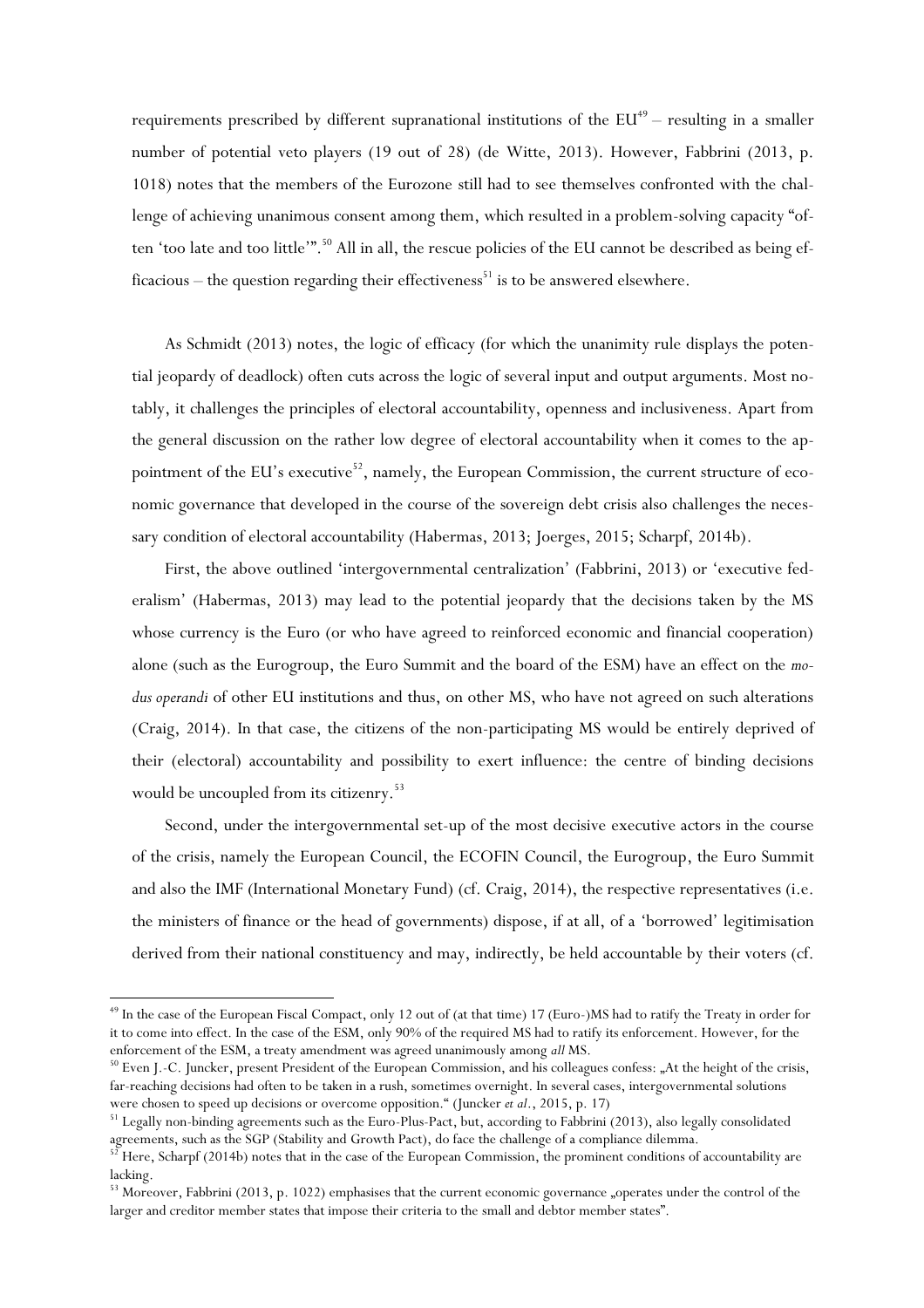Habermas, 2013). They do not at all have the chance of developing a legitimacy derived from a European constituency – nor can they be held accountable by means of elections. At the moment, this possibility is only given in the case of the EP – as the only directly elected EU institution. However, it has played a rather insignificant role in the decision-making procedures concerning the rescue policies (Fabbrini, 2013). Most notably, it results from the aforementioned that the elections to the EP (most recently in 2014) are *not* to be considered to have had any effect on the general policy orientation of the EU and that, hence, citizens were not able to express their approval or dissent with the decisions taken. In this context, it is obvious that there does not exist an ongoing process of interest intermediation as required for an inclusive and open political system (Schmidt, 2013). Accordingly, it can be stated that the political system of the EU does not live up to the requirements of electoral accountability, openness and inclusiveness when it comes to the economic and financial sphere.

Besides, the same can be found for the necessary condition of transparency. In this context, Mahony (2015) speaks, for example, of a "transparency vacuum" of the Eurogroup, who is not required to take minutes of its meetings, nor to publish any policy proposal. This low degree of publicity is definitely inconsistent with the Eurogroup's influence on the recent policy measures taken.

Moreover, as concerns the requirement of checks and balances set by deliberative theory, it can be noted that, apart from the increasing 'decoupling' of the centre of binding decisions from the citizenry, the shift of supranational integration to more intergovernmental integration in the course of the sovereign debt crisis has also upset the balance of powers dominating the EU's governance processes. In particular, as indicated before, the adherence to international public law implies the bypassing of the usual decision-making rules and control mechanisms. The Eurogroup, for example, "is democratically accountable to no one" and "cannot adopt legally binding decisions" (Mahony, 2015, p. 1). Moreover, its President (for the time being, J. Dijsselbloem) is formally not required to justify the group's decisions in front of any other EU institutions, nor is their a formal way for other institutions to remove him from office (Mahony, 2015). To put it briefly, other EU institutions have no adequate measures of control at hand when it comes to one of the most influential actors in the current Eurozone crisis.

Moreover, even the strengthening of some supranational institutions, namely the Commission and the ECB (as part of the Troika) in the course of the crisis has not succeeded in letting the EU return to its equilibrium of powers. Rather, it reinforced the low degree of (electoral) accountability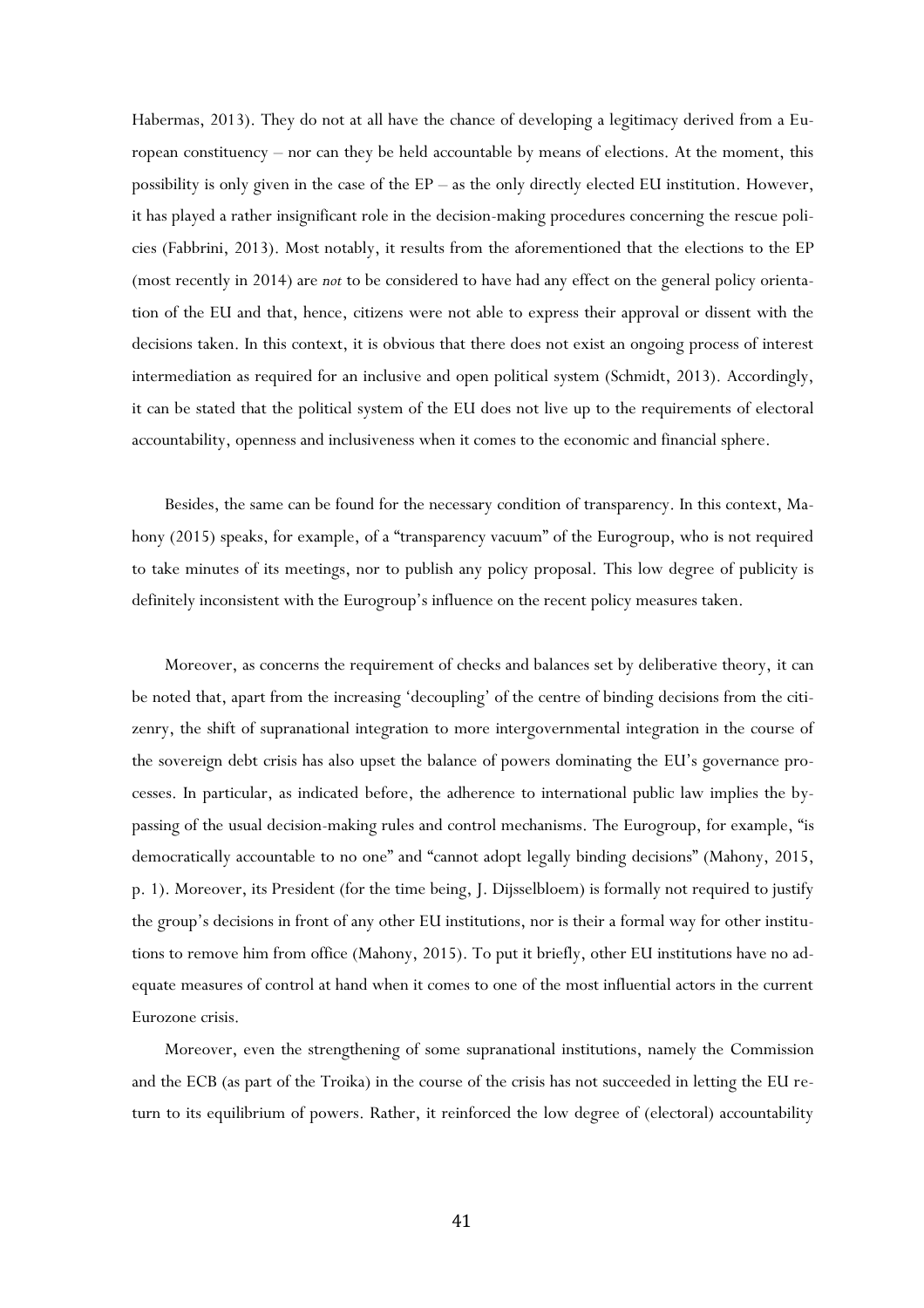and of opportunities of respective EU institutions to control the  $ECB<sup>54</sup>$ , the Commission and the ECJ (European Court of Justice) (cf. also Bickerton *et al*., 2014). Here, Scharpf (2009, pp. 181) states that "Member states, or the European Parliament, for that matter, have no voice when the ECB determines the course of monetary policy, when the Commission decides to prosecute certain practices of EU member states as Treaty violations, and when the ECJ uses its powers of interpretation to shape the substance of primary and secondary European law."

With regard to the judicial system of the EU, the question arises how the ECJ, i.e. the highest court in the EU, has positioned itself vis-à-vis the establishment of the economic governance structure in the course of the Eurozone crisis. Interestingly enough, the ECJ seemed to have backed and strengthened the above described developments of the growing concentration of power in democratically less accountable institutions (e.g. ECB) and the increasing intergovernmental integration. In the *Pringle v Ireland* case the ECJ ruled that the ESM was compatible with the EU Treaties. In particular, it found that the provisions of the permanent euro rescue fund did not violate the so called 'no bailout-clause' (TFEU, Art. 125) (Beck, 2014). Doing so, the ECJ clearly advocated the establishment of the ESM – although doubts about its conformity with EU law remain (Beck, 2014). In another ruling, *Gauweiler and Others*, the ECJ supported the controversial bond-buying program of the ECB, the OMT (Outright Monetary Transactions), and thereby supported its policy decisions, which – due to the ECB's independency – are completely withdrawn from any democratic control of both other EU institutions and the EU citizenry. In summary, Beck (2014) concludes: "The Court's response to the Eurozone crisis suggests that where the Court is called upon to uphold treaty provisions which restrict – rather than expand – EU powers  $(...)$  the Court is not an impartial judge  $(...)$  [and] has adopted outwardly 'political' rulings." Hence, the proper functioning of the judicial system of the EU according to deliberative theory his highly questionable.

## **D. Results**

 $\overline{\phantom{a}}$ 

The results of the preceding application of the analytical framework based on the concept of Deliberative Democracy can be summarised as follows (see Table 2): The economic governance structure that evolved in the EU during the Eurozone crisis since 2009 does only fulfil two of the ten minimal or necessary conditions identified. Most notably, the liberal standards, i.e. the warranty of the system of rights as well as the rule of law, can be considered as being realised, while the standards that go beyond the liberal conception of democracy lag behind. Genuine republican ideals, such as

<sup>54</sup> The ECB's power has only recently been strengthened by the ECJ. See case *Thesing and Bloomberg v ECB*, C-28/13 P, [2013] ECJ. The ECJ's rulings on transparency are also to be considered at odds with the principles proposed by deliberative theory.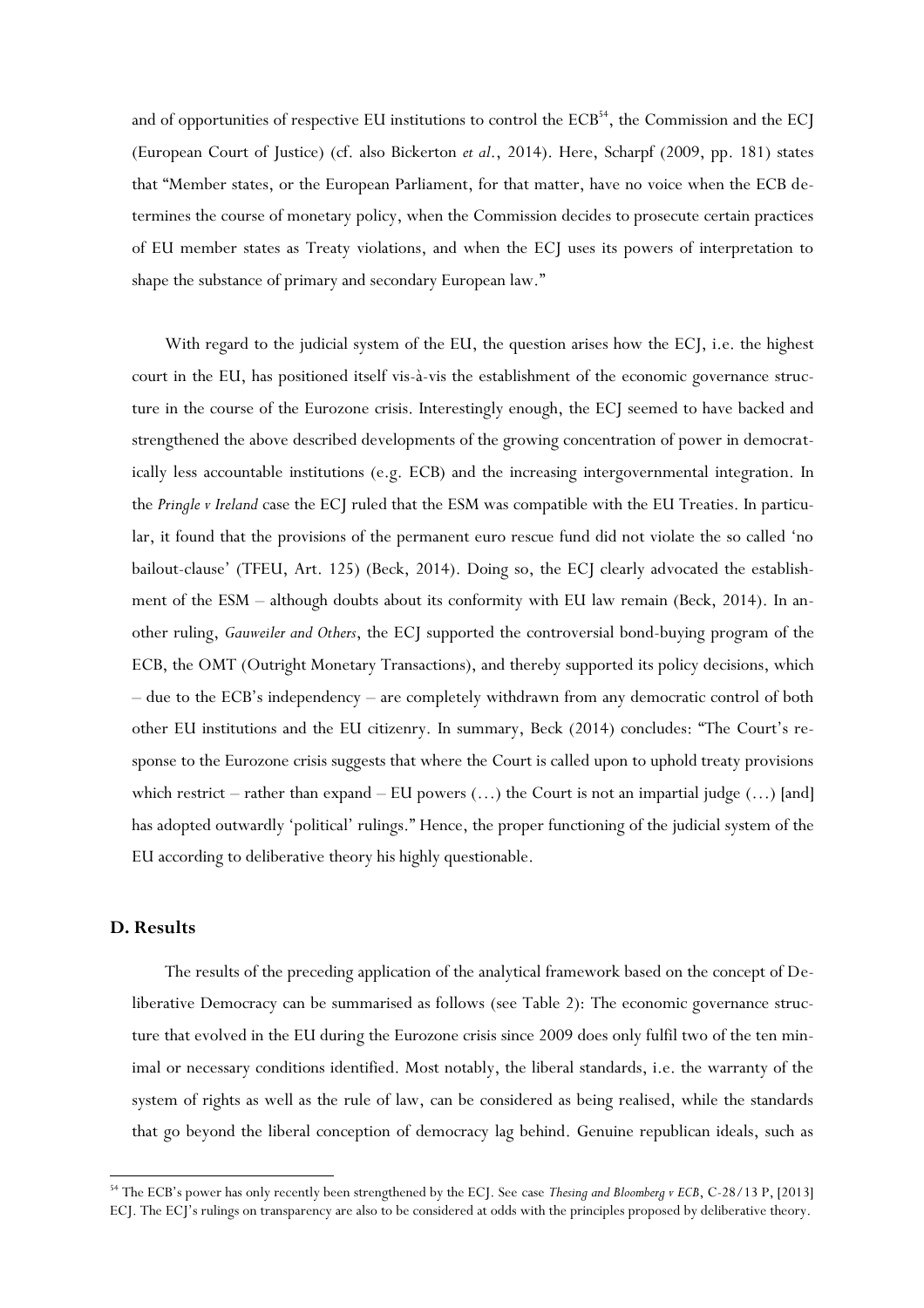civic solidarity and input-legitimacy guaranteed through the citizens' participation, are by and large, insufficiently discernible in the EU's economic governance structure. This corresponds precisely to the reflections on the most suitable theory of democracy outlined before. Only the minimal standard of wealth, which would already be quite difficult to justify under the liberal concept, but has been acknowledged by some of its advocates (e.g. J. Rawls), was found to be present. However, it could be demonstrated that the uneven distribution of that wealth has led to serious impairments of other variables, such as civic solidarity.

In particular, the application of the analytical framework revealed that the ideal of selflegislation and the democratic procedures intended to generate and enhance the EU's legitimacy (mainly regarding its actors and institutions of the centre of binding decisions) do not function properly. Starting with the sphere of the civil society, "a supranational expansion of civic solidarity" (Habermas, 2011), a common frame of reference as concerns societal problems and the development of a transnational deliberation are not yet in sight. As a result, a EU-wide public sphere with a European media, which could take up the commonly perceived issues of the European people(s) and transmit them to the centre of binding decisions, is also missing. Therefore, the connection between the citizenry and the centre of binding decisions has to be considered as being interrupted, which triggers the decoupling of the latter from the first sphere. In the further course of the evaluation, it could be shown that this process of decoupling of the centre of binding decisions proceeds, since it falls short of, first, providing efficacious solutions to the problems caused by the Eurozone crisis, second, implementing respective procedures that would allow for the centre to remain open, sensitive and responsive to the citizenry, third, establishing adequate procedures of mutual control among its actors and institutions and, fourth, guaranteeing an independent judicial control of its governance.

Accordingly, the demanding circular process of self-legislation was found to be interrupted at several points and levels of the political system of the EU. As a consequence, it is to conclude that the here examined economic governance structure of the EU – and thus, the EU in general – does not fall under the concept of Deliberative Democracy and does not live up to the demanding normative democratic standards set by deliberative theory.<sup>55</sup> To sum up, the present investigation has shown by means of the example of the Euro-rescue policies that the EU suffers a 'deliberative deficit'.

| Spheres of the   | <b>Necessary</b> | Value |
|------------------|------------------|-------|
| political system | conditions       |       |

<sup>&</sup>lt;sup>55</sup> For a future outlook of the development of the EMU, see Crum (2013).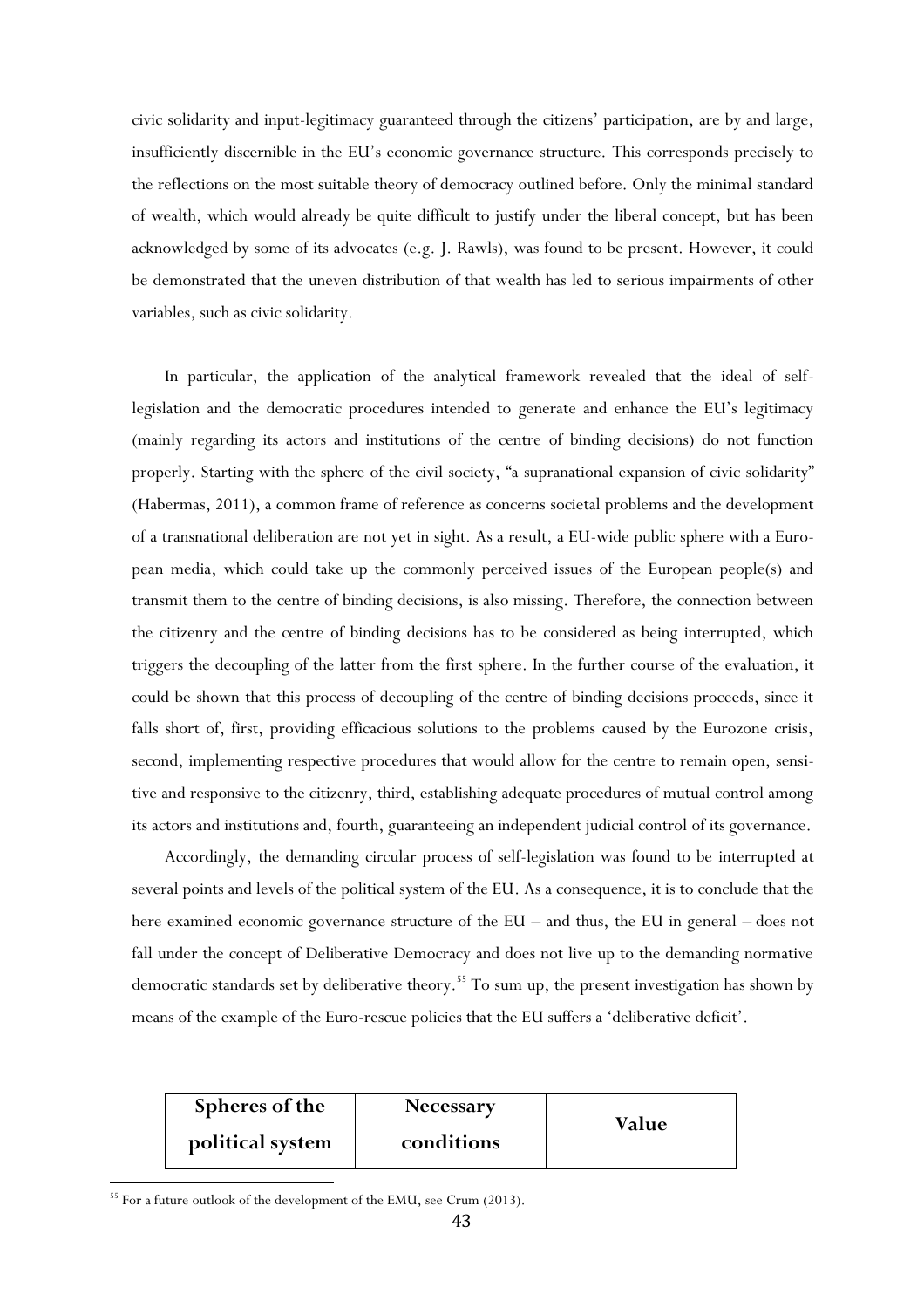|                                       | System of rights and<br>the rule of law | 1                |
|---------------------------------------|-----------------------------------------|------------------|
| <b>Civil society</b>                  | Minimum standard of<br>wealth           | 1                |
|                                       | Social Capital /<br>Solidarity          | $\mathbf{0}$     |
| <b>Public sphere</b>                  | Media                                   | $\mathbf{0}$     |
|                                       | Efficacy                                | $\mathbf{0}$     |
|                                       | Electoral<br>Accountability             | $\boldsymbol{0}$ |
| <b>Centre of binding</b><br>decisions | Openness and<br><b>Inclusiveness</b>    | $\mathbf{0}$     |
|                                       | Transparency                            | $\bf{0}$         |
|                                       | <b>Checks and Balances</b>              | $\mathbf{0}$     |
|                                       | <b>Judicial System</b>                  | $\boldsymbol{0}$ |

**Table 2. Values of the EU's economic governance structure**

## **VII. Concluding remarks**

This paper set out to develop an adequate analytical framework which is apt to investigate the democratic, more precisely, the deliberative character of the EU. Therefore, it devoted attention to a theory of democracy, i.e. deliberative theory which – due to its procedural character – was expected to reveal new and interesting insights as concerns the democratic architecture of the EU and to provide a fresh perspective on the question whether the EU suffers a 'democratic deficit'.

In order to approach this task, first of all, previous literature dealing with the 'democratic deficit' of the EU and research applying deliberative theory to the EU was discussed. This literature review revealed that, on the one hand, the discussion on a potential 'democratic deficit' of the EU lacks coherence and comprehensiveness and, on the other hand, that an encompassing measurement tool deduced from deliberative theory, i.e. a thoroughly defined concept of Deliberative Democracy, is still underdeveloped (for the EU).

As a consequence, in a second step, the concept of democracy proposed by deliberative theory was specified by thoroughly distilling empirical minimal or necessary conditions from the normative requirements. In this context, a systemic approach was taken in order to broaden the potential scope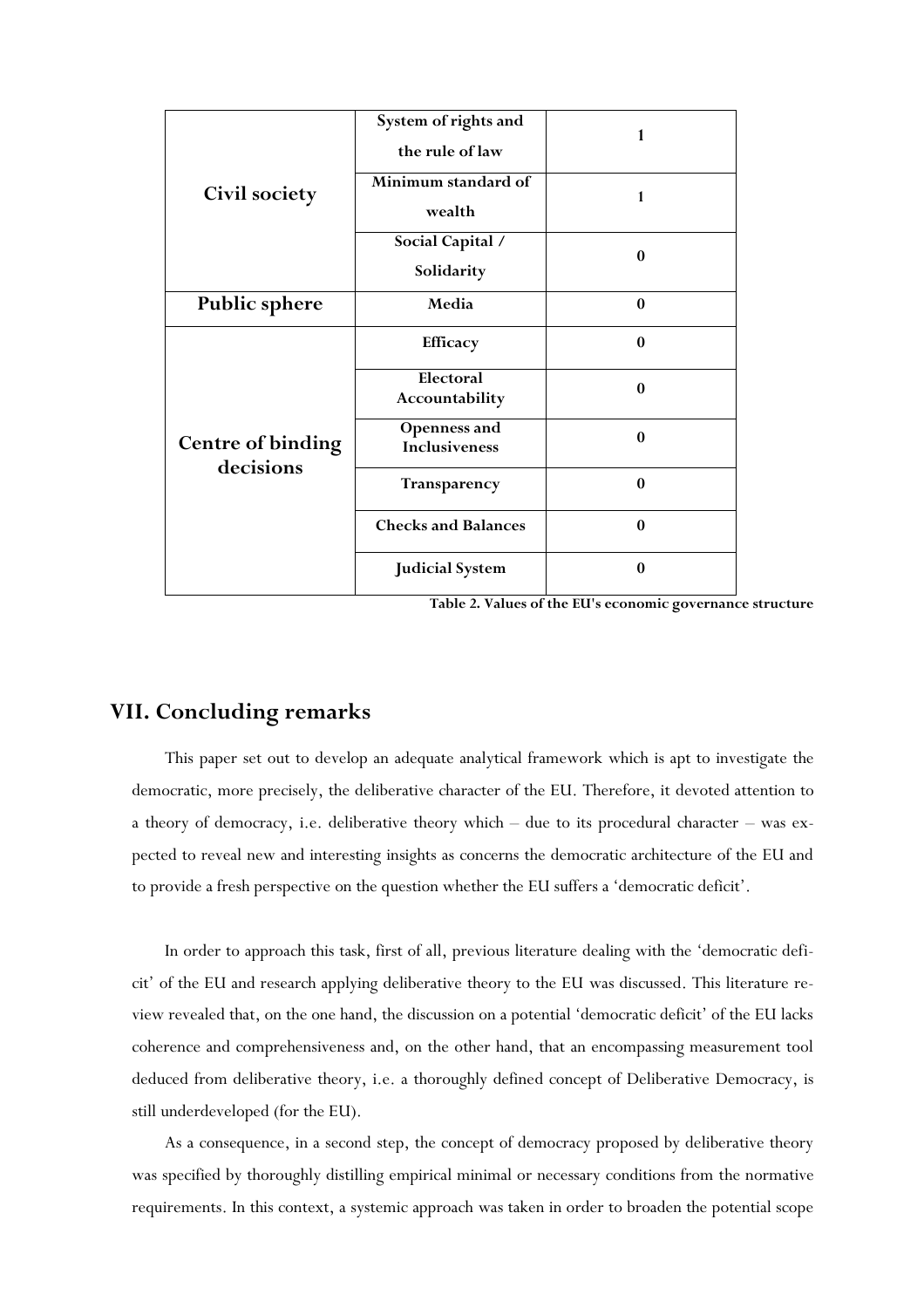of application to different political systems – especially with regard to the *sui generis* character of the EU. In the end, the concept of Deliberative Democracy, encompassing ten indispensable conditions in the three spheres of civil society, public sphere and centre of binding decisions, was specified.

In a third step, the analytical framework's applicability was tentatively demonstrated based on the example of the system of economic governance that evolved in the course of the Eurozone crisis. As the respective policy fields have come under severe pressure during the last couple of years regarding issues of lacking democratic accountability and legitimacy, the case selection proved not only its genuine and high topicality, but also lent itself well for the illustration of the benefits of deliberative theory. By means of the thorough exploration of the idea of self-legislation, it could be shown how the different requirements proposed by discourse theory are mutually dependent and to what effects a missing necessary conditions might lead. In the case of the EU, it was found that the demanding circular process of self-legislation is interrupted at several points and that it therefore does not fall under the concept of Deliberative Democracy. To conclude, the investigation has shown that the EU suffers a 'deliberative deficit'.

However, unlike other attempts trying to give an answer to the question whether the EU suffers a 'democratic deficit', this paper has provided a proper and decent theory-driven analytical framework, which explicitly mirrors the pure normative requirements set by a specific theory of democracy. Most notably, this approach succeeded in adequately shifting the potential scope of application from nation states to political systems (and thus, also the EU) in general. This could be achieved by taking a systemic approach, but, at the same time, preventing a mere 'Ver-Nationalstaatlichung' of the case of the EU (Ismayr, 2008), rigorously taking account the special features of the EU. Moreover, the perspective taken here also shed light on the mutually dependence of the different conditions and substantiated the argument that the EU's 'democratic deficit' cannot be understood or grasped by one single variable.

As such, the present investigation provides European Union research with a thoroughly specified analytical framework. After further development and refinement of the minimal conditions (especially concerning their translation in smaller, empirically measurable indicators and respective data generation) and a comprehensive analysis of the whole EU governance system across all policy fields, it would, for example, be very interesting to compare the results of this deliberative analytical framework with other indices of democracy. Especially due to it systemic perspective and its focus on democratic *procedures*, this set of variables offers the possibility to investigate a political system of interest from a holistic angle – in the sense that it intends to explain the *interconnectedness* of the differ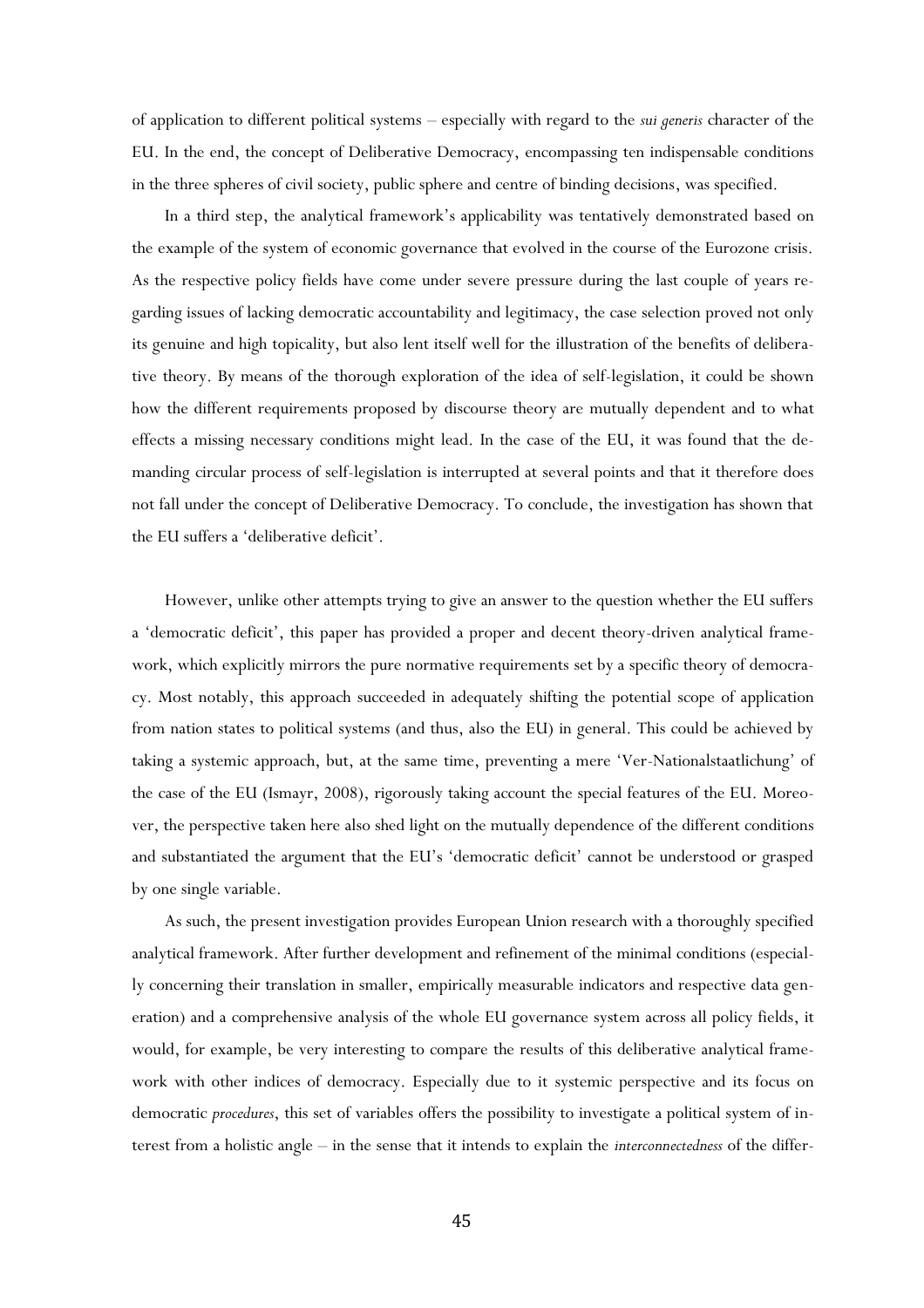ent spheres and components of a political system. Here, the idea of self-legislation proved as a very helpful tool.

Finally, as concerns the future perspective of democracy in the EU, it could be demonstrated that, in order for the EU to fulfil the necessary conditions of a Deliberative Democracy and to cast off the 'democratic and deliberative deficit', it has to develop tremendously. Here, the question arises if that is only possible by means of an 'ever closer Union' or if other ideas, such as the development of a 'core Europe', will prevail. In the end, this is a normative question, which should be exposed to a public opinion- and will-formation in the form of a EU-wide deliberation.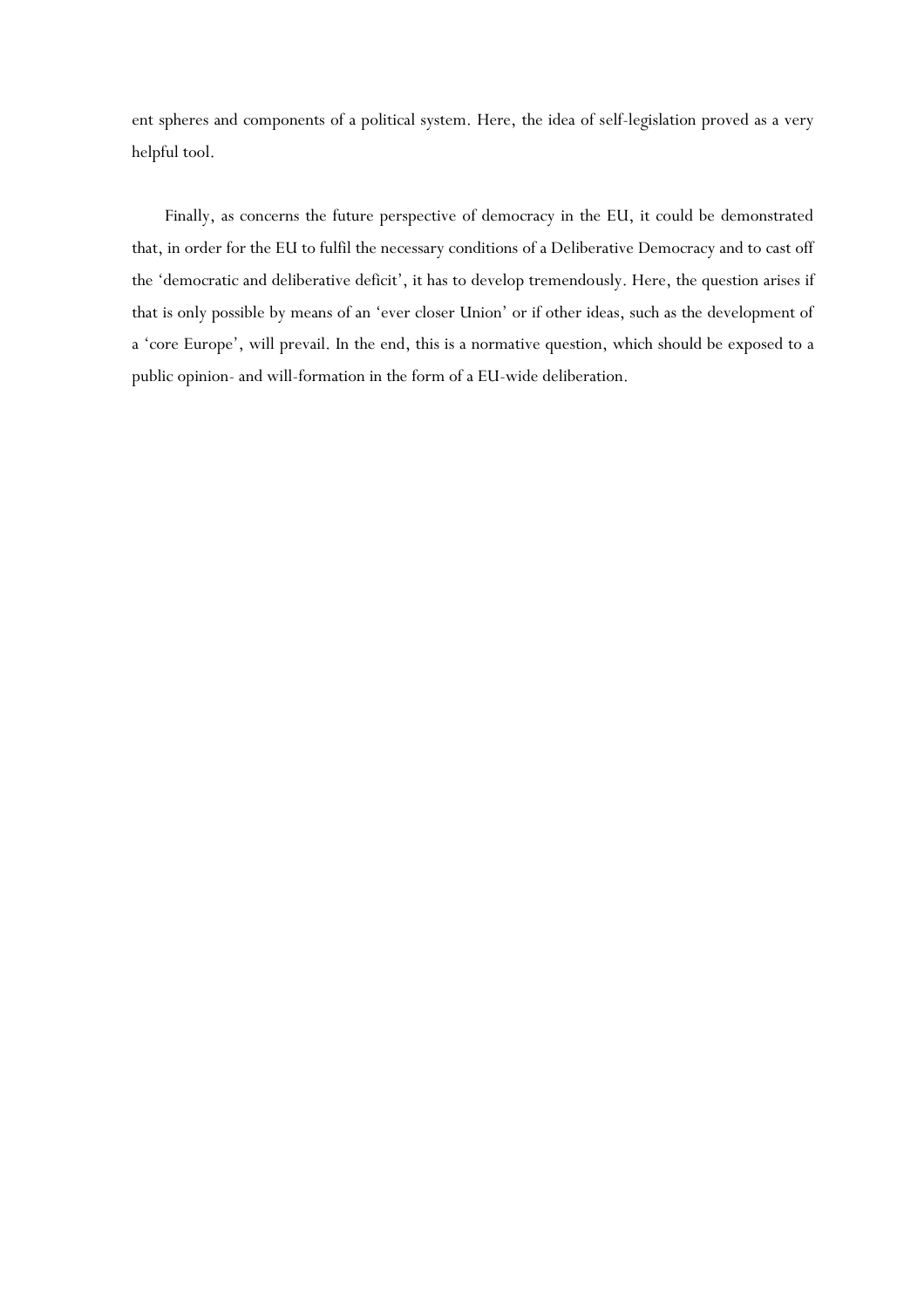## **References**

- Abromeit, H. (2004). Die Messbarkeit von Demokratie: Zur Relevanz des Kontexts [The measurability of democracy: On the relevance of the context]. *Politische Vierteljahresschrift*, *45*(1), 73-93.
- Alcidi, C., Giovannini, A. & Piedrafita, S. (2014). Enhancing the Legitimacy of EMU Governance. CEPS (Centre for European Policy Studies) Special Report, No. 98.
- Allianz (2014). Global wealth report. Retrieved from https://www.allianz.com/v\_1411404269000/media/press/document/Allianz\_Global\_Wealt h\_Report\_2014\_en.pdf
- Beck, G. (2014, December 10). ECJ legal rulings designed to help the Eurozone are threatening the accountability of European governance. *EUROPP (European Politics and Policy), LSE.* Retrieved from http://bit.ly/1vBc0nG
- Bickerton, C. J., Hodson, D., & Puetter, U. (2014). The New Intergovernmentalism: European Integration in the Post-Maastricht Era. *JCMS (Journal of Common Market Studies)*, forthcoming.
- Bijsmans, P., & Altides, C. (2007). 'Bridging the gap' between EU politics and citizens? The European Commission, national media and EU affairs in the public sphere. *European Integration*, *29*(3), 323-340.
- Bohman, J. (2012). Representation in the deliberative system. In Parkinson, J. & Mansbridge, J. (Eds.), *Deliberative Systems: Deliberative Democracy at the Large Scale* (pp. 72-94). Cambridge University Press.
- Brüggemann, M. (2005). How the EU constructs the European public sphere. Seven Strategies of Information Policy. *Javnost-The Public*, *12*(2), 57-73.

Cohen, J., & Sabel, C. (1997). Directly-deliberative polyarchy. *European Law Journal*, *3*(4), 313-342.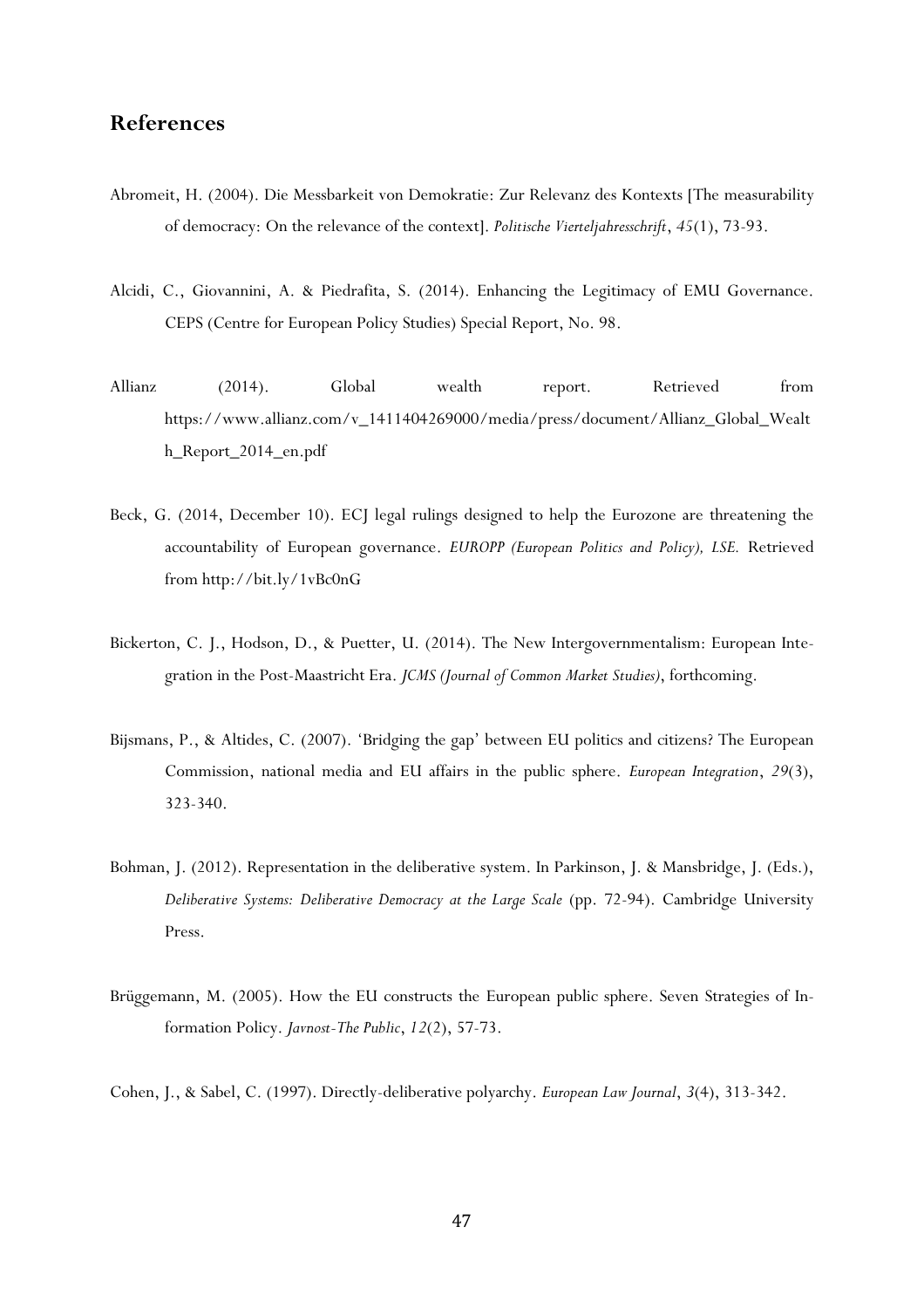- Craig, P. (2014). *The Eurogroup: Legitimacy, Democratic Accountability and Decision-Making*. Retrieved from https://polcms.secure.europarl.europa.eu/cmsdata/upload/9136ec5a-63a4-4fd5-bcbbcff1309c35c1/Prof%20Craig\_EPEuroGroup.pdf
- Crespy, A. (2014). Deliberative democracy and the legitimacy of the European Union: a reappraisal of conflict. *Political studies*, *62*(S1), 81-98.
- Crombez, C. (2003). The Democratic Deficit in the European Union. Much Ado about nothing?. *European Union Politics*, *4*(1), 101-120.
- Crum, B. (2005). Tailoring representative democracy to the European Union: does the European constitution reduce the democratic deficit?. *European Law Journal*, *11*(4), 452-467.
- Crum, B. (2013). Saving the Euro at the Cost of Democracy?. *JCMS*, *51*(4), 614-630.
- Dryzek, J. S. (2009). Democratization as Deliberative Capacity Building. *Comparative Political Studies, 42*(11), 1379-1402.
- Durkheim, E. (2014). The division of labor in society. New York: Free Press. (Original work published 1893)
- Easton, David (1953). *The Political System*. New York, Alfred A. Knopf.
- Easton, David (1965). *A Systems Analysis of Political Life*. New York, John Wiley & Sons, Inc.
- Eriksen, E. O., & Fossum, J. E. (Eds.). (2002). Democracy in the European Union: integration through deliberation?. Routledge.
- Eriksen, E. O., & Fossum, J. E. (2012). Representation through deliberation The European case. *Constellations, 19*(2), 325-339.
- European Commission (2012). *A blueprint for a deep and genuine economic and monetary union: Launching a European debate*. Communication from the Commission, EUR-Lex 52012DC0777, 1-52.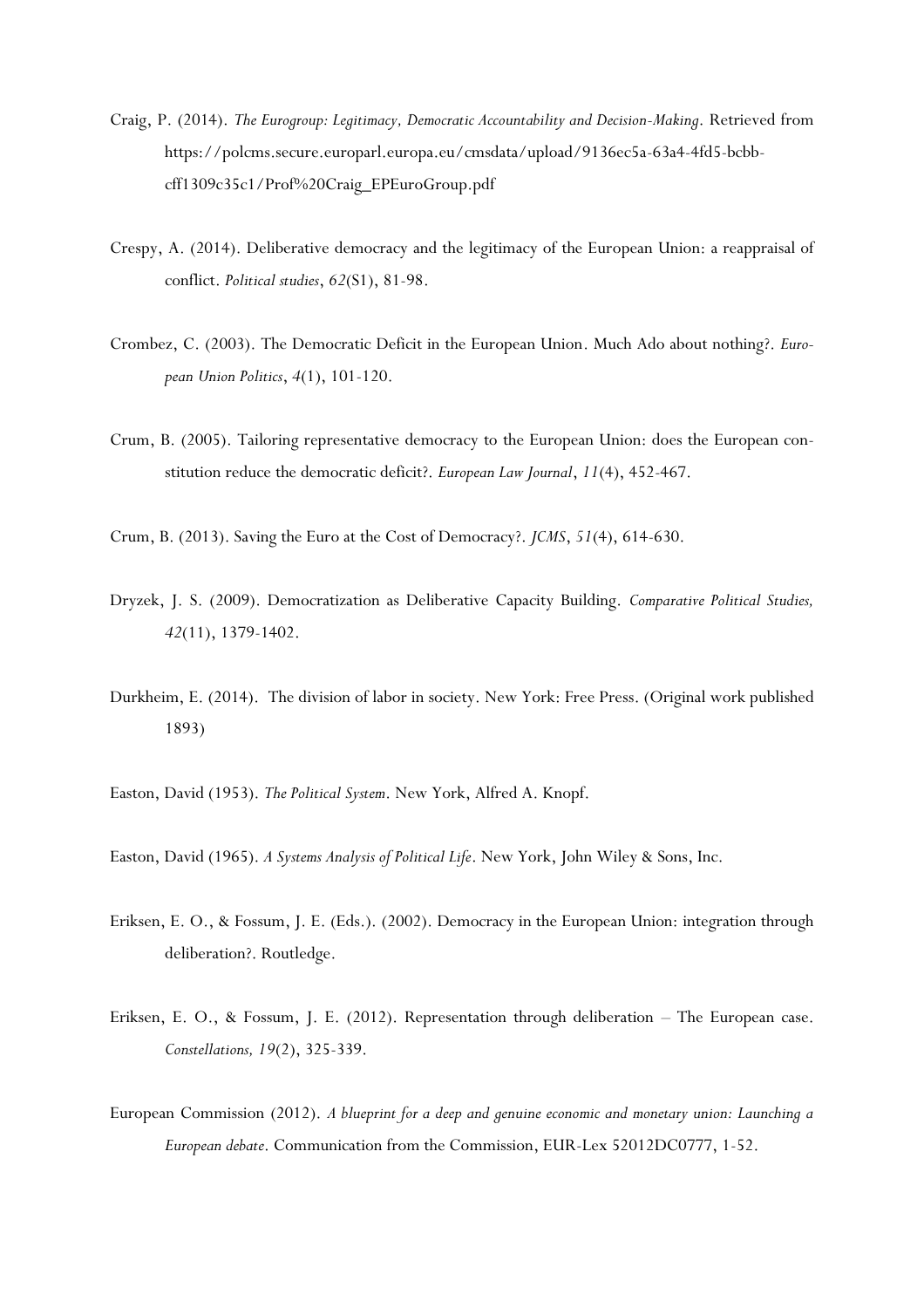- European Commission (2014). *Public opinion in the European Union*. Standard Eurobarometer 82. Autumn 2014. Retrieved from http://ec.europa.eu/public\_opinion/index\_en.htm
- European Commission (2015). *Economic and financial affairs. EU economic governance*. Retrieved from http://ec.europa.eu/economy\_finance/economic\_governance/index\_en.htm

European Court of Justice (ECJ). Pringle v Ireland, C-370/12, [2012] ECJ.

European Court of Justice (ECJ). Gauweiler and Others, C-62/14, [2015] ECJ

- European Union (2010). Charter of Fundamental Rights of the European Union, 2010/C 83/02. Retrieved from http://eur-lex.europa.eu/legal- content/EN/TXT/?uri=uriserv:OJ.C\_.2010. 083.01.0389.01.ENG
- Eurostat (2015a). GDP per capita, consumption per capita and price level indices. Retrieved from http://ec.europa.eu/eurostat/statistics-explained/index.php/GDP\_per\_capita,\_ consumption\_per\_capita\_and\_price\_level\_indices
- Eurostat (2015b). GDP at regional level. Retrieved from http://ec.europa.eu/eurostat/statisticsexplained/index.php/GDP\_at\_regional\_level
- Fabbrini, S. (2013). Intergovernmentalism and its Limits: assessing the European Union's answer to the Euro crisis. *Comparative Political Studies, XX*(X), 1-27.
- Fishkin, J. S. (2010). Response to critics of when the people speak: the deliberative deficit and what to do about it. *The Good Society, 19*(1), 68-76.
- Føllesdal, A., & Hix, S. (2006). Why there is a democratic deficit in the EU: A response to Majone and Moravcsik. *JCMS*, *44*(3), 533-562.
- Freedom House (2015, May 05). Europe's Looming Press Deficit. Retrieved from https://freedomhouse.org/blog/europe-s-looming-press-freedom-deficit#.VbCWH0U0FKo
- Fung, A. & Wright, E. O. (2003). *Deepening Democracy: Institutional Innovations in Empowered Participatory Governance.* London and New York: Verso.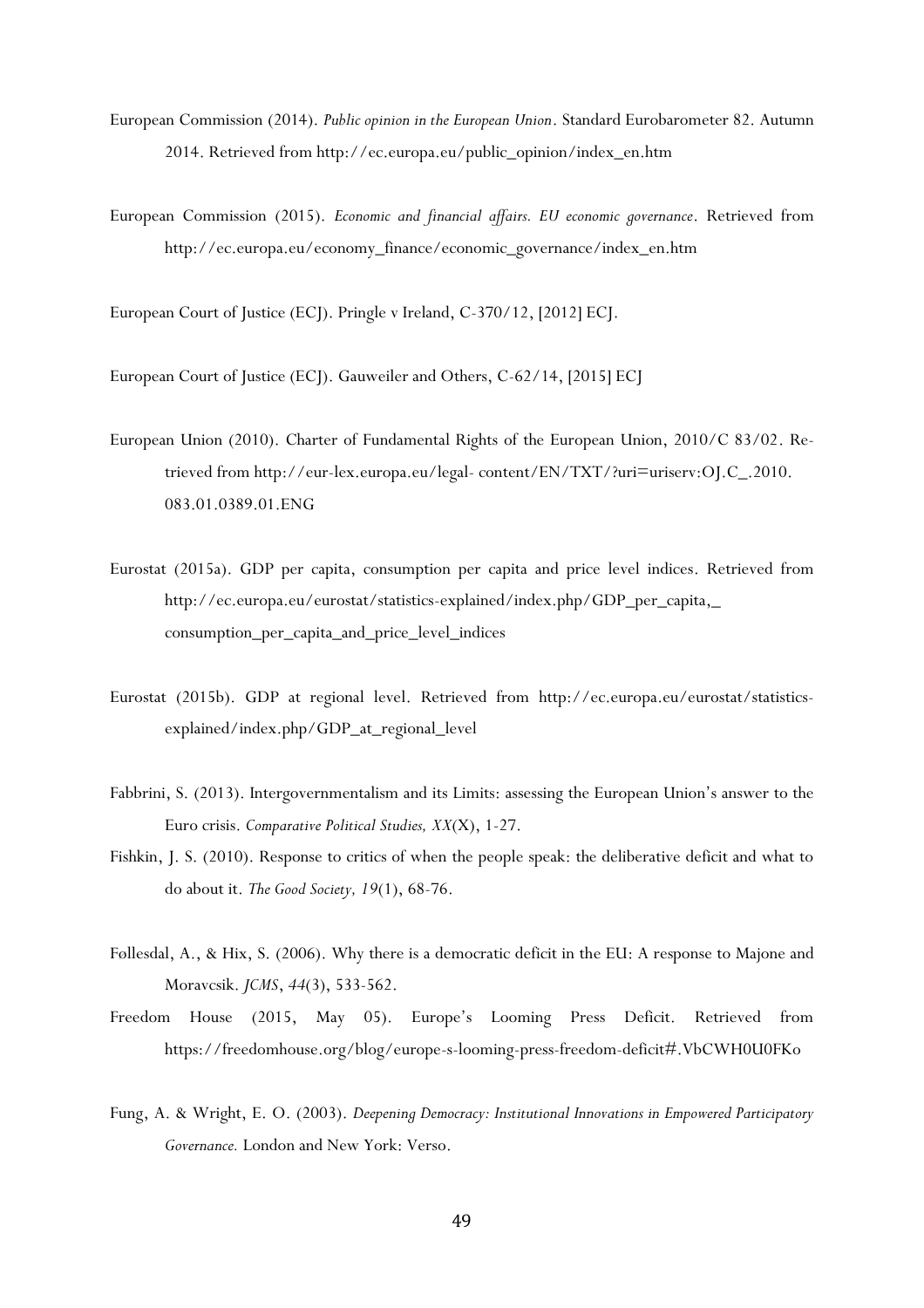Göler, D. (2006). *Deliberation: Ein Zukunftsmodell europäischer Entscheidungsfindung? Analyse der Beratungen des Verfassungskonvents 2002-2003* [Deliberation: a future model of European decision-making? Analyisis of the consultations of the Constitutional Convention]. Europäische Schriften; 84. Baden-Baden: Nomos-Verlags Gesellschaft.

Goodin R. E. (2005). Sequencing deliberative moments. *Acta Politica, 40*(2), 182–96.

- Grimm, D. (2014, August 10). Die Stärke der EU liegt in einer klugen Begrenzung [The EU's strength is a wise limitation]. Frankfurter Allgemeine Zeitung. Retrieved from http://www.faz.net/aktuell/feuilleton/debatten/europas-zukunft/europa-debatte-diestaerke-der-eu-liegt-in-einer-klugen-begrenzung-13090815.html
- Grimm, D. (2015). Zum Stand der demokratischen Legitimation der Europäischen Union nach Lissabon [On the state of the EU's democratic legitimisation after Lisbon]. In Abbas, N., Förster, A., & Richter, E. (Eds.), *Supranationalität und Demokratie* [Supranationality and democracy] (pp. 17- 36). Springer Fachmedien Wiesbaden.
- Gutmann, A. & Thompson, D. F. (1997). *Democracy and disagreement*. Cambridge, Massachusetts: Belknap Press of Harvard University Press.
- Haas, E. B. (1964). *Beyond the Nation State: Functionalism and International Organization*. Stanford: Stanford University Press.
- Habermas, J. (1984). *The theory of communicative action. Volume I.* Boston: Beacon.
- Habermas, J. (1994). Three normative models of democracy. *Constellations*, *1*(1), 1-10.
- Habermas, J. (1996). *Between facts and norms*. Translated by W. Rehg. Cambridge, MA: MIT Press, 165, 21.
- Habermas, J. (2001, June 28). Warum braucht Europa eine Verfassung? [Why does Europe need a constitution?]. *Zeit Online*. Retrieved from http://www.zeit.de/2001/27/Warum\_braucht\_ Europa\_eine\_Verfassung\_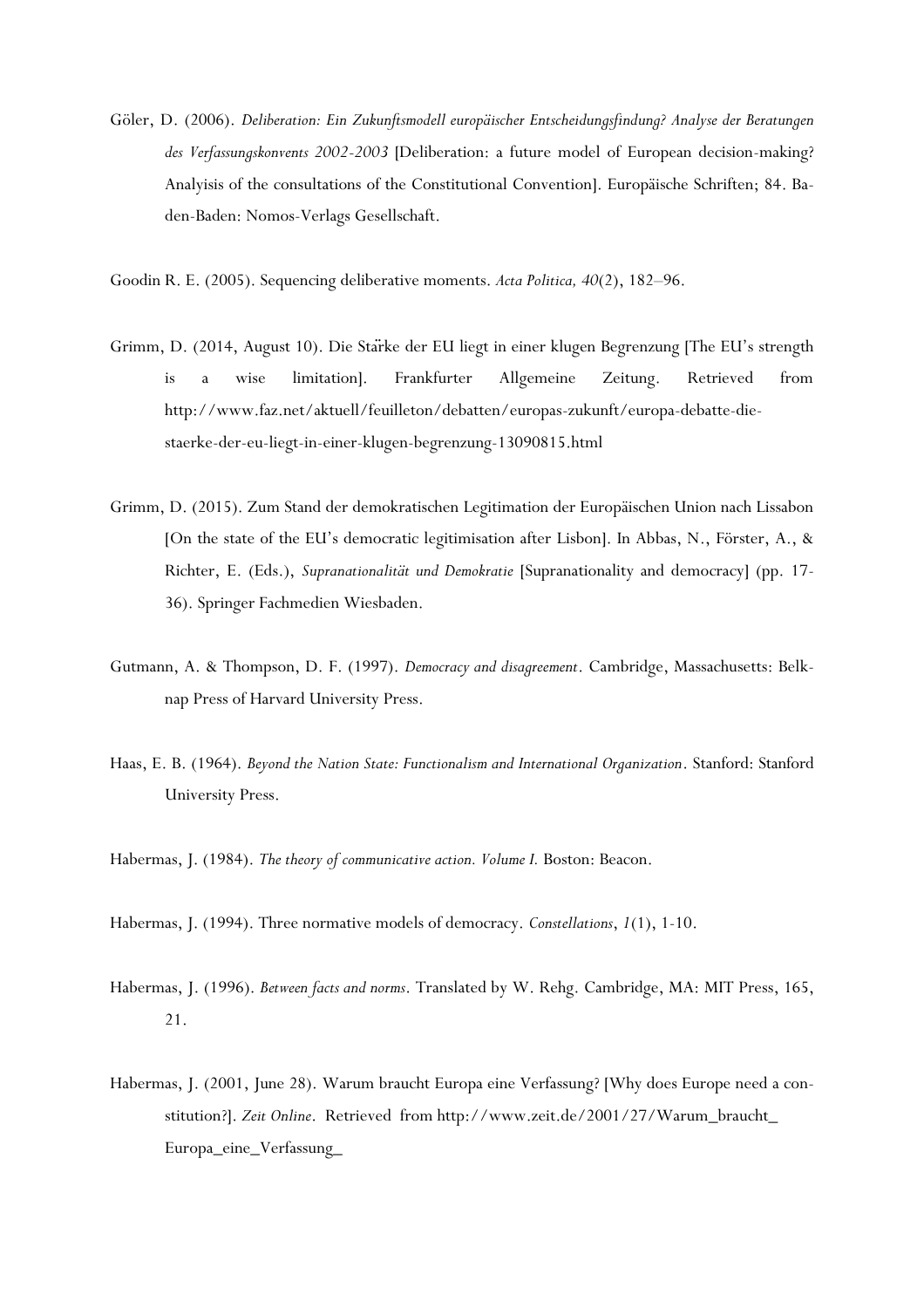- Habermas, J. (2011, November 10). Europe's post-democratic era: The monopolisation of the EU by political elites risks reducing a sense of civic solidarity that's crucial to the European project. *The Guardian*. Retrieved from http://www.theguardian.com/commentisfree/2011/nov/10/ jurgen-habermas-europe-post-democratic
- Habermas, J. (2013, May 07). Democracy, Solidarity And The European Crisis. *Social Europe*. Retrieved from http://www.socialeurope.eu/2013/05/democracy-solidarity-and-the-european-crisis-2/
- Habermas, J. (2014). *The Crisis of the European Union: A Response*. John Wiley & Sons.
- Hix, S., & Høyland, B. (1999). *The political system of the European Union*. London: Macmillan.
- Holzinger, K. (2001). Verhandeln statt Argumentieren oder Verhandeln durch Argumentieren? Eine empirische Analyse auf der Basis der Sprechakttheorie [Bargaining instead of arguing or bargaining through arguing? An empirical analysis on the basis of speech act theory]. *Politische Vierteljahresschrift, 42*(3), 414-446.
- Hüller, T. (2005). *Deliberative Demokratie. Normen, Probleme und Institutionalisierungsformen. Europäisierung: Beiträge zur transnationalen und transkulturellen Europadebatte* [Deliberative Dmeocracy. Norms, problems and forms of institutionalisation. Europeanisation: contributions to the transnational and transcultural debate on Europe]. Münster: Lit-Verlag.
- Ipsen, H. P. (1972). *Europäisches Gemeinschaftsrecht* [European Community Law]. Tübingen.
- Ipsen, H. P. (1973). Über Supranationalität [On supranationality]. In Ipsen, H. P. (Ed.), Europäisches Gemeinschaftsrecht in Einzelstudien [European Community Law in individual studies] (pp. 87- 112). Baden-Baden.
- Isernia, P., & Fishkin, J. S. (2014). The EuroPolis deliberative poll. *European Union Politics*, *15*(3), 311- 327.
- Ismayr, W. (2008). *Die politischen Systeme Westeuropas* [The political systems of Western Europe]. Springer.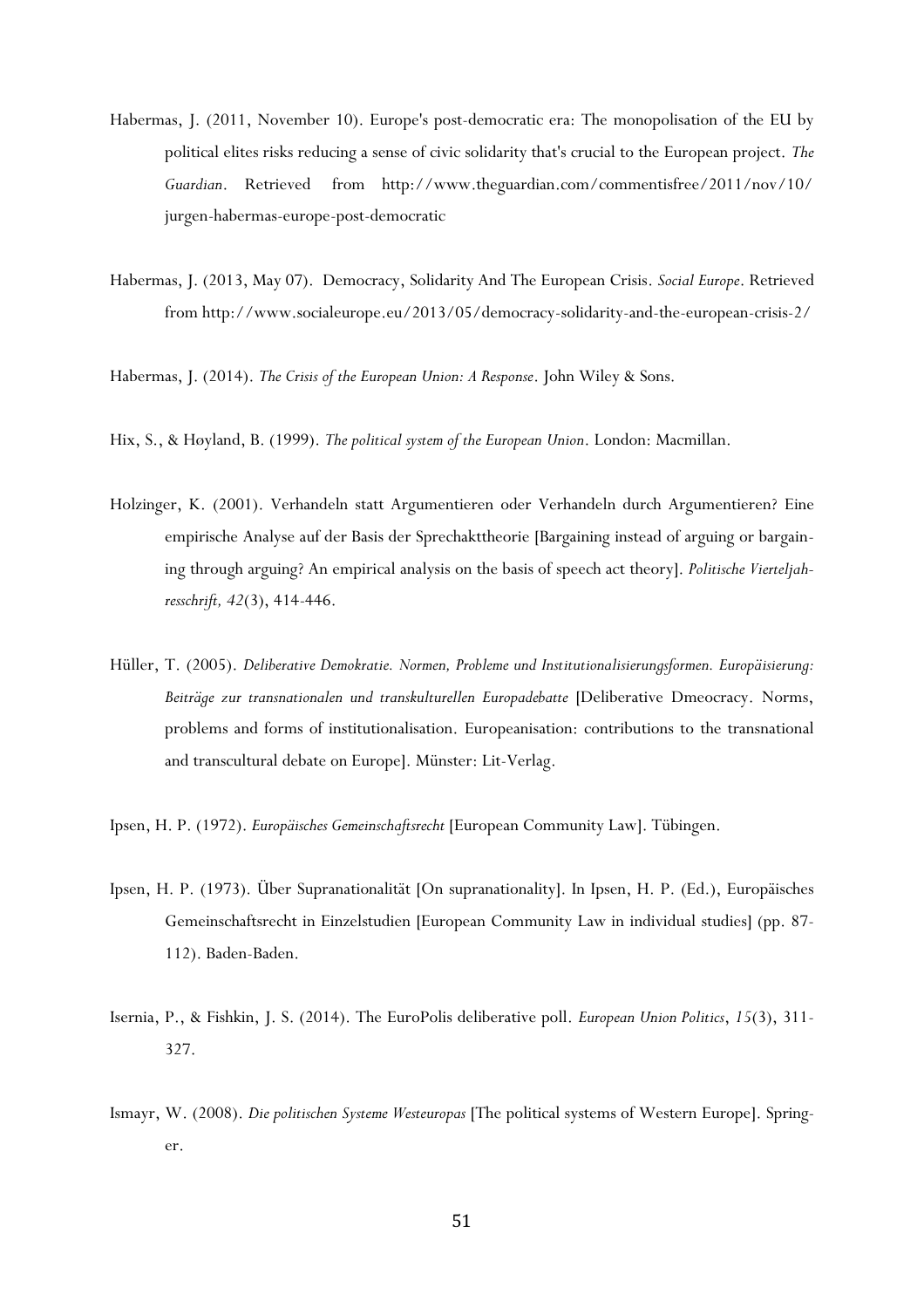Jellinek, G. (1929). *Allgemeine Staatslehre* [General Theory of the Sate]. Berlin: Springer.

Jensen, T. (2009). The democratic deficit of the European Union. *Living Reviews in Democracy, 1*, 1-8.

Jezierska, K. (2011). Radical democracy redux. *Politics and subjectivity beyond Habermas and Mouffe*.

- Joerges, C., & Neyer, J. (1997). Transforming strategic interaction into deliberative problem-solving: European comitology in the foodstuffs sector. *Journal of European public policy*, *4*(4), 609-625.
- Joerges, C. (2015). The European economic constitution and its transformation through the financial crisis. *ZenTra Working Papers in Transnational Studies No. 47 / 2015*.
- Juncker, J.-C., Tusk, D., Dijsselbloem, J., Draghi, M. & Schulz, M. (2015). Completing Europe's Economic and Monetary Union. Retrieved from http://ec.europa.eu/priorities/economicmonetary-union/docs/5-presidents-report\_en.pdf
- King, G., Keohane, R. O., & Verba, S. (1995). The importance of research design in political science. *American Political Science Review, 89*(02), 475-481.
- Kohler-Koch, B. (2010). How to put matters right? Assessing the role of civil society in EU accountability. *West European Politics*, *33*(5), 1117-1141.
- Koopmans, R., & Erbe, J. (2004). Towards a European public sphere? Vertical and horizontal dimensions of Europeanized political communication. *Innovation: The European Journal of Social Science Research*, *17*(2), 97-118.
- Lord, C., & Tamvaki, D. (2013). The politics of justification? Applying the 'Discourse Quality Index' to the study of the European Parliament. *European Political Science Review*, *5*(01), 27-54.
- Mackenzie, M., & Warren, M. E. (2012). Two trust-based uses of minipublics in democratic systems. In Parkinson, J. & Mansbridge, J. (Eds.), *Deliberative Systems: Deliberative Democracy at the Large Scale* (pp. 95-124). Cambridge University Press.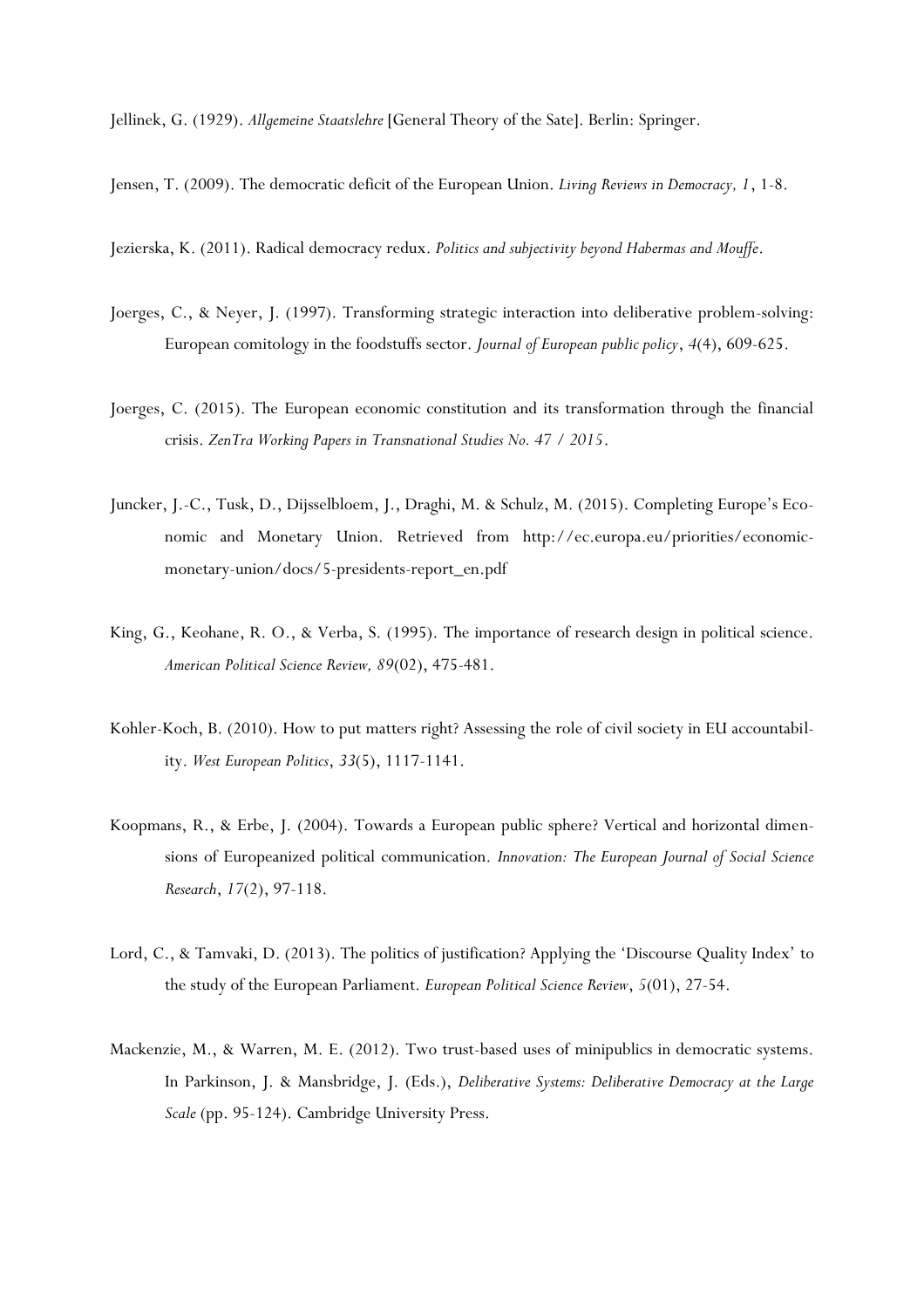- Mahony, H. (2015, May 05). The rise of the untransparent 'Eurogroup'. *EUobserver*. Retrieved from https://euobserver.com/economic/128582
- Majone, G. (1998). Europe's "democratic deficit": the question of standards. *European Law Journal, (4)*, 5-28.
- Mansbridge, J., Bohman, J., Chambers, S., Christiano, T., Fung, A., Parkinson, J., Thompson, D. F. & Warren, M. E. (2012). A systemic approach to deliberative democracy. In Parkinson, J. & Mansbridge, J. (Eds.), *Deliberative Systems: Deliberative Democracy at the Large Scale* (pp. 1-26). Cambridge University Press.
- Marks, G. (2007). Introduction: Triangulation and the square-root law. *Electoral Studies*, *26*(1), 1-10.
- Moravcsik, A., & Katzenstein, P. J. (1998). *The choice for Europe: social purpose and state power from Messina to Maastricht* (Vol. 1). Ithaca, NY: Cornell University Press.
- Moravcsik, A. (2002). Reassessing legitimacy in the European Union. *JCMS*, *40*(4), 603-624.
- Mouffe, C. (2005). *On the political*. Psychology Press.
- Mouffe, C. (2012). An agonistic approach to the future of Europe. *New Literary History*, *43*(4), 629-640.
- Mutz, D. C. (2008). Is deliberative democracy a falsifiable theory?. *Annual Review of Political Science*, *11*, 521-538.
- Mylonas, Y. (2012). Media and the economic crisis of the EU: The 'Culturalization'of a systemic crisis and Bild-Zeitung's framing of Greece. *tripleC: Communication, Capitalism & Critique. Open Access Journal for a Global Sustainable Information Society*, *10*(2), 646-671.
- Nicolaïdis, K. (2013). European demoicracy and its crisis. *JCMS*, *51*(2), 351-369.
- Nicolaïdis, K., & Youngs, R. (2014). Europe's democracy trilemma. *International Affairs*, *90*(6), 1403- 1419.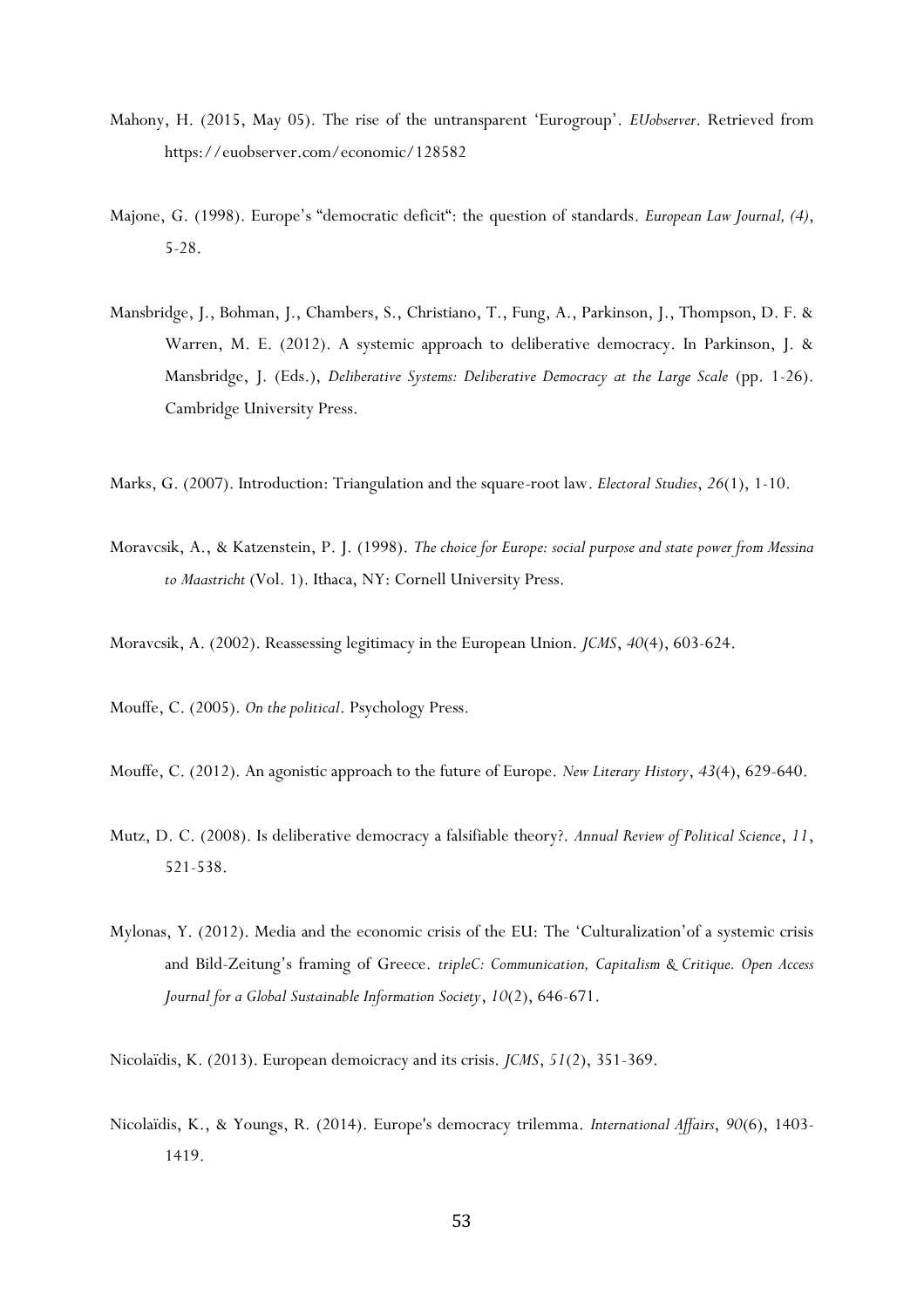- Oltermann, P. (2015, July 16). Jürgen Habermas's verdict on the EU/Greece debt deal full transcript. *The Guardian.* Retrieved from http://www.theguardian.com/commentisfree/2015/ jul/16/jurgen-habermas-eu-greece-debt-deal
- Ottmann, H. (2006). Liberale, republikanische, deliberative Demokratie [Liberal, republican, deliberative democracy]. *Synthesis philosophica*, *21*(2), 315-325.
- Parkinson, J. (2012). Democratizing deliberative systems. In Parkinson, J. & Mansbridge, J. (Eds.), *Deliberative Systems: Deliberative Democracy at the Large Scale* (pp. 151-172). Cambridge University Press.
- Pew Research Center (2012). European Unity on the Rocks. Greeks and Germans at Polar Opposites. Retrieved from http://www.pewglobal.org/files/2012/05/Pew-Global-Attitudes-Project-European-Crisis-Report-FINAL-FOR-PRINT-May-29-2012.pdf
- Putnam, R. D. (1995). Bowling alone: America's declining social capital. *Journal of democracy*, *6*(1), 65- 78.
- Risse, T., & Van de Steeg, M. (2003, June). An emerging European public sphere? Empirical evidence and theoretical clarifications. In *International conference: Europeanisation of public spheres, political mobilisation, public communication and the European Union*. Science Center Berlin.
- Sandholtz, W., & Sweet, A. S. (Eds.). (1998). European integration and supranational governance (Vol. 26). Oxford: Oxford University Press.
- Sartori, G. (1970). Concept misformation in comparative politics. *American political science review, 64(04)*, 1033-1053.
- Sbragia, A.M. (ed.) (1992). *Euro-Politics: Institutions and Policy-Making in the New European Community*. Washington, DC: Brookings Institution.
- Scharpf, F. (1999). Governing in Europe, Effective and Democratic. Oxford: Oxford University Press.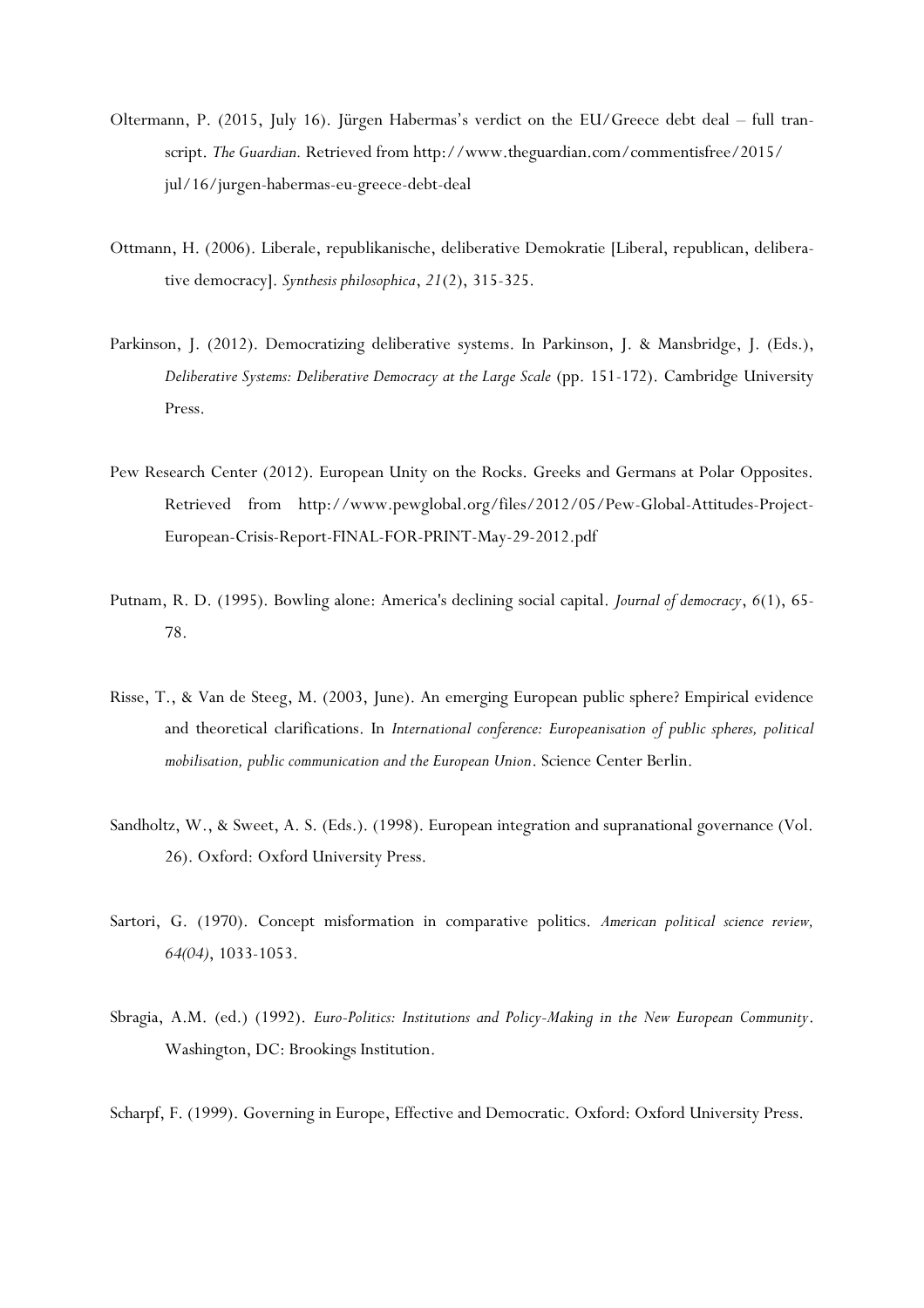- Scharpf, F. (2002). The European Social Model: Coping with the Challenges of Diversity. *JCMS, 40*(4), 645-70.
- Scharpf, F. W. (2009). Legitimacy in the multilevel European polity. *European Political Science Review*, *1*(02), 173-204.
- Scharpf, F. W. (2011) 'Monetary Union, Fiscal Crisis and the Preemption of Democracy'. *MPIfG [Max-Planck-Institut für Gesellschaftsforschung] Discussion Paper 11/11.*
- Scharpf, F. W. (2014a). Legitimierung, oder das demokratische Dilemma der Euro-Rettungspolitik. [Legitimisation, or the democratic dilemma of the Euro rescue policies]. *Wirtschaftsdienst, 94*(1), 35-41.
- Scharpf (2014b). After the Crash. A Perspective on Multilevel European Democracy. MPIfG Discussion Paper 14/21
- Schimmelfennig, F. (2015, July 21). Ein Parlament für die Eurozone [A parliament for the Eurozone]. *Zeit Online*. Retrieved from http://www.zeit.de/politik/2015-07/waehrungsunioneurolaender-institutionen
- Schmidt, V. A. (2013). Democracy and legitimacy in the European Union revisited: Input, output and 'throughput'. *Political Studies*, *61*(1), 2-22.
- Steenbergen, M. R., Bächtiger, A., Spörndli, M., & Steiner, J. (2003). Measuring political deliberation: a discourse quality index. *Comparative European Politics, 1*(1), 21-48.
- Thompson, D. F. (2008). Deliberative democratic theory and empirical political science. *Annual Review of Political Science*, *11*, 497-520.
- Verdun, A. (1999). The institutional design of EMU: a democratic deficit?. *Journal of Public Policy*, *18*(02), 107-132.

de Vreese, C. H. (2007). The EU as a public sphere. *Living Reviews in European Governance, 2*(3).